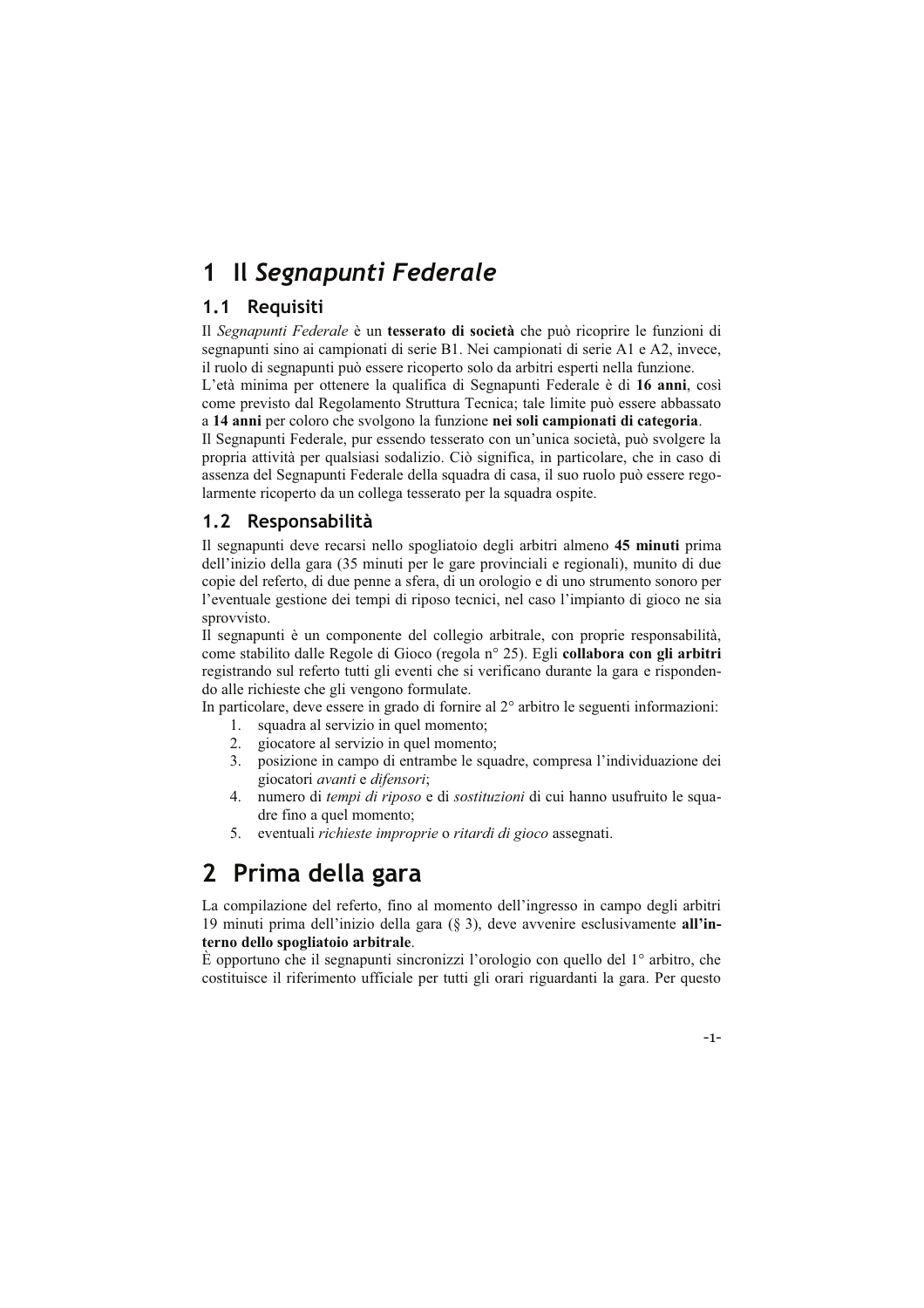motivo, è responsabilità del 1<sup>°</sup> arbitro assicurarsi che il proprio orologio segni l'ora esatta

## 2.1 Intestazione del referto

|                   | <b>CAMPIONATO SERIE</b><br>D/B |   |                       | <b>GARA N°</b> | 4257                      | <b>MANIFESTAZIONE</b> |             |                       |           |  |
|-------------------|--------------------------------|---|-----------------------|----------------|---------------------------|-----------------------|-------------|-----------------------|-----------|--|
| <b>DIVISIONE:</b> | <b>MASCHILE</b>                | ⊠ | <b>FEMMINILE</b>      | <b>FASE</b>    |                           |                       |             |                       |           |  |
| LUOGC             | <b>TREVISO</b>                 |   |                       | <b>CAMPO</b>   | <b>PALESTRA GHIRADA 1</b> |                       | <b>DATA</b> | 19/10/07              | ORA 20:30 |  |
| $\sim$            |                                |   | <b>SISLEY TREVISO</b> |                |                           | <b>SQUADRE</b>        |             | <b>VOLLEY BASSANO</b> |           |  |
|                   |                                |   |                       |                |                           |                       |             |                       |           |  |

In questa sezione vanno riportati i dati desunti o dalla designazione, fornita da uno degli arbitri, o, in alternativa, dal calendario ufficiale. È fondamentale riportare in ogni caso il campionato e il numero della gara.

Le voci **SERIE** e **MANIFESTAZIONE** sono alternative tra di loro: la prima si usa per i campionati di serie e di categoria, la seconda per tornei e altre manifestazioni (ad es. la Coppa Veneto). La voce FASE è opzionale: può essere usata per indicazioni del tipo "play-off", "quarti di finale" e simili.

L'orario di inizio da riportare in questo riquadro è quello previsto dal calendario.

Le squadre vanno indicate sempre nell'ordine riportato nella designazione: ciò significa che quella a sinistra sarà la squadra di casa e quella a destra la squadra ospite, anche in caso di concentramenti. I cerchi accanto ai nomi delle squadre vanno lasciati in bianco, perché saranno riempiti una volta effettuato il sorteggio (§ 3.1).

## 2.2 Composizione delle squadre

Gli elenchi dei partecipanti alla gara (redatti sul modello CAMP3) devono essere consegnati agli arbitri almeno 30 minuti prima dell'inizio dell'incontro e vanno trascritti secondo lo stesso ordine utilizzato nell'intestazione del referto: nella colonna di sinistra la squadra di casa, in quella di destra la squadra ospite.

È previsto che per ogni giocatore venga riportato il numero di maglia, cerchiando quello del capitano<sup>1</sup>, il cognome e il nome, mentre per gli altri tesserati ammessi in panchina solo cognome e nome. Se lo spazio non fosse sufficiente, è possibile indicare solo l'iniziale del nome (facendo attenzione alle eventuali omonimie).

I nominativi dei giocatori LIBERO devono essere riportati nelle due righe appositamente predisposte<sup>2</sup> (nella superiore il 1<sup>°</sup> o unico LIBERO, nell'inferiore il 2<sup>°</sup>), mentre per gli altri giocatori non è previsto alcun ordine particolare<sup>3</sup>; tuttavia, è consigliabile riportarli in ordine crescente di numero di maglia, perché in questo modo si facilitano le operazioni che il segnapunti dovrà effettuare nel corso della gara (controllo delle formazioni e della regolarità delle sostituzioni).

 $\mathbf{z}$ Nelle gare di serie A1 e A2 è possibile utilizzare due giocatori UNDER 23/21 con sostituzioni illimitate (§ 9), i cui nominativi, individuati nell'elenco dalla sigla "U", vanno obbligatoriamente trascritti nell'ultima e nella penultima riga del riquadro, accompagnati dalla medesima sigla.



Nell'elenco dei partecipanti, invece, il capitano della squadra è individuato dalla sigla "K".

Nell'elenco, i due LIBERI sono individuati dalle sigle "L1" e "L2", che vanno riportate a referto; se  $\mathcal{L}$ invece ce n'è uno solo, si usa la sigla "L", che in questo caso non occorre ricopiare.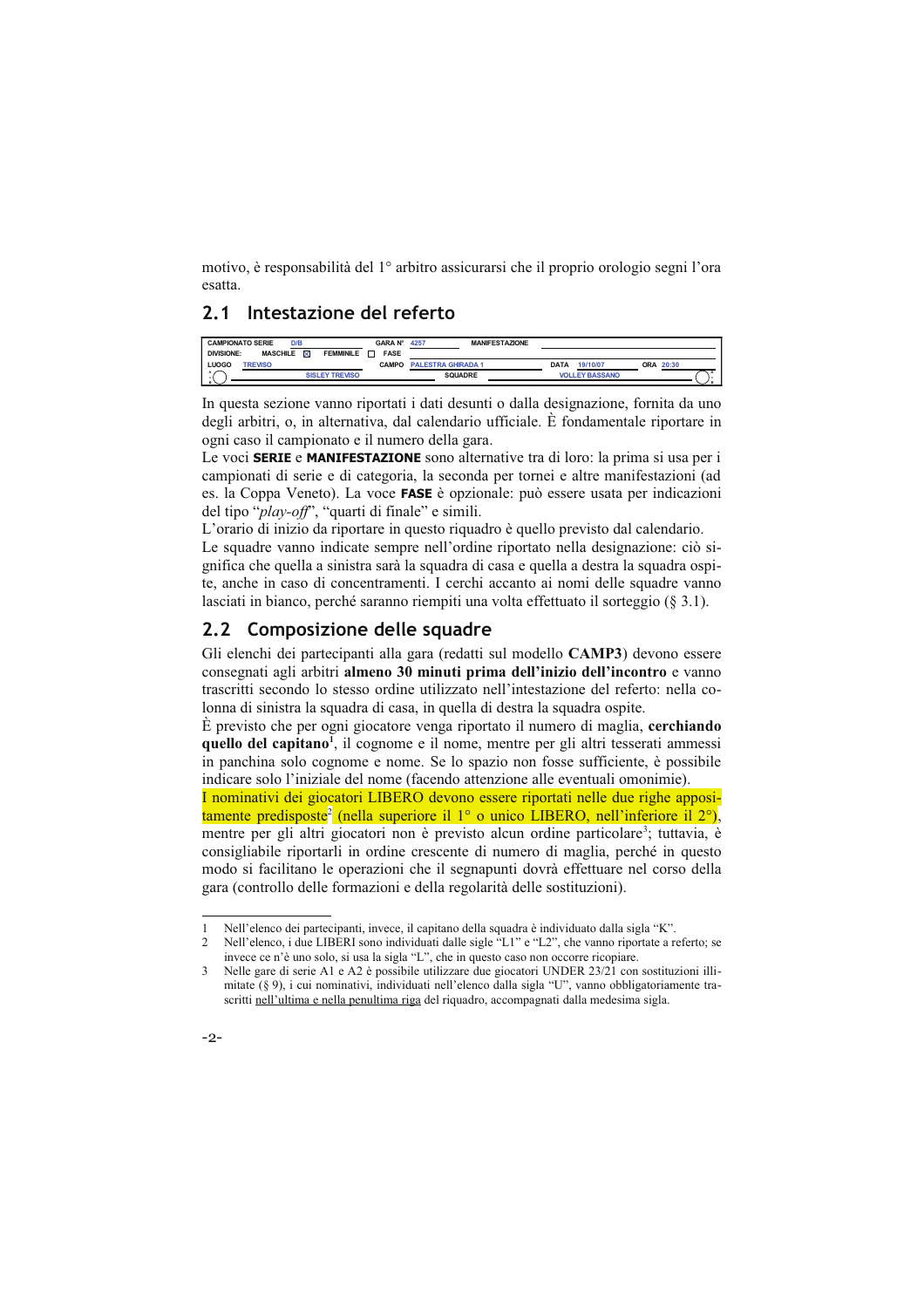| в                 | TREVISO SQUADRE<br>ö                 |               |           |                | -( A<br><b>BASSANO</b> |
|-------------------|--------------------------------------|---------------|-----------|----------------|------------------------|
| N <sup>+</sup>    | Cognome e Nome                       |               |           | N <sup>+</sup> | Cognome e Nome         |
| 1                 | <b>Cognome e Nome</b>                |               |           | (2)            | Capitano               |
| $\overline{a}$    | <b>Coanome e Nome</b>                |               |           | 3              | <b>Coanome e Nome</b>  |
| 4                 | <b>Cognome e Nome</b>                |               |           | $\overline{a}$ | <b>Cognome e Nome</b>  |
| 5                 | <b>Coanome e Nome</b>                |               |           | 6              | <b>Coanome e Nome</b>  |
| 7                 | <b>Cognome e Nome</b>                |               |           | 8              | <b>Cognome e Nome</b>  |
| 8                 | Capitano                             |               |           | 10             | <b>Cognome e Nome</b>  |
| 9                 | <b>Cognome e Nome</b>                |               |           | 12             | <b>Cognome e Nome</b>  |
| 10                | <b>Cognome e Nome</b>                |               |           | 13             | <b>Cognome e Nome</b>  |
| 11                | <b>Cognome e Nome</b>                |               |           | 14             | <b>Cognome e Nome</b>  |
|                   |                                      |               |           | 15             | <b>Cognome e Nome</b>  |
|                   |                                      |               |           |                |                        |
|                   |                                      |               |           |                |                        |
|                   |                                      | <b>LIBERO</b> |           |                |                        |
| 6                 | 1° LIBERO<br>L1                      |               |           | 11             | LIBERO                 |
| $\overline{3}$    | 2° LIBERO<br>L <sub>2</sub>          |               |           |                |                        |
|                   | <b>TESSERATI AMMESSI IN PANCHINA</b> |               |           |                |                        |
|                   | <b>Cognome e Nome</b>                |               | A         |                | <b>Cognome e Nome</b>  |
|                   | <b>Cognome e Nome</b>                |               | <b>VA</b> |                | <b>Cognome e Nome</b>  |
|                   | <b>Coanome e Nome</b>                |               | <b>FT</b> |                |                        |
|                   |                                      |               | M         |                | <b>Cognome e Nome</b>  |
|                   | <b>Cognome e Nome</b>                |               | D         |                | <b>Cognome e Nome</b>  |
|                   |                                      | <b>FIRME</b>  |           |                |                        |
| Capitano          |                                      |               |           | Capitano       |                        |
| <b>Allenatore</b> |                                      |               |           | Allenatore     |                        |
|                   |                                      |               |           |                |                        |

I componenti della panchina, invece, vanno trascritti ciascuno nella riga corrispondente alla sigla che ne identifica la funzione:

- $=$  Allenatore:  $\cdot$   $\Delta$
- $=$  Vice-allenatore;  $\mathbf{V}$
- $=$  Fisioterapista;  $FT$
- $=$  Medico: M
- $=$  Dirigente accompagnatore. D

Tutti i nominativi contenuti negli elenchi vanno riportati a referto, compresi quelli delle persone eventualmente assenti al momento del riconoscimento da parte degli arbitri. Sarà compito del 1º arbitro, infatti, segnalare nel proprio rapporto chi non ha effettivamente partecipato all'incontro.

Nel caso non si conosca il numero di maglia di un giocatore assente, il segnapunti lo trascriverà a re-

ferto temporaneamente senza numero.

## 2.3 Composizione del collegio arbitrale

|             |                                  | <b>APPROVAZIONE</b> |                                               |       |
|-------------|----------------------------------|---------------------|-----------------------------------------------|-------|
| Arbitri     | <b>Coanome e Nome</b>            |                     | Città                                         | Firma |
| $1^{\circ}$ | <b>Cognome e Nome</b>            |                     | <b>Residenza</b>                              |       |
| $2^{\circ}$ | <b>Cognome e Nome</b>            |                     | <b>Residenza</b>                              |       |
| Seg.        | <b>Cognome e Nome</b>            |                     | <b>Residenza</b>                              |       |
|             | Cognome e Nome (sigla provincia) | Giudici             | <sup>2</sup> Cognome e Nome (sigla provincia) |       |
|             | Cognome e Nome (sigla provincia) | di linea            | 4 Cognome e Nome (sigla provincia)            |       |
|             |                                  | Capitani            | <b>I</b> <sub>B</sub>                         |       |

Come per le squadre, anche per i componenti del collegio arbitrale vanno riportati cognome e nome. Si sottolinea che, per la terna arbitrale, si deve annotare la città di residenza e non il comitato di appartenenza o la sigla della provincia. Quest'ultima, invece, va indicata tra parentesi per i giudici di linea, che di norma vengono designati solo per i campionati di serie A1. I numeri da 1 a 4 si riferiscono alla linea di cui è responsabile ciascun giudice: 1 è quello a destra del 1<sup>°</sup> arbitro, 2 quello a sinistra del 2<sup>°</sup>, 3 quello a destra del 2<sup>°</sup> e 4 quello a sinistra del 1<sup>°</sup>.

La Commissione Gare può richiedere, nei campionati regionali o provinciali, che per il segnapunti sia indicato, accanto al nome, il numero di tessera.

 $-3-$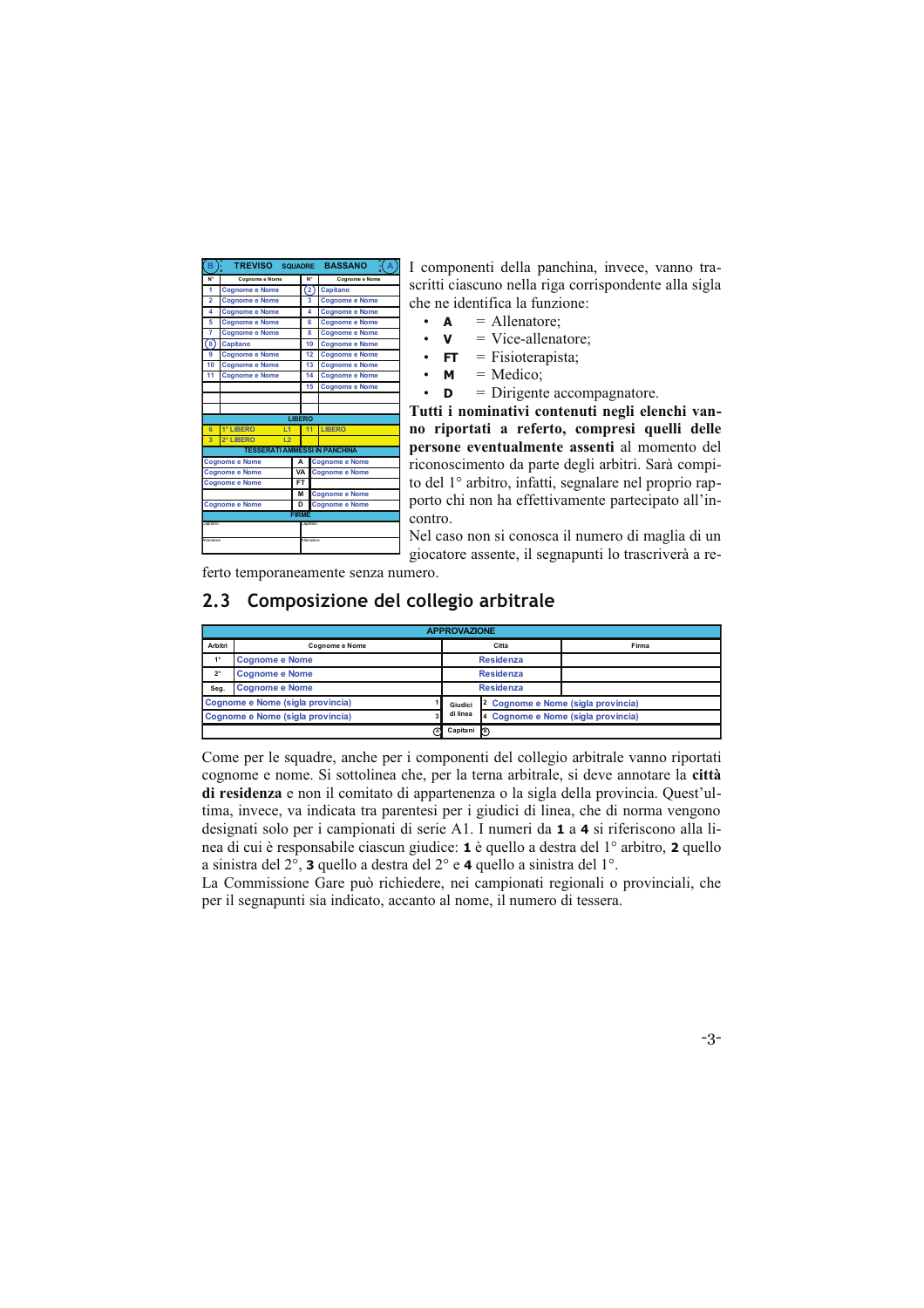### Ingresso in campo 3

Facendo parte del collegio arbitrale, il segnapunti è tenuto ad entrare in campo assieme agli arbitri 19 minuti prima dell'inizio della gara e a partecipare a tutte le fasi del protocollo ufficiale.

## 3.1 Raccolta delle firme

| N°<br>N°<br><b>Coanome e Nome</b><br><b>Coanome e Nome</b><br>$^{2}$<br>1<br>Cognome e Nome<br>Capitano<br>$\mathfrak{p}$<br>3<br>Cognome e Nome<br>Cognome e Nome<br>4<br>4<br>Cognome e Nome<br>Cognome e Nome<br>5<br>Cognome e Nome<br>6<br>Cognome e Nome<br>$\overline{7}$<br>8<br>Cognome e Nome<br>Cognome e Nome |  |
|---------------------------------------------------------------------------------------------------------------------------------------------------------------------------------------------------------------------------------------------------------------------------------------------------------------------------|--|
|                                                                                                                                                                                                                                                                                                                           |  |
|                                                                                                                                                                                                                                                                                                                           |  |
|                                                                                                                                                                                                                                                                                                                           |  |
|                                                                                                                                                                                                                                                                                                                           |  |
|                                                                                                                                                                                                                                                                                                                           |  |
|                                                                                                                                                                                                                                                                                                                           |  |
| 8<br>10<br>Capitano<br>Cognome e Nome                                                                                                                                                                                                                                                                                     |  |
| Cognome e Nome<br>12<br>9<br>Cognome e Nome                                                                                                                                                                                                                                                                               |  |
| 10<br>13<br>Cognome e Nome<br>Cognome e Nome                                                                                                                                                                                                                                                                              |  |
| 14<br>11<br>Cognome e Nome<br>Cognome e Nome                                                                                                                                                                                                                                                                              |  |
| 15<br>Cognome e Nome                                                                                                                                                                                                                                                                                                      |  |
|                                                                                                                                                                                                                                                                                                                           |  |
|                                                                                                                                                                                                                                                                                                                           |  |
| LIBERO                                                                                                                                                                                                                                                                                                                    |  |
| 1° LIBERO<br>LIBERO<br>6<br>11<br>L1                                                                                                                                                                                                                                                                                      |  |
| 3<br>2° LIBERO<br>$\overline{2}$                                                                                                                                                                                                                                                                                          |  |
| <b>TESSERATI AMMESSI IN PANCHINA</b>                                                                                                                                                                                                                                                                                      |  |
| Cognome e Nome<br>A<br>Cognome e Nome                                                                                                                                                                                                                                                                                     |  |
| VA<br>Cognome e Nome<br>Cognome e Nome                                                                                                                                                                                                                                                                                    |  |
| <b>FT</b><br>Cognome e Nome                                                                                                                                                                                                                                                                                               |  |
| Cognome e Nome<br>м                                                                                                                                                                                                                                                                                                       |  |
| Cognome e Nome<br>Cognome e Nome<br>D                                                                                                                                                                                                                                                                                     |  |
| <b>FIRME</b>                                                                                                                                                                                                                                                                                                              |  |
| Capitano<br>Capitano<br>Capitano<br>° Allenatore<br><sup>Capitano</sup> Capitano<br><sup>Allenatore</sup> Allenatore                                                                                                                                                                                                      |  |
| Allenatore                                                                                                                                                                                                                                                                                                                |  |

Una volta effettuato il sorteggio, bisogna raccogliere le firme dei capitani e degli allenatori. La firma del capitano garantisce l'identità degli iscritti a referto, quella dell'allenatore la corrispondenza tra numero di maglia e atleta. Per tali motivi, sia l'uno che l'altro hanno il diritto di controllare l'esattezza della trascrizione prima di firmare il referto.

Le firme dei capitano devono essere raccolte immediatamente dopo il sorteggio; quelle degli allenatori possono essere raccolte successivamente, ma comunque prima dell'inizio della gara.

Dopo il sorteggio, il segnapunti può determinare quali lettere assegnare alle squadre: "A" sarà la squadra che disputerà il 1º set alla sua sinistra, "B" quella alla sua destra. Tali informazioni andranno riportate sia nel riquadro **SQUADRE** sia nell'intestazione del referto.

|        |                   | <b>CAMPIONATO SERIE</b><br>D/B |   |                  | <b>GARAN°</b> | 4257                | <b>MANIFESTAZIONE</b> |      |                       |                  |  |
|--------|-------------------|--------------------------------|---|------------------|---------------|---------------------|-----------------------|------|-----------------------|------------------|--|
|        | <b>DIVISIONE:</b> | <b>MASCHILE</b>                | ⊠ | <b>FEMMINILE</b> | <b>FASE</b>   |                     |                       |      |                       |                  |  |
|        | <b>LUOGO</b>      | <b>TREVISO</b>                 |   |                  | CAMPO         | PAI ESTRA GHIRADA 1 |                       | DATA | 19/10/07              | <b>ORA 20:30</b> |  |
| $\sim$ | D<br>-            |                                |   | SISLEY TREVISO   |               | <b>SQUADRE</b>      |                       |      | <b>VOLLEY BASSANO</b> |                  |  |
|        |                   |                                |   |                  |               |                     |                       |      |                       |                  |  |

## 3.2 Preparazione del riquadro del 1° set

Con le informazioni derivate dal sorteggio, il segnapunti comincerà la compilazione del riquadro del 1º set, riportandovi i nomi delle squadre e segnalando a chi spetta l'esecuzione del primo servizio. Per far questo, barrerà con una "X" la lettera cerchiata S accanto al nome della squadra al servizio e la lettera cerchiata R accanto al nome della squadra in ricezione.

Subito dopo, farà una spunta sul numero 1 del primo turno di servizio nella colonna I della squadra al servizio, per identificare quale giocatore lo eseguirà, mentre annullerà con una "X" la corrispondente casella della squadra in ricezione, per indicare che questa, al primo cambio di servizio, dovrà effettuare una rotazione.

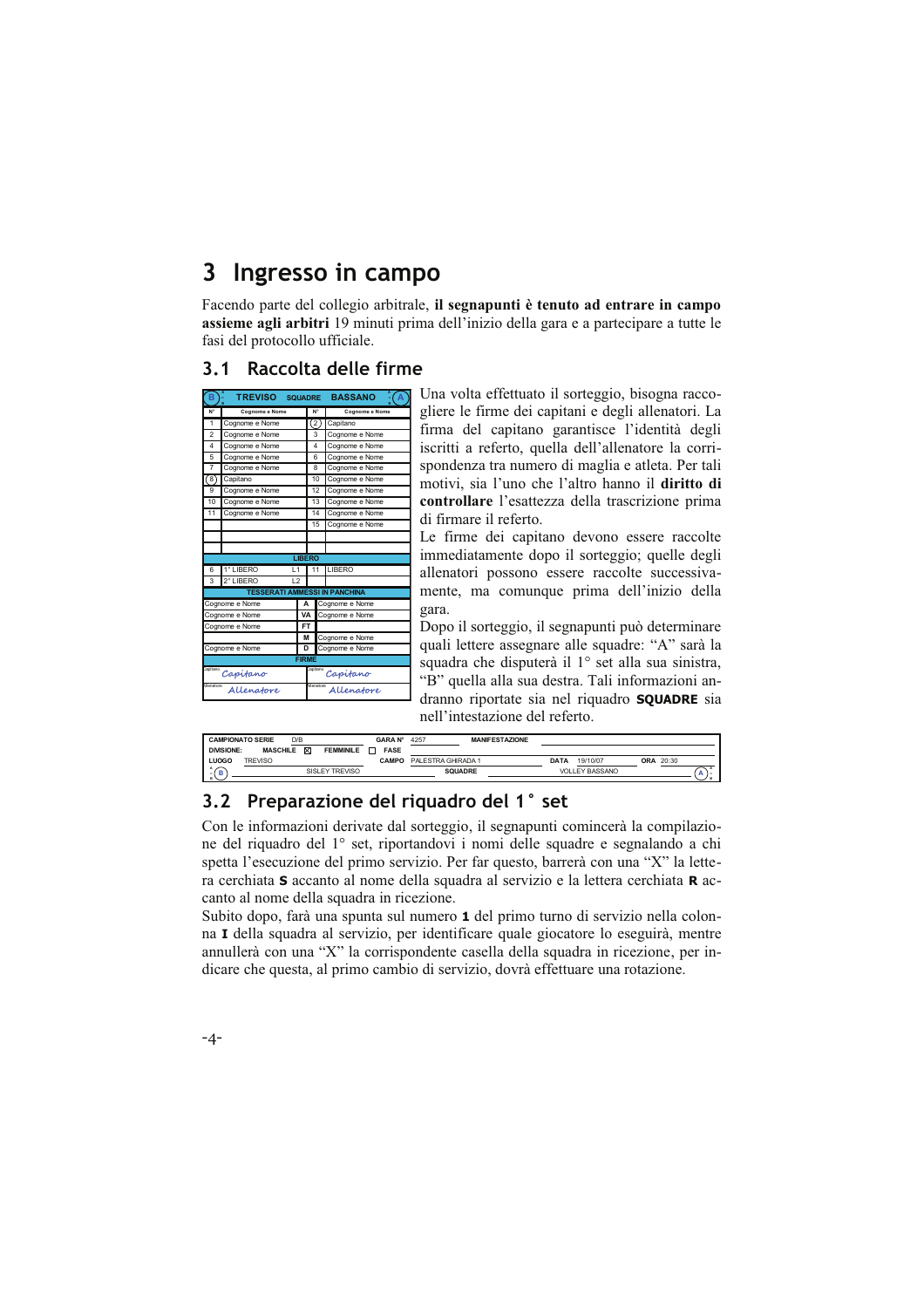|   | <b>INIZIO</b> |   | ٠<br>÷                  |   | so.BASSANO |    |                     |                         | A                       | $\infty$<br>扃 | <b>PUNTI</b>                        | LIBERO/<br><b>UNDER</b> | ľsγ<br>₩ | в |   | so.TREVISO |              |   |                         |         | <b>FINE</b>             |   | ٠<br>$\cdot$            |                           | <b>PUNTI</b>                         | LIBERO/<br><b>UNDER</b> |  |
|---|---------------|---|-------------------------|---|------------|----|---------------------|-------------------------|-------------------------|---------------|-------------------------------------|-------------------------|----------|---|---|------------|--------------|---|-------------------------|---------|-------------------------|---|-------------------------|---------------------------|--------------------------------------|-------------------------|--|
| S |               |   |                         | Ш |            | Ш  | IV                  | ν                       |                         | VI            | 13 25 37<br>2 14 26 38              |                         |          |   | ш |            | Ш            |   | IV                      |         |                         | ν | VI                      |                           | 13 25 37<br>14 26 38<br>$\mathbf{z}$ |                         |  |
|   |               |   |                         |   |            |    |                     |                         |                         |               | 15 27 39<br>16 28                   |                         |          |   |   |            |              |   |                         |         |                         |   |                         |                           | 15 27 38<br>16 28 40                 |                         |  |
| E |               |   |                         |   |            |    |                     |                         |                         |               | 17 29 41<br>к.<br>18 30<br>$\omega$ |                         |          |   |   |            |              |   |                         |         |                         |   |                         |                           | 17 29 41<br>18 30 42                 |                         |  |
|   | ٠<br>٠        |   |                         |   |            | ٠. | $\blacksquare$<br>٠ | ٠<br>$\cdot$            |                         |               | 19 31 43<br>20 32<br>44             |                         |          |   | ۰ |            |              |   | ٠<br>٠                  |         | ٠<br>٠                  |   |                         | $\blacksquare$<br>$\cdot$ | 19 31 43<br>20 32 44                 |                         |  |
|   | ٠             |   |                         |   |            | ٠  | $\blacksquare$      | ٠<br>$\cdot$            |                         |               | 21 33 45<br>۰<br>10 22 34<br>48     |                         |          |   |   |            | . .          |   | ٠                       |         | ٠<br>٠                  |   |                         | $\cdot$                   | 21 33 45<br>10 22 34 46              |                         |  |
|   |               |   |                         |   |            |    |                     |                         |                         |               | 23 35 47<br>H.<br>12 24 36 48       |                         |          |   |   |            |              |   |                         |         |                         |   |                         |                           | 23 35 47<br>12 24 36 48              |                         |  |
|   |               |   | 2                       |   |            |    |                     | n                       | <b>B</b>                |               | 11.7.11                             |                         | z        |   |   |            |              |   | ×                       |         | ×                       | я |                         |                           | rrn                                  |                         |  |
|   |               |   | $\overline{\mathbf{z}}$ |   |            |    |                     | $\overline{\mathbf{a}}$ | $\mathbf{\overline{a}}$ |               | ٠                                   |                         | ×        |   |   | ٠          | $\mathbf{z}$ |   | $\mathbf{\overline{a}}$ |         | $\overline{\mathbf{a}}$ | ٠ | $\overline{\mathbf{3}}$ |                           | $\bullet$<br>۰.                      |                         |  |
|   |               | × |                         |   |            |    |                     |                         |                         |               | ٠                                   |                         |          |   |   | ×          |              | R |                         | $\circ$ |                         | R |                         |                           | ٠                                    |                         |  |

## 3.3 Trascrizione delle formazioni iniziali

| SET <sub>1</sub><br><b>TEAM</b><br>BASSANO<br>ı٧<br>ш<br>11<br>3<br>10<br>4<br>v١<br>$\mathfrak{p}$<br>13<br>8<br><b>SERVICE</b><br>COACH SIGNATURE | Il tagliando della formazione deve es-<br>sere consegnato agli arbitri almeno<br>12 minuti prima dell'inizio della gara<br>e deve contenere:<br>1. il nome della squadra;<br>2. il numero del set;<br>3. il sestetto base;<br>4. la firma dell'allenatore o, in sua<br>assenza, quella del capitano.<br>Non è più prevista l'indicazione del<br>numero di maglia del LIBERO. | SET <sub>1</sub><br><b>TEAM</b><br><b>SISLEY</b><br>п<br>ш<br>ı٧<br>11<br>8<br>v١<br>ν<br>$\overline{7}$<br>5<br>10<br><b>SERVK</b><br><b>COACH SIGNATURE</b> |
|-----------------------------------------------------------------------------------------------------------------------------------------------------|------------------------------------------------------------------------------------------------------------------------------------------------------------------------------------------------------------------------------------------------------------------------------------------------------------------------------------------------------------------------------|---------------------------------------------------------------------------------------------------------------------------------------------------------------|
|-----------------------------------------------------------------------------------------------------------------------------------------------------|------------------------------------------------------------------------------------------------------------------------------------------------------------------------------------------------------------------------------------------------------------------------------------------------------------------------------------------------------------------------------|---------------------------------------------------------------------------------------------------------------------------------------------------------------|

|   | <b>INIZIO</b>      |                         |   |   |        | so BASSANO |  |    | А              | ↷<br>(R) | <b>PUNTI</b>                 | LIBERO/<br><b>UNDER</b> | $\mathbb{X}$ | в |                         |        | so.TREVISO |                      |          | <b>FINE</b>          | $\overline{\phantom{a}}$ | <b>PUNTI</b>                 | LIBERO/<br><b>UNDER</b> |
|---|--------------------|-------------------------|---|---|--------|------------|--|----|----------------|----------|------------------------------|-------------------------|--------------|---|-------------------------|--------|------------|----------------------|----------|----------------------|--------------------------|------------------------------|-------------------------|
| s |                    |                         | Ш |   | Ш      | IV         |  | ٧  |                | VI       | 13 25 37<br>14 26 38<br>2    |                         |              |   |                         | ш      | Ш          | IV                   |          | ν                    | VI                       | 13 25 37<br>2 14 26 38       |                         |
|   | ິ<br>ŏ             | 4                       |   |   | ີ<br>۰ | 10         |  | 13 | $\overline{2}$ |          | 15 27 39<br>16 28 40         |                         |              |   |                         | 11     | 8          |                      |          | 5                    | 10                       | 15 27 39<br>16 28 40<br>4.   |                         |
| Е |                    |                         |   |   |        |            |  |    |                |          | 17 29 41<br>×<br>18 30 42    |                         |              |   |                         |        |            |                      |          |                      |                          | 17 29 41<br>×<br>6 18 30 42  |                         |
|   |                    |                         |   |   | ۰      |            |  | ٠  |                |          | 19 31 43<br>20 32 44         |                         |              |   |                         | ٠      | ٠<br>٠     | $\bullet$<br>$\cdot$ |          | $\bullet$<br>$\cdot$ | ٠.                       | 19 31 43<br>20 32 44<br>×    |                         |
|   |                    |                         |   |   |        |            |  | ٠  |                |          | 21 33 45<br>۰<br>10 22 34 46 |                         |              |   |                         | ٠<br>٠ |            | $\bullet$            |          | $\bullet$<br>$\cdot$ |                          | 21 33 45<br>۰<br>10 22 34 46 |                         |
|   | ィ                  |                         |   |   | л      |            |  |    |                |          | 23 35 47<br>12 24 36 48      |                         |              |   |                         |        |            |                      | s        |                      |                          | 23 35 47<br>12 24 36 48      |                         |
|   | ×                  | $\sim$                  |   | z | А      | ٠          |  |    | $\overline{a}$ |          | rrn                          |                         | 2            |   | $\overline{a}$          |        | ×          | $\overline{a}$       | £.       |                      | $\sim$                   | $n + n$                      |                         |
|   | $\mathbf{\hat{z}}$ | $\overline{\mathbf{a}}$ |   |   |        |            |  |    |                |          | $\bullet$                    |                         | я            |   | $\mathbf{\overline{a}}$ |        |            |                      |          |                      |                          | ٠<br>٠.                      |                         |
|   |                    |                         |   |   | R      |            |  |    |                |          | $\bullet$<br>۰.              |                         |              |   |                         |        |            |                      | <b>R</b> |                      |                          | ٠                            |                         |

Il segnapunti, prima di trascrivere una formazione, verifica che il tagliando sia firmato e che il sestetto base sia regolarmente iscritto a referto; in caso di espulsioni o squalifiche, controlla anche che tutti i giocatori possano prendere parte a quel set. Solo dopo aver effettuato questi controlli procede alla trascrizione, partendo dal giocatore in zona "1" e procedendo in senso antiorario.

Inoltre, è buona norma che il segnapunti attenda di essere in possesso di entrambi i tagliandi prima di trascriverli a referto, per ridurre al minimo la possibilità che una squadra decida la propria formazione in base alle scelte effettuate dagli avversari. In ogni caso, se i tagliandi gli vengono consegnati uno dopo l'altro, avrà cura di

 $-5-$ 

 $\overline{\mathsf{H}}$  $11$ ī  $\overline{7}$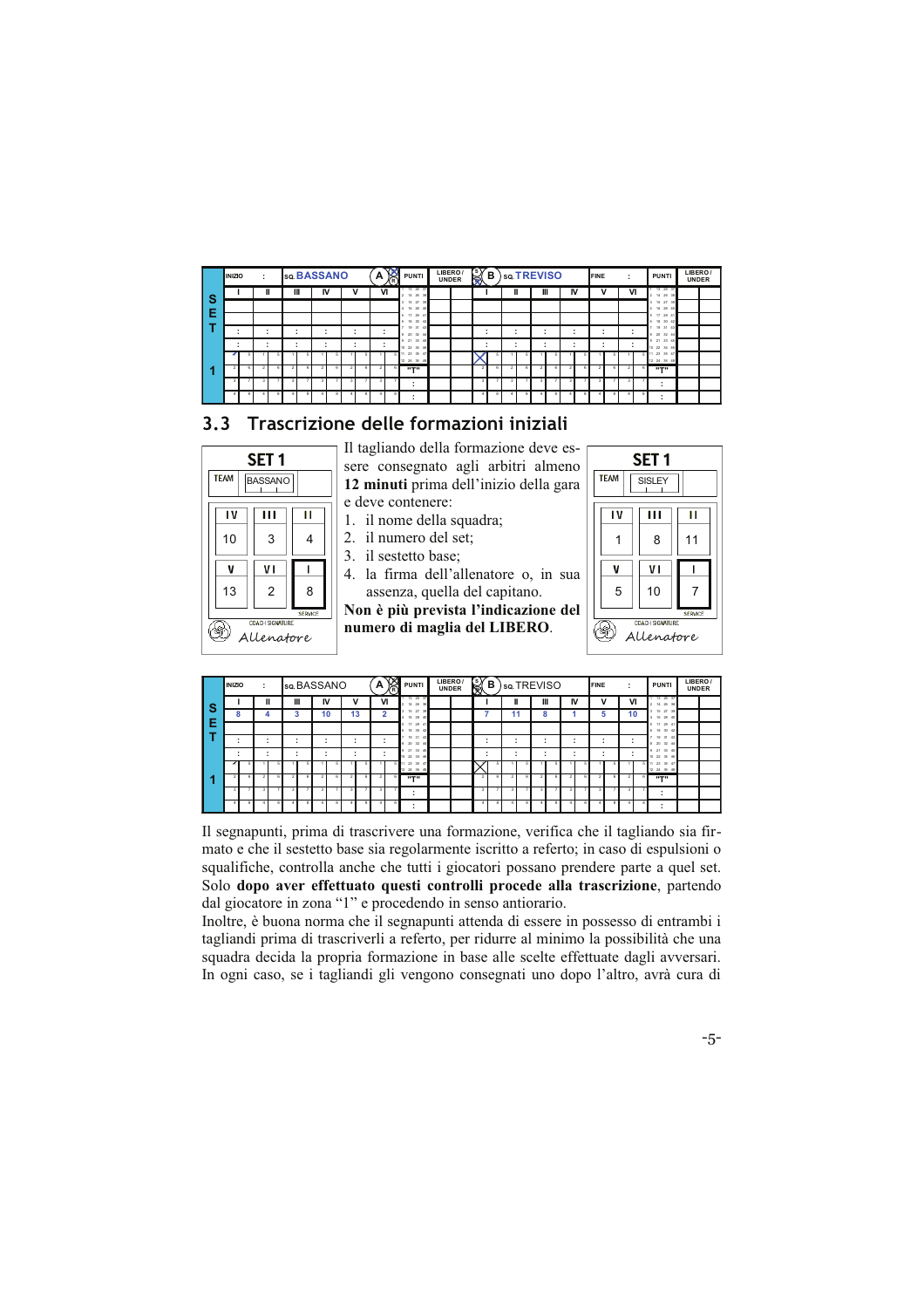mantenere coperto il primo che riceve, in modo che nessun componente dell'altra squadra possa spiarne il contenuto.

### Durante il gioco  $\boldsymbol{4}$

All'inizio di ciascun set, il segnapunti registra l'orario di inizio effettivo del set nel campo INIZIO. Se il 1º set inizia in ritardo rispetto all'orario ufficiale della gara indicato nell'intestazione del referto, egli dovrà segnalare sinteticamente il fatto nel riquadro OSSERVAZIONI ( $\S$  6.7).

|     |   |   |              |   | INIZIO 20 : 30 sq. BASSANO |    |    | A  | 阁 | <b>PUNTI</b>                  | LIBERO/<br><b>UNDER</b> | ₿              | в |    | so.TREVISO |                          | <b>FINE</b>              |   | $\overline{\phantom{a}}$ |         | <b>PUNTI</b>                 | LIBERO/<br><b>UNDER</b> |  |
|-----|---|---|--------------|---|----------------------------|----|----|----|---|-------------------------------|-------------------------|----------------|---|----|------------|--------------------------|--------------------------|---|--------------------------|---------|------------------------------|-------------------------|--|
| ∣S. |   |   | $\mathbf{I}$ | Ш | IV                         |    | v  | VI |   | 13 25 37<br>14 26 38          |                         |                |   | ш  | Ш          | <b>IV</b>                |                          | ٧ |                          | VI      | 13 25 37<br>14 26 38<br>٠    |                         |  |
|     | 8 | 4 |              | 3 | 10                         |    | 13 |    | 2 | 15 27 39<br>16 28 40          |                         |                |   | 11 | 8          |                          | 5                        |   |                          | 10      | 15 27 39<br>16 28 40         |                         |  |
| Е   |   |   |              |   |                            |    |    |    |   | 17 29 41<br>18 30<br>42       |                         |                |   |    |            |                          |                          |   |                          |         | 17 29 41<br>18 30 42         |                         |  |
|     |   |   |              |   |                            | ٠. |    |    |   | 19 31 43<br>$20 - 32$<br>44   |                         |                |   |    |            | ٠                        | ٠                        |   |                          | $\cdot$ | 19 31 43<br>20 32 44         |                         |  |
|     | ٠ |   |              |   |                            | ٠  |    |    |   | 21 33 45<br>10 22 34 46       |                         |                |   |    | ٠          | ٠                        | ٠                        |   |                          | $\cdot$ | 33 45<br>21<br>10 22 34 46   |                         |  |
|     |   |   |              |   |                            |    |    |    |   | 23 35 47<br>11<br>12 24 36 48 |                         |                |   |    |            |                          |                          |   |                          |         | 5 11 23 35 47<br>12 24 36 48 |                         |  |
|     |   |   |              |   | -                          | ъ  |    |    |   | 11.711                        |                         | $\overline{2}$ |   | v  | 7          | $\overline{\phantom{a}}$ | $\overline{\phantom{a}}$ |   |                          |         | 11.711                       |                         |  |
|     |   |   |              |   | я                          |    |    |    |   | ٠                             |                         | ×              |   | ×  |            |                          |                          |   |                          |         |                              |                         |  |
|     |   |   |              |   |                            |    |    |    | × | ٠                             |                         |                |   |    |            |                          |                          |   |                          |         |                              |                         |  |

Dopo l'ingresso in campo delle squadre e il controllo della formazione da parte del 2º arbitro, il segnapunti registra le eventuali sostituzioni dei LIBERI, quindi segnala che il gioco può iniziare alzando entrambe le braccia; nel caso sia presente un solo arbitro, il segnapunti effettuerà la prevista segnaletica dopo che l'arbitro sarà salito sul seggiolone.

#### $20 \cdot 30$ a BASSANO  $\Delta$ **PUNT** (B) so TREVISO **NF**  $\overline{m}$  $\overline{N}$  $\overline{M}$  $\overline{1}$  $\overline{\mathbf{u}}$  $\overline{\mathbf{u}}$  $\overline{N}$  $\overline{u}$  $\overline{v}$ Ś  $10$  $10<sub>1</sub>$ E

#### Prima del servizio  $4.1$

Prima di ciascun servizio, il segnapunti controlla che il numero dell'atleta che lo esegue corrisponda a quello del giocatore la cui casella nei turni di servizio risulta spuntata e senza alcun punteggio parziale all'interno (nella figura precedente, il numero 8 della squadra "A"). Se il referto viene compilato correttamente, non vi sarà mai più di una casella con entrambe queste caratteristiche (in gergo, viene detta "casella aperta").

In caso contrario, dopo l'esecuzione del servizio alza un braccio e attira l'attenzione del 2° arbitro affinché sanzioni il fallo di rotazione.

 $-6-$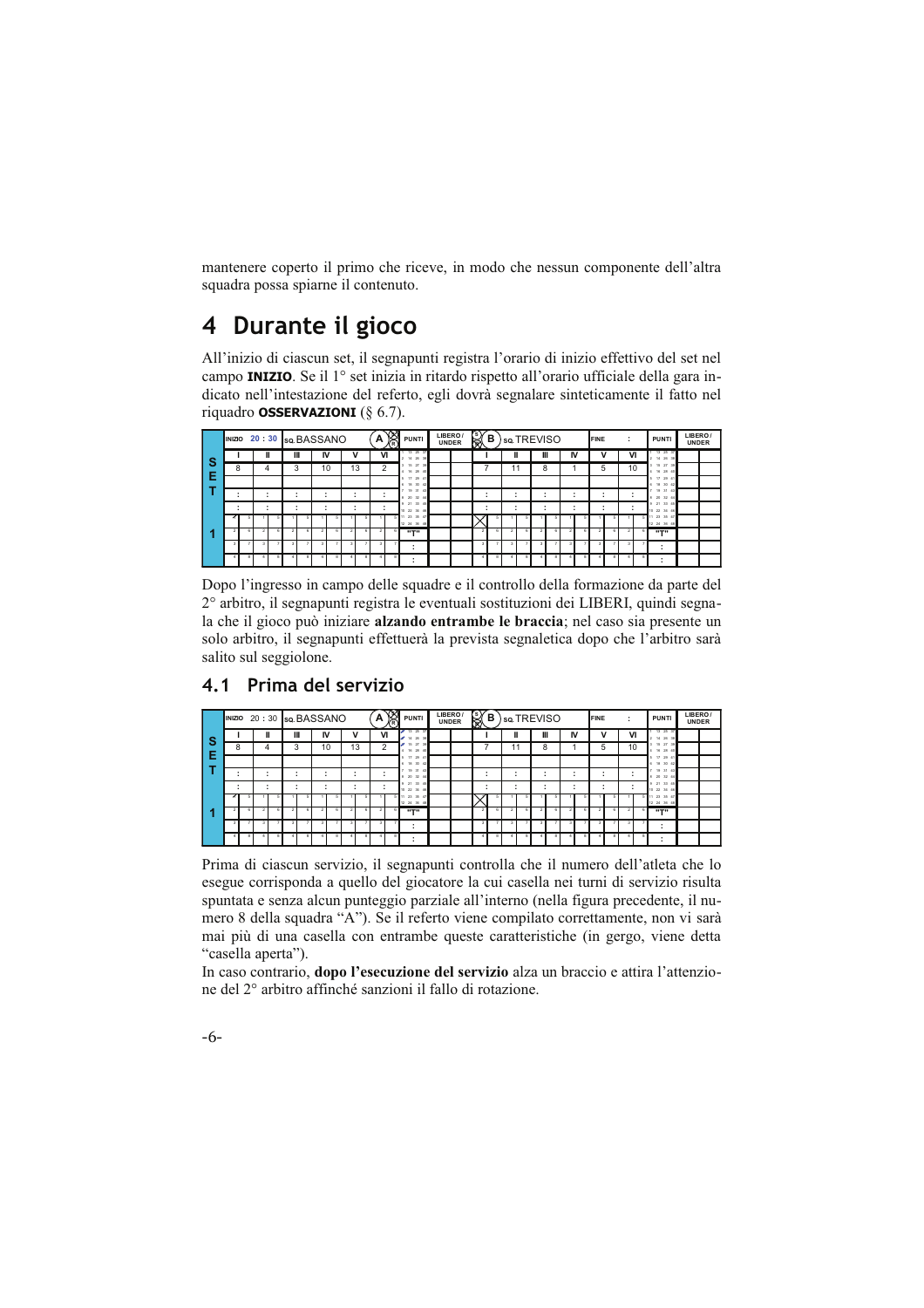## 4.2 Al termine dello scambio

Alla fine di ogni azione di gioco, il segnapunti deve, prima di ogni altra operazione, attribuire il punto alla squadra indicata dagli arbitri (a meno che l'esito dell'azione non sia stato un *doppio fallo*), spuntando progressivamente quelli predisposti nella colonna PUNTI.

Se la squadra che ha vinto lo scambio era al servizio, il segnapunti non deve compiere altre operazioni. Viceversa, se vince la squadra che era in ricezione, deve completare il cambio di servizio, trascrivendo il totale dei punti acquisiti dalla squadra del battitore nella casella del suo turno di servizio (in gergo, si "chiude" la casella) e andando a spuntare il turno di servizio del giocatore dell'altra squadra che ora si appresta a servire.

|     |                         | INIZIO 20:30 sq. BASSANO |   |   |   |        |         |    | Α | X  | <b>PUNTI</b>                           | LIBERO/ | <b>UNDER</b> | $\mathbb{R}$   | в     |    | so.TREVISO               |        | <b>FINE</b> |   |              |    | <b>PUNTI</b>              | LIBERO/<br><b>UNDER</b> |  |
|-----|-------------------------|--------------------------|---|---|---|--------|---------|----|---|----|----------------------------------------|---------|--------------|----------------|-------|----|--------------------------|--------|-------------|---|--------------|----|---------------------------|-------------------------|--|
| . S |                         |                          | Ш | Ш |   | IV     |         | v  |   | VI | <b>/</b> 13 25 37<br><b>Z</b> 14 26 38 |         |              |                |       | Ш  | Ш                        | IV     |             | ν |              | VI | 7 13 25 37<br>2 14 26 38  |                         |  |
|     | 8                       |                          |   | 3 |   | 10     |         | 13 |   | 2  | # 15 27 39<br>4 16 28 40               |         |              |                |       | 11 | 8                        |        |             | 5 |              | 10 | 15 27 39<br>16 28 40      |                         |  |
| Е   |                         |                          |   |   |   |        |         |    |   |    | 17 29 41<br>5<br>18 30 42<br>6.        |         |              |                |       |    |                          |        |             |   |              |    | 17 29 41<br>×<br>18 30 42 |                         |  |
|     |                         | $\cdot$                  |   |   | ٠ |        | $\cdot$ |    |   |    | 19 31 43<br>20 32<br>44<br>8           |         |              |                | ್ಷ ರಾ |    | ٠                        | ٠      | ٠           |   | $\cdot$      |    | 19 31 43<br>8 20 32 44    |                         |  |
|     |                         | $\overline{\phantom{a}}$ |   |   |   | ٠<br>٠ | ٠       |    |   | ٠. | 21 33 45<br>10 22 34<br>A              |         |              | . .            |       |    | ٠                        | ٠<br>٠ | ٠<br>٠      |   | ٠<br>$\cdot$ |    | 21 33 45<br>10 22 34 46   |                         |  |
|     | $\overline{ }$<br>R     |                          |   |   |   |        |         |    |   |    | 23 35<br>A<br>12 24 36 48              |         |              |                |       |    |                          |        |             |   |              |    | 23 35 47<br>12 24 36 48   |                         |  |
|     | <b>B</b>                | $\overline{ }$           |   |   |   | А      |         |    |   |    | 1.7.1                                  |         |              | $\overline{2}$ | 6     | 2  | $\overline{\phantom{a}}$ |        |             | я |              |    | 11.711                    |                         |  |
|     | $\mathbf{\overline{a}}$ | а                        |   |   |   |        |         |    |   |    | ٠                                      |         |              | ٨              |       | я  |                          |        |             |   |              |    | ٠                         |                         |  |
|     |                         |                          |   |   |   |        |         |    |   |    | ٠<br>$\cdot$                           |         |              |                |       |    |                          |        |             | × |              |    | ٠                         |                         |  |

## 4.3 Richieste di sostituzione

Al momento della richiesta di sostituzione, autorizzata dagli arbitri, il segnapunti:

- 1. verifica che la richiesta sia propria, ossia che la squadra non abbia già effettuato le 6 sostituzioni disponibili in ciascun set e che sia trascorsa almeno un'azione di gioco in presenza di una precedente richiesta di sostituzione della stessa squadra; se così non è, segnala la *richiesta impropria* al 2<sup>°</sup> arbitro e, una volta che sia stata respinta, la registra nel riquadro **SANZIO-** $NT<sup>1</sup>$
- 2. controlla che la sostituzione sia regolare, cioè che il giocatore che entra sia regolarmente iscritto a referto, non sia stato coinvolto in un'altra sostituzione nel corso del set e non sia stato espulso per quel set o squalificato per la gara; in caso contrario, avvisa il 2<sup>°</sup> arbitro che la sostituzione è *irre*golare alzando un braccio e agitandolo, quindi registra la sanzione per ritardo di gioco che verrà comminata dal 1º arbitro;
- 3. registra la sostituzione indicando, sotto al numero del titolare che esce, il numero della riserva che gli subentra in campo (cosiddetto cambio "aperto"), oppure, se è il titolare a rientrare in campo, cerchia il numero della riserva che lo aveva sostituito (cambio "chiuso"), quindi trascrive il punteggio al momento della richiesta nell'apposita casella (la superiore per il cambio aperto, l'inferiore per quello chiuso), indicando sempre a sinistra i

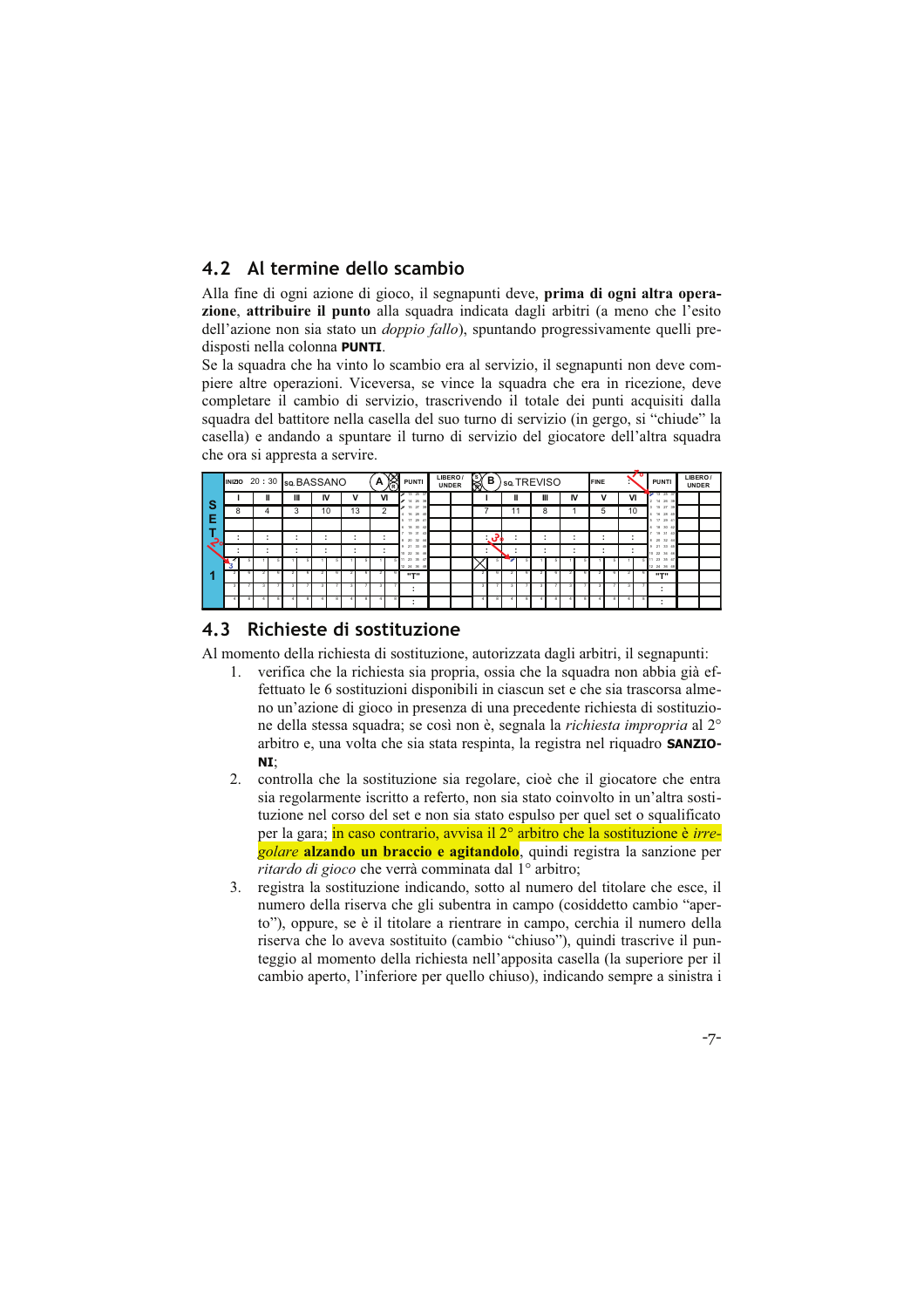punti della squadra richiedente e a destra quelli della squadra avversaria; nel frattempo, il 2<sup>°</sup> arbitro autorizza lo scambio dei giocatori;

- 4. avvisa il 2° arbitro nel caso in cui sia stata richiesta la 5<sup>ª</sup> o la 6<sup>ª</sup> sostituzione nel corso del set; in assenza del 2° arbitro, comunicherà tale informazione al 1º arbitro e, possibilmente, all'allenatore interessato;
- 5. terminata la trascrizione del punteggio, alza entrambe le braccia per indicare che la registrazione è conclusa e il gioco può riprendere:
- nel caso siano state richieste più sostituzioni contemporaneamente, ripete 6. le operazioni da 2 a 5 per ciascuna coppia di giocatori sostituiti.

|          |                     |   | INIZIO 20:30 sq. BASSANO |                          |    |    |         |    | A  | 窝 | <b>PUNTI</b>                           | LIBERO/<br><b>UNDER</b> | $\mathbb{R}$            | в   |                 |    | so.TREVISO |                          |     |     | FINE   | $\overline{\phantom{a}}$ | <b>PUNTI</b>                   | LIBERO/<br><b>UNDER</b> |  |
|----------|---------------------|---|--------------------------|--------------------------|----|----|---------|----|----|---|----------------------------------------|-------------------------|-------------------------|-----|-----------------|----|------------|--------------------------|-----|-----|--------|--------------------------|--------------------------------|-------------------------|--|
| <b>S</b> |                     |   | Ш                        | Ш                        | IV |    | ٧       |    | VI |   | $X$ 13 25 37<br><b>Z</b> 14 26 38      |                         |                         |     | ш               |    | Ш          |                          | IV  |     | ν      | VI                       | $X = 13, 25, 37$<br>2 14 26 38 |                         |  |
|          |                     | 8 | 4                        | 3                        | 10 |    |         | 13 | c  |   | 8 15 27 39<br>16, 28, 40               |                         |                         |     | nd <sup>1</sup> |    | 8          | 40 <sup>o</sup>          |     |     | 5      | 10                       | # 15 27 39<br>16 28 40         |                         |  |
|          |                     |   |                          |                          |    |    |         |    |    |   | $8'$ 17 29 41<br># 18 30 42            |                         |                         | 2.5 |                 | 40 | $\sim$     |                          | 4   |     |        |                          | 17 29 41<br>6 18 30 42         |                         |  |
|          |                     |   |                          | $\overline{\phantom{a}}$ | ۰. |    | $\cdot$ |    |    |   | <b>7</b> 19 31 43<br>8 20 32 44        |                         | 3:7                     |     | -               |    |            | $\overline{\phantom{a}}$ | 3:7 |     | $\sim$ | ٠                        | 19 31 43<br>20 32 44           |                         |  |
|          |                     |   |                          |                          |    |    |         |    |    |   | 21 33 45<br>$\alpha$<br>10 22 34<br>48 |                         |                         |     |                 |    | ۰          |                          | ٠   |     |        |                          | 21 33 45<br>10 22 34 46        |                         |  |
|          | $\overline{ }$<br>3 |   | ×                        |                          |    |    |         |    |    |   | 23 35 47<br>11<br>12 24 36 48          |                         |                         |     | ົ               |    | 3          |                          |     |     |        |                          | 23 35 47<br>12 24 36 48        |                         |  |
|          |                     |   | ×                        |                          |    |    |         |    |    |   | rrn                                    |                         | $\overline{2}$          | я   |                 |    |            |                          |     |     |        |                          | $11 - 11$                      |                         |  |
|          |                     |   | а                        |                          |    |    |         |    |    |   |                                        |                         | $\overline{\mathbf{a}}$ |     |                 |    |            |                          |     |     |        |                          | $\cdot$                        |                         |  |
|          |                     |   | 4                        |                          |    | R. |         |    |    |   |                                        |                         |                         | я   |                 |    |            | R                        |     | R I |        |                          |                                |                         |  |

## 4.4 Richieste di tempo di riposo

Quando una delle squadre richiede un tempo di riposo, il segnapunti:

- 1. verifica che la richiesta sia propria, ossia che la squadra non abbia già usufruito dei 2 tempi di riposo previsti per ciascun set; se così non è, segnala la richiesta impropria al 2º arbitro e, una volta che sia stata respinta, la registra nel riquadro SANZIONI;
- informa il 2° arbitro della presenza o meno dei giocatori LIBERO nei 2. due sestetti che escono dal terreno di gioco, facendo un gesto col braccio dal lato corrispondente a ciascuna squadra:
	- se il LIBERO è in campo, stende il braccio davanti a sé parallelamen- $\blacktriangleright$ te al terreno di gioco, col palmo della mano verso il basso;
	- se il LIBERO è in panchina, alza l'avambraccio perpendicolarmente  $\blacktriangleright$ al terreno di gioco, col palmo della mano verso di sé;
- 3. registra il punteggio al momento della richiesta nelle apposite caselle sotto alla colonna **PUNTI**, indicando a sinistra i punti della squadra richiedente e a destra quelli della squadra avversaria;
- avvisa il 2° arbitro nel caso sia stato chiesto il 2° tempo di riposo per 4. quel set; in assenza del 2° arbitro, comunicherà l'informazione al 1° arbitro e, possibilmente, all'allenatore interessato;
- 5. quando il 2° arbitro fischia il termine dei 30" regolamentari, controlla che i sestetti rientrati in campo siano i medesimi che ne erano usciti, ripetendo la gestualità riguardante le sostituzioni dei LIBERI; nel caso riscontri delle irregolarità, deve informarne immediatamente il 2<sup>°</sup> arbitro:
- $-8-$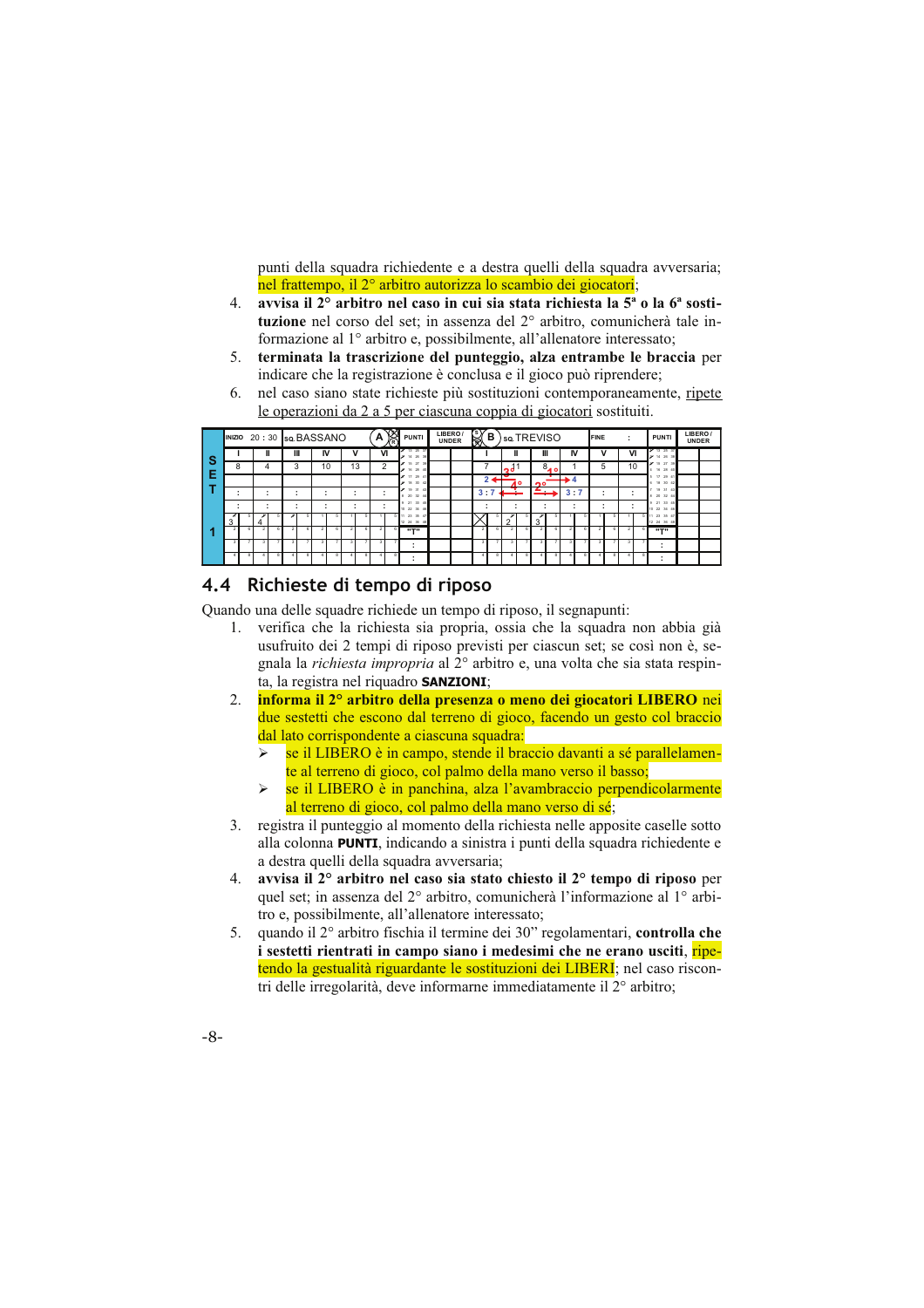|        |        |   |        |                       |                          | Α       | Ř | <b>PUNTI</b>            |  |                         |             |                                 |                    |   |        |            |                                    |                                              | <b>PUNTI</b>                         | LIBERO/<br><b>UNDER</b> |  |
|--------|--------|---|--------|-----------------------|--------------------------|---------|---|-------------------------|--|-------------------------|-------------|---------------------------------|--------------------|---|--------|------------|------------------------------------|----------------------------------------------|--------------------------------------|-------------------------|--|
|        |        |   |        |                       |                          |         |   | 4 13 25 37<br>14 26 38  |  |                         |             |                                 |                    |   |        |            |                                    |                                              | $x'$ 13 $25$ 37<br>2 14 26 38        |                         |  |
| 8      |        |   |        |                       |                          |         |   | 15 27 39<br>16 28       |  |                         |             |                                 |                    |   |        |            |                                    |                                              | 2 15 27 39<br>28,40                  |                         |  |
|        |        |   |        |                       |                          |         |   | 877294<br>$87$ 18 30 42 |  |                         |             |                                 |                    |   |        |            |                                    |                                              | $9'$ 17 29 41<br># 18 30 42          |                         |  |
|        |        |   |        |                       |                          |         |   | 19 31 43<br>20 32       |  |                         |             |                                 |                    |   |        |            |                                    |                                              | 19 31 43<br>20 32 44                 |                         |  |
|        |        |   |        |                       |                          |         |   | 21 33 45<br>10 22 34 46 |  |                         |             |                                 |                    |   |        |            |                                    |                                              | 21 33 45<br>22 34 46<br>m            |                         |  |
| ×<br>3 | x<br>Δ |   |        |                       |                          |         |   | 23 35 47<br>12 24 36 48 |  |                         |             | ٠                               | x<br>$\sim$        |   |        |            |                                    |                                              | 23 35 47<br>12 24 36 48              |                         |  |
|        |        |   |        |                       |                          |         |   | rrn                     |  | 2                       |             | $\overline{2}$                  | $\overline{ }$     | А | ٠      |            |                                    |                                              | $11 - 11$                            |                         |  |
|        |        |   |        |                       |                          |         |   | 7:7                     |  | $\overline{\mathbf{a}}$ |             |                                 |                    |   |        |            |                                    |                                              | . .                                  |                         |  |
|        |        | 4 | Ш<br>3 | <b>IV</b><br>10<br>٠. | INIZIO 20:30 sq. BASSANO | v<br>13 |   | VI<br>C                 |  | LIBERO/<br><b>UNDER</b> | $\boxtimes$ | в<br>$\mathcal{D}$<br>3:7<br>٠. | Ш<br>$\sim$<br>. . |   | Ш<br>8 | so.TREVISO | IV<br>$\overline{4}$<br>3:7<br>5:7 | <b>FINE</b><br>5<br>$\overline{\phantom{a}}$ | VI<br>10<br>$\overline{\phantom{a}}$ | $-11$                   |  |

6. terminata la verifica delle formazioni, alza entrambe le braccia per indicare che il gioco può riprendere.

## 4.5 Tempi di riposo tecnici

Nei campionati nazionali (A1-A2-B1-B2 e relative Coppe Italia) è previsto l'utilizzo dei tempi di riposo tecnici, durante i primi 4 set, quando la squadra al comando raggiunge l'8° e il 16° punto. In tali frangenti, il segnapunti:

- $1.$ aziona l'avvisatore acustico dell'impianto di gioco, se presente, o utilizza un idoneo strumento sonoro (in mancanza di altro, un fischietto) per segnalare l'inizio del tempo di riposo;
- ne controlla la durata, che deve essere obbligatoriamente di 60";  $\mathcal{D}$
- informa il 2° arbitro della presenza o meno dei giocatori LIBERO, 3. con le stesse modalità previste per i tempi di riposo richiesti dalle squadre;
- scaduti i 60", aziona nuovamente l'avvisatore acustico per segnalare la 4. fine del tempo di riposo;
- controlla che i sestetti rientrati in campo siano i medesimi che ne era-5. no usciti, ripetendo la gestualità riguardante le sostituzioni dei LIBERI; nel caso riscontri delle irregolarità, deve informarne immediatamente il 2° arhitro<sup>.</sup>
- terminata la verifica delle formazioni, alza entrambe le braccia per in-6. dicare che il gioco può riprendere.

## 4.6 Richieste di formazione

In qualunque momento della gara, il segnapunti deve essere in grado di fornire al  $2^{\circ}$  arbitro la formazione in campo per ciascuna delle due squadre. In assenza del  $2^{\circ}$ arbitro e con l'autorizzazione del 1°, la richiesta può giungere da parte di uno dei capitani in gioco, in riferimento alla sola formazione della propria squadra. In questo caso, il capitano è autorizzato ad avvicinarsi al tavolo del segnapunti, per evitare di far sentire la propria formazione agli avversari, ma per nessun motivo gli è concesso di leggerla direttamente dal referto.

La formazione va comunicata partendo dal giocatore in zona "1" e proseguendo in senso antiorario. Sul referto, il giocatore in zona "1" è l'ultimo, da sinistra, il cui

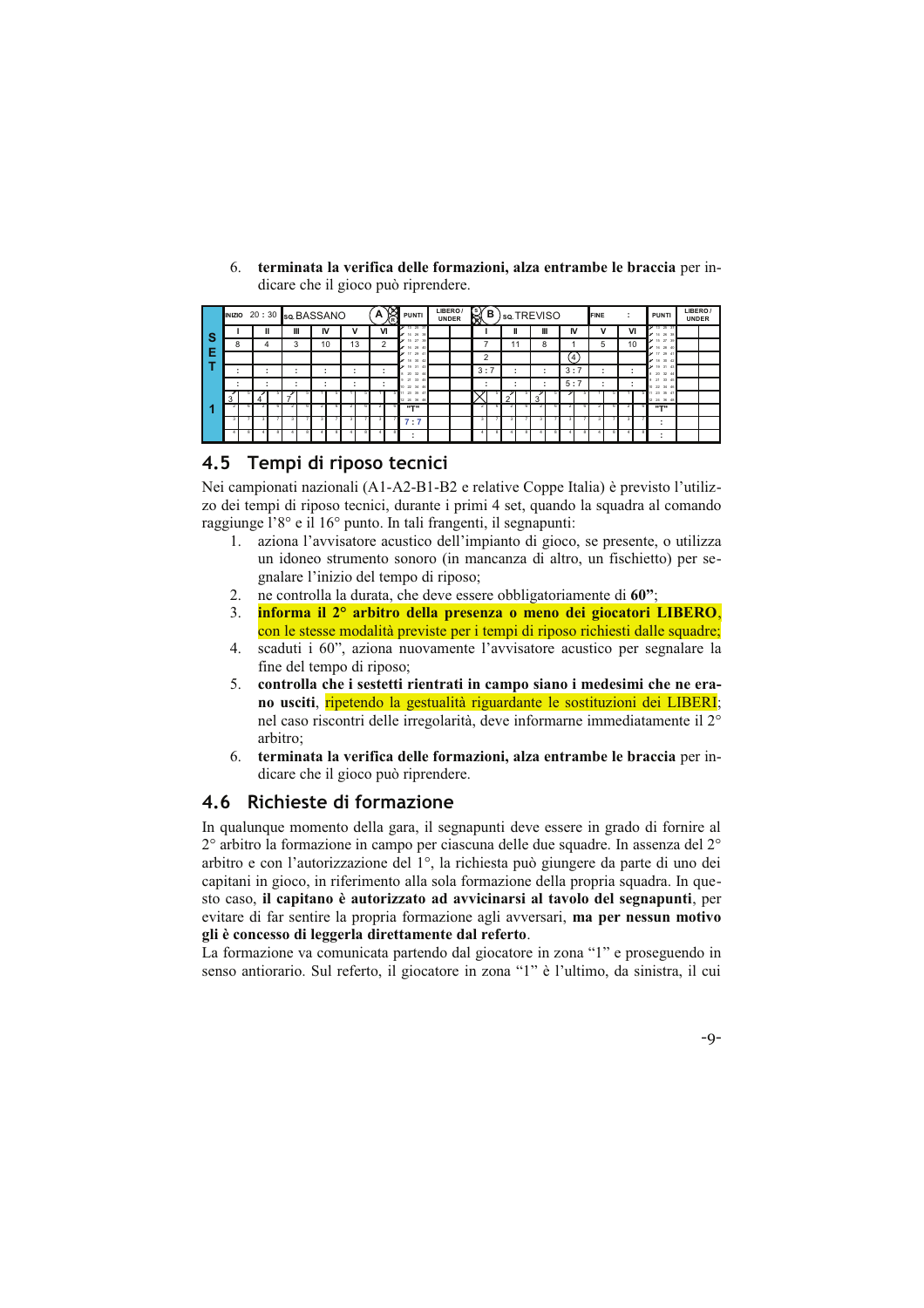|    |                |        | INIZIO 20:30 sq. BASSANO |   |    |  |    | А  | Ж | <b>PUNTI</b>                  | LIBERO/<br><b>UNDER</b> | ৠ              | в  |                | so.TREVISO     |     | <b>FINE</b>              |    | <b>PUNTI</b>               | LIBERO/<br><b>UNDER</b> |  |
|----|----------------|--------|--------------------------|---|----|--|----|----|---|-------------------------------|-------------------------|----------------|----|----------------|----------------|-----|--------------------------|----|----------------------------|-------------------------|--|
| -S |                |        |                          | Ш | IV |  |    | VI |   | 7132537<br># 14 26 38         |                         |                |    |                | π              | w   |                          | VI | $x + 132527$<br>2 14 26 38 |                         |  |
|    |                | $\sim$ |                          | ົ | 10 |  | 13 | h  |   | # 15 27 39<br>$X$ 16 28 40    |                         |                |    |                | $\Omega$       |     | ◡                        | 10 | 2 15 27 39<br>$x$ 16 28 40 |                         |  |
| F  |                |        |                          |   |    |  |    |    |   | $27$ 17 29 41<br># 18 30 42   |                         | $\sim$         |    |                |                | 4   |                          |    | 172941<br># 18 30 42       |                         |  |
|    |                |        |                          |   | ۰. |  |    |    |   | 19 31 43<br>$20 \, 32 \, 44$  |                         | 3:7            |    |                | ٠              | 3:7 | $\sim$                   |    | 19 31 43<br>20 32 44       |                         |  |
|    |                |        |                          |   | ۰. |  |    |    |   | 21 33 45<br>10 22 34<br>$-48$ |                         |                |    |                |                | 5:7 |                          |    | 21 33 45<br>10 22 34 46    |                         |  |
|    | 3              | в      | ×<br>4                   |   |    |  |    |    |   | 23 35 47<br>12 24 36 48       |                         |                |    | $\sim$         | 3              |     |                          |    | 23 35 47<br>12 24 36 48    |                         |  |
|    | $\overline{a}$ | Ŕ.     | $\overline{a}$           |   |    |  |    |    |   | 1.7.1                         |                         | $\overline{2}$ | F. | $\overline{a}$ | $\overline{2}$ |     | $\overline{\phantom{a}}$ |    | $n - n$                    |                         |  |
|    |                |        |                          |   |    |  |    |    |   | 7:7                           |                         | ×              |    |                |                |     | ٠                        |    | $\bullet$                  |                         |  |
|    |                |        |                          |   |    |  |    |    |   |                               |                         |                |    |                |                |     |                          |    |                            |                         |  |

turno di servizio è spuntato: per la squadra al servizio tale casella è "aperta" (spuntata e vuota), per quella in ricezione è "chiusa" (spuntata e piena).

Nel caso siano state effettuate delle sostituzioni, il segnapunti deve fare attenzione a riferire i numeri dei giocatori effettivamente in campo, onde evitare incomprensioni e perdite di tempo. In particolare, una riserva è in campo quando il suo numero non è cerchiato (nell'esempio, il nº 2 della squadra "B").

## 4.7 Richiesta dei giocatori avanti e difensori

In alcuni casi, il 2° arbitro può aver bisogno di sapere quali siano i giocatori avanti o difensori di una delle squadre. Per rispondere a tali richieste, il segnapunti deve individuare il giocatore in zona "1", esattamente come farebbe per comunicare la formazione: a questo punto, gli *avanti* saranno i 3 giocatori che lo seguono, in senso antiorario, mentre i *difensori* saranno lui e i due che lo precedono.

|          | INIZIO 20:30 SQ. BASSANO |                |   |                          |   |        |    | A      | 唇 | <b>PUNTI</b>                     | LIBERO/<br><b>UNDER</b> | $\mathbb{R}$   | в  | so.TREVISO |   |                |              | <b>FINE</b> |   | ٠<br>٠. | <b>PUNT</b>                    | LIBERO/<br><b>UNDER</b> |  |
|----------|--------------------------|----------------|---|--------------------------|---|--------|----|--------|---|----------------------------------|-------------------------|----------------|----|------------|---|----------------|--------------|-------------|---|---------|--------------------------------|-------------------------|--|
| <b>S</b> |                          | Ш              | Ш | IV                       |   |        | v  | VI     |   | 7132537<br># 14 26 38            |                         |                |    |            |   | Ш              | IV           |             |   | VI      | $x$ 13 25 37<br>2 14 26 38     |                         |  |
|          | ິ                        |                | 3 | 10                       |   |        | 13 | ◠<br>ے |   | 2 15 27 39<br>$X$ 16 28 40       |                         |                |    |            |   | 8              |              |             | 5 | 10      | 15 27 39<br># 16 28 40         |                         |  |
| Æ        |                          | difensori      |   |                          |   | avanti |    |        |   | 8 17 29 41<br># 18 30 42         |                         |                |    |            |   | difensori      |              |             |   | avanti  | $8'$ 17 29 41<br>$8'$ 18 30 42 |                         |  |
|          |                          | $\blacksquare$ |   |                          |   |        |    |        |   | <b>7</b> 19 31 43<br>20 32<br>44 |                         | 3:7            |    | ٠.         |   |                | 3:7          |             |   |         | 2 19 31 43<br>8 20 32 44       |                         |  |
|          |                          |                |   | $\overline{\phantom{a}}$ |   | . .    |    |        |   | 21 33 45<br>10 22 34 46          |                         |                |    |            |   |                | 5.7          |             |   |         | 21 33 45<br>10 22 34 46        |                         |  |
|          | ィ<br>3                   |                |   |                          |   |        |    |        |   | 23 35 47<br>12 24 36 48          |                         |                |    | $\sim$     |   | A<br>3         |              |             |   |         | 11 23 35 47<br>12 24 36 48     |                         |  |
|          | ×                        | $\overline{2}$ |   |                          | п |        |    |        |   | rrn                              |                         | $\overline{ }$ | £, |            | к | $\overline{ }$ |              |             |   |         | $n - n$                        |                         |  |
|          | 31                       | $\mathbf{a}$   | ٠ |                          |   |        |    |        |   | 7:7                              |                         | $\mathbf{a}$   |    |            |   | з              | $\mathbf{a}$ | a           |   |         |                                |                         |  |
|          |                          |                |   |                          |   |        |    |        |   |                                  |                         |                |    |            |   |                |              |             |   |         | $\overline{\phantom{a}}$       |                         |  |

## 4.8 Sanzioni disciplinari

Tutte le sanzioni disciplinari per condotta scorretta o per ritardo di gioco devono essere registrate nell'apposito riquadro nel momento esatto in cui sono comminate. Gli *avvertimenti verbali* per *lieve condotta scorretta*, invece, non essendo sanzioni, non vanno per nessun motivo riportati a referto. Per tale motivo, la prima colonna a sinistra del riquadro viene usata esclusivamente per registrare gli avvertimenti per ritardo di gioco.

Quando la sanzione riguarda un atleta, va riportato il suo numero di maglia; nel caso sia una riserva, il numero va cerchiato. Se invece la sanzione è per uno degli altri componenti ammessi in panchina, si utilizza la sigla corrispondente alla sua funzione  $(8, 2.2)$ .

 $-10-$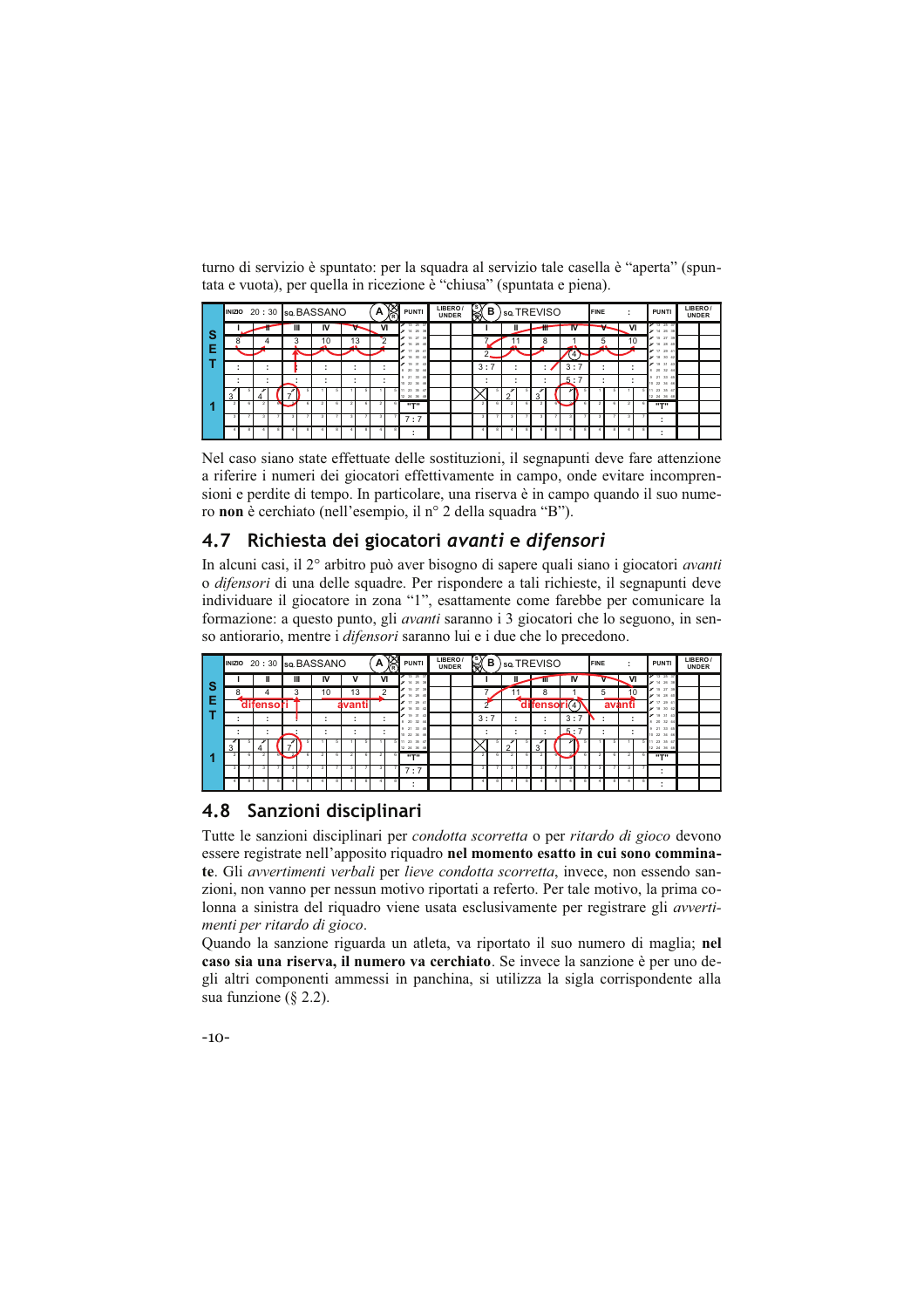|             |             | <b>SANZIONI</b> |                      |                                                                     |             | <b>RICHIESTE IMPROPRIE</b><br>SQUADRA (A) SQUADRA O                                                                                                                |
|-------------|-------------|-----------------|----------------------|---------------------------------------------------------------------|-------------|--------------------------------------------------------------------------------------------------------------------------------------------------------------------|
| A<br>(Avv.) | P<br>(Pen.) | E               | s<br>(Esp.) (Squal.) | @                                                                   | <b>SET</b>  | <b>PUNTEGGIO</b>                                                                                                                                                   |
|             | FT          |                 |                      | B                                                                   | $1^{\circ}$ | 12:14                                                                                                                                                              |
| RG          |             |                 |                      | Α                                                                   | $2^{\circ}$ | 19:21                                                                                                                                                              |
|             |             | 15              |                      | Α                                                                   | $3^{\circ}$ | 20:18                                                                                                                                                              |
|             |             |                 | 2                    | A                                                                   | $4^{\circ}$ | 0:0                                                                                                                                                                |
|             |             |                 | $\overline{2}$       | B                                                                   | $4^\circ$   | 0:0                                                                                                                                                                |
|             |             |                 |                      |                                                                     |             |                                                                                                                                                                    |
|             |             |                 |                      |                                                                     |             |                                                                                                                                                                    |
|             |             |                 |                      |                                                                     |             |                                                                                                                                                                    |
|             |             |                 |                      |                                                                     |             |                                                                                                                                                                    |
|             |             |                 |                      |                                                                     |             |                                                                                                                                                                    |
|             |             |                 |                      |                                                                     |             |                                                                                                                                                                    |
|             |             |                 |                      |                                                                     |             |                                                                                                                                                                    |
|             |             |                 |                      | richieste improprie, barrare con X la lettera nel riguadro in alto. |             | Riportare la corrispondente abbreviazione: N=giocatore; A=Allenatore; VA=Vice-<br>Nlenatore; FT=Fisioterapista; M=Medico; D=Dirigente; RG=Ritardo di Gioco. Per le |

Nel registrare il punteggio, si indica sempre quello vigente prima del provvedimento, scrivendo a sinistra i punti della squadra sanzionata. Fanno eccezione le sanzioni comminate dopo l'ultimo punto di un set o nell'intervallo tra due set, che vanno registrate sul punteggio di 0-0 del set seguente. Inoltre, in caso di penalizzazione, sia essa una sanzione individuale o per ritardo di gioco, nel riquadro del set corrispondente deve essere cerchiato il punto acquisito dalla squadra avversaria (nell'esempio, dopo la penalizzazione al fisioterapista della squadra "B" deve essere cerchiato il 15° punto della squadra "A").

|                                       | <b>INIZIO</b>           |     |                          | 20:30 sq. BASSANO |                     |        |   | А                  | K | <b>PUNTI</b>                         | <b>UNDER</b> | LIBERO/ | $\boxtimes$             | в | so TREVISO  |    |             |   |                  | <b>FINE</b>  |  |        | <b>PUNTI</b>                       | LIBERO/<br><b>UNDER</b> |  |
|---------------------------------------|-------------------------|-----|--------------------------|-------------------|---------------------|--------|---|--------------------|---|--------------------------------------|--------------|---------|-------------------------|---|-------------|----|-------------|---|------------------|--------------|--|--------|------------------------------------|-------------------------|--|
|                                       |                         |     | Ш                        | Ш                 | IV                  | v      |   | VI                 |   | $X$ $X$ $25$ $37$<br>$x \times x$ 33 |              |         |                         |   | ш           |    | Ш           |   | IV               | ٧            |  | VI     | $x + 132537$<br>2 14 26 38         |                         |  |
| $\vert \frac{\mathsf{s}}{\mathsf{E}}$ | 8                       |     |                          | 3                 | 10                  | 13     |   | 2                  |   | $x \bigcirc x$ s<br>16 28 40         |              |         |                         |   | 11          |    | 8           |   |                  | 5            |  | 10     | # 15 27 39<br>16, 28, 40           |                         |  |
|                                       |                         |     |                          | 15                |                     |        |   |                    |   | # 17 29 41<br># 18 30 42             |              |         | $\overline{2}$          |   |             |    |             |   | $\left(4\right)$ |              |  |        | 2941<br>$97$ 18 30 42              |                         |  |
|                                       |                         |     | $\overline{\phantom{a}}$ | 12:12             | $\bullet$<br>$\sim$ | ٠      |   | $\cdot$<br>$\cdot$ |   | 19 31 43<br>╱<br># 20 32 44          |              |         | 3:7                     |   |             |    | ٠           |   | 3:7              | ٠<br>$\cdot$ |  | $\sim$ | 19 31 43<br># 20 32 44             |                         |  |
|                                       |                         |     | ٠                        | $\bullet$         | $\bullet$           | ٠<br>٠ |   |                    |   | # 21 33 45<br>20 22 34 46            |              |         |                         |   |             |    | ٠<br>٠      |   | 5:7              | ٠<br>$\cdot$ |  |        | # 21 33 45<br>10 22 34 46          |                         |  |
|                                       | 1<br>3                  | л   | ×                        | ⊀                 | a                   |        |   | ×                  |   | 5 × 23 35 47<br>2 24 36 48           |              |         |                         |   | ×<br>$\sim$ | л  | ×<br>$\sim$ |   | R                | ×<br>11      |  |        | $1423$ 35 47<br><b>12 24 36 48</b> |                         |  |
|                                       |                         | 6 I | $\overline{2}$           | ٠                 |                     |        | А |                    |   | rrn                                  |              |         | 2                       |   |             | R. | 2           | А | 21               | 2            |  |        | $n - n$                            |                         |  |
|                                       | $\mathbf{\overline{z}}$ |     |                          |                   |                     |        |   |                    |   | 7:7                                  |              |         | $\overline{\mathbf{3}}$ |   |             |    |             |   |                  |              |  |        | $\bullet$<br>$\cdot$               |                         |  |
|                                       |                         | ×.  |                          |                   |                     |        | × |                    |   | ٠<br>٠                               |              |         |                         |   |             | R. |             | × |                  | ٠            |  |        | $\bullet$                          |                         |  |

Per le richieste improprie, invece, si usa semplicemente il riquadro apposito, tracciando una "X" sulla lettera della squadra sanzionata.

Quando più partecipanti vengono penalizzati contemporaneamente e appartengono tutti alla stessa squadra, la squadra avversaria conquista un solo punto; se invece sono di entrambe le squadre, ogni squadra conquista un punto ed effettua una rotazione, penalizzando prima la squadra al servizio e poi quella in ricezione. In ogni caso, tutte le penalizzazioni vanno registrate sul medesimo punteggio.

È compito del segnapunti, inoltre, segnalare agli arbitri le eventuali recidive di condotte scorrette da parte di uno stesso componente di una squadra, in modo che il 1<sup>o</sup> arbitro applichi quanto previsto dalla scala delle sanzioni (Regola 21.4.2); tuttavia, nel caso il 1º arbitro decida di non tener conto di quanto segnalatogli dal segnapunti, quest'ultimo deve registrare il provvedimento adottato dall'arbitro e riportare il fatto nello spazio **OSSERVAZIONI** (§ 6.19).

## 4.9 Termine del set

Quando uno degli arbitri fischia la conclusione dell'ultima azione, il segnapunti segnala al 1° arbitro la fine del set incrociando davanti a sé le braccia all'altezza dei polsi, quindi registra l'orario nella casella FINE.

Fatto questo, provvede a sottolineare l'ultimo punto di ciascuna squadra nella colonna **PUNTI** e ad annullare, con una barra verticale, tutti quelli non utilizzati. Infi-

 $-11-$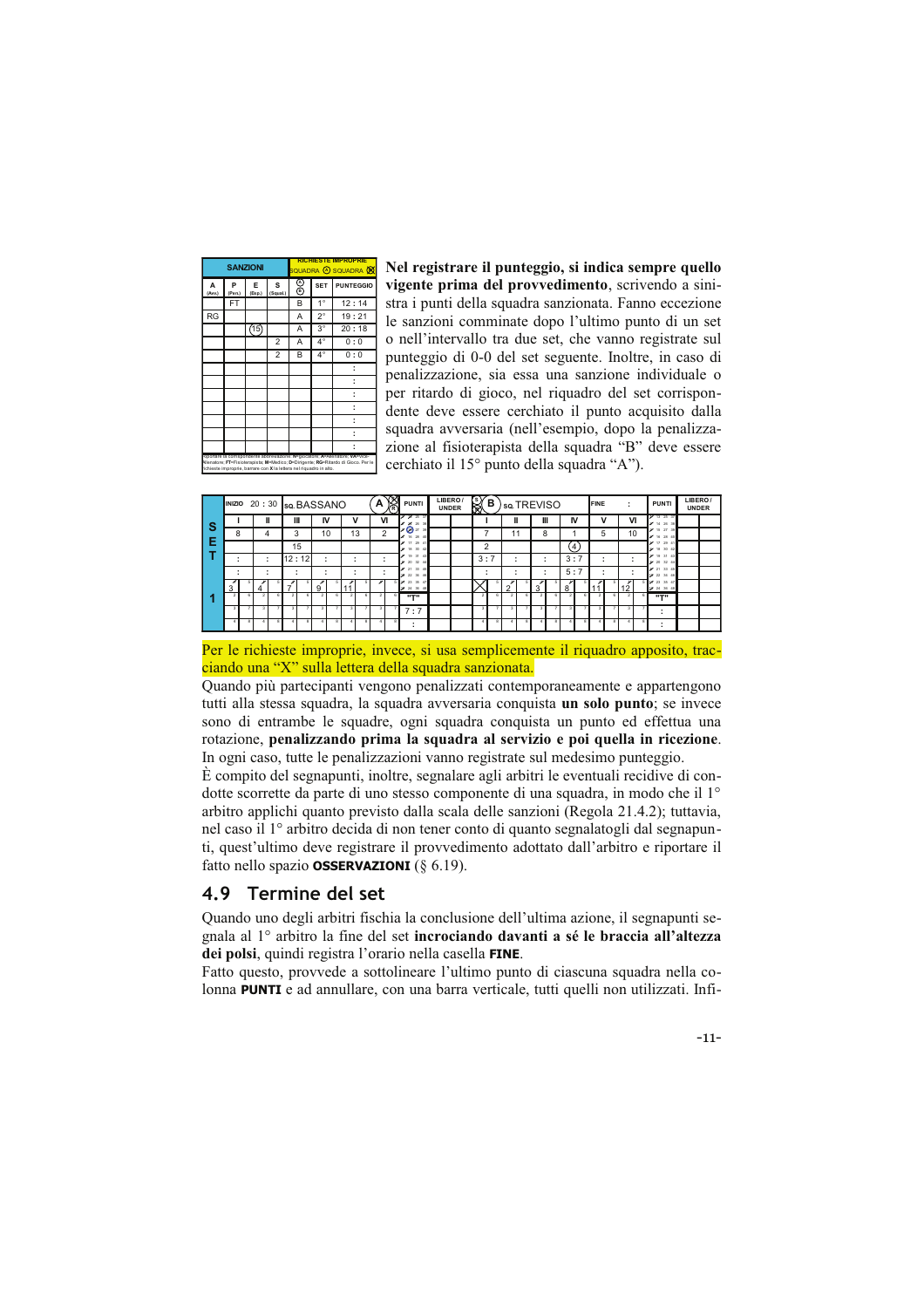ne, cerchia il punteggio dell'ultimo turno di servizio di ciascuna squadra. Nel caso l'ultimo punto sia stato conquistato dalla squadra in ricezione in quel momento (come nell'esempio sopra riportato), il punteggio finale deve essere trascritto nel turno di servizio successivo, senza spuntare la casella.

|          |              | INIZIO 20:30 sq. BASSANO      |             |                     |                   | 8<br>А         | <b>PUNTI</b>        | LIBERO/<br><b>UNDER</b> | [s y<br>в<br>₩ |        | so.TREVISO  |                | <b>FINE</b>      | 20:57                     | <b>PUNTI</b>                   | LIBERO/<br><b>UNDER</b> |
|----------|--------------|-------------------------------|-------------|---------------------|-------------------|----------------|---------------------|-------------------------|----------------|--------|-------------|----------------|------------------|---------------------------|--------------------------------|-------------------------|
| <b>S</b> |              |                               | Ш           | IV                  | v                 | VI             | $25 - 25$<br>z z    |                         |                |        | Ш           | IV             | ν                | VI                        | $x \times x$<br>$x \times \pm$ |                         |
|          | 8            |                               | 3           | 10                  | 13                | 2              | ⊛<br>$\mathbf{x}$   |                         |                | 11     | 8           |                | 5                | 10                        | ×<br>$x \times 1$              |                         |
| Е        |              |                               | (15)        |                     |                   | 14             | ×<br>u<br>×         |                         | $\overline{2}$ |        |             | $\overline{4}$ | $\left[9\right]$ |                           | ×<br>x x                       |                         |
|          |              | ٠<br>$\overline{\phantom{a}}$ | l 12 : 12 l | $\bullet$<br>$\sim$ | ٠<br>$\mathbf{r}$ | 16:13          | ×<br>×              |                         | 3:7            | ۰.     | ٠<br>$\sim$ | 3:7            | 114:16           | $\bullet$<br>$\mathbf{r}$ | ×<br>44.<br>$\mathbf{r}$       |                         |
|          |              | $\overline{\phantom{a}}$      | l16 : 16l   | $\bullet$<br>٠      |                   |                | $\mathbf{x}$<br>z z |                         |                |        |             | 5:7            | 119:18           |                           | x x<br>u u                     |                         |
|          | 3            |                               |             | 9                   |                   | 15             | 줖<br>5 M<br>×       |                         |                | $\sim$ | 3           | 8              |                  | 12                        | u u s<br>ie or di              |                         |
|          | 16           | z<br>⇁                        | 18          | z<br>19             | 21                | $\frac{1}{23}$ | 11.711              |                         | z<br>13        | 16     | z<br>18     | 21             | z<br>22          | 24                        | $11 - 11$                      |                         |
|          | $\mathbf{z}$ |                               |             |                     |                   |                | 7:7                 |                         | 25)            |        |             |                |                  |                           | 24:23                          |                         |
|          |              |                               |             |                     |                   |                | 21:24               |                         |                |        |             |                |                  |                           | $\overline{\phantom{a}}$       |                         |

## 4.10 Set decisivo

Il set decisivo, normalmente, è il 5° set di una gara e termina a 15 punti, ma può essere il 3° se questa si disputa al meglio dei 3 set, o con 3 set obbligatori, nel qual caso è il regolamento della manifestazione a stabilire se esso debba terminare a 15 o a 25 punti. Comunque, se è previsto il cambio dei campi, il riquadro da usare sul referto è quello del 5° set.

Al raggiungimento dell'8° punto (o del 13° se il set si disputa a 25 punti<sup>4</sup>), il segnapunti segnala al 1<sup>°</sup> arbitro il cambio dei campi semplicemente **indicando con le** dita il punteggio della squadra in vantaggio. Successivamente, mentre le squadre procedono al cambio, indica nello spazio PUNTI AL CAMBIO i punti ottenuti fino a quel momento dalla squadra che passa dalla sua sinistra alla sua destra, perché solo i punti ottenuti successivamente dovranno essere barrati nel nuovo riquadro.

|     | INIZIO 22:30 sq. SISLEY |  |  |  |     |   | B | 尨           | PUNTI I                           | <b>LIBEROL</b> | onDER | TR. | $\mathsf{A}$ | so BASSANO |  |    | <b>FINE</b> |    | <b>PUNICE</b>                           |     | <b>LIBERO</b><br><b>Stationary</b> | <b>TACO</b> | u | в | so.SISLEY |  |  | PUNTI AL | 6  | PUNTI             | LIBERO/<br>UNDER |  |
|-----|-------------------------|--|--|--|-----|---|---|-------------|-----------------------------------|----------------|-------|-----|--------------|------------|--|----|-------------|----|-----------------------------------------|-----|------------------------------------|-------------|---|---|-----------|--|--|----------|----|-------------------|------------------|--|
| l s |                         |  |  |  |     |   |   |             |                                   |                |       |     |              |            |  |    |             | vı | 13<br><b>PM</b> 26                      |     |                                    |             |   |   |           |  |  |          |    | 14 26             |                  |  |
| Е   |                         |  |  |  |     | э |   | 10          | 2.10                              |                |       |     | 8            |            |  | 10 | 13.         | 14 | 15<br>×<br>199                          | - 9 |                                    |             | R |   |           |  |  |          | 10 | 15<br>16<br>$-10$ |                  |  |
|     |                         |  |  |  |     | я |   |             | $\epsilon$ in<br>$\mathcal{L}$ 12 |                |       |     |              |            |  |    |             |    | $\mathbb{Z}$ 17<br>$x = x$              |     |                                    |             |   |   |           |  |  |          |    | 12<br>18          |                  |  |
|     | $\sim$                  |  |  |  | 2:2 |   |   |             | 2.13                              |                |       |     |              |            |  |    |             |    | 29<br>20                                |     |                                    |             | ົ |   |           |  |  |          |    | 18<br>22          |                  |  |
|     |                         |  |  |  |     |   |   | <b>Card</b> |                                   |                |       |     |              |            |  |    |             |    | 14.4<br><b><i><u>Programmer</u></i></b> |     |                                    |             |   |   |           |  |  |          |    | 21<br>$22 - 3$    |                  |  |
|     |                         |  |  |  |     |   |   |             |                                   |                |       |     |              |            |  |    |             |    | 12 24 26                                |     |                                    |             |   |   |           |  |  |          |    | 12 24 26          |                  |  |
| -5  |                         |  |  |  |     |   |   |             |                                   |                |       |     |              |            |  |    |             |    |                                         |     |                                    |             |   |   |           |  |  |          |    |                   |                  |  |
|     |                         |  |  |  |     |   |   |             | 2:5                               |                |       |     |              |            |  |    |             |    |                                         |     |                                    |             | o |   |           |  |  |          |    | .2:5              |                  |  |
|     |                         |  |  |  |     |   |   |             |                                   |                |       |     |              |            |  |    |             |    |                                         |     |                                    |             |   |   |           |  |  |          |    |                   |                  |  |

Per finire, egli deve ricopiare dal primo al terzo settore la formazione iniziale, le sostituzioni e i tempi di riposo, per evitare errori nel prosieguo del set, come ad esempio la concessione di un terzo tempo.

## 4.11 Set supplementare di spareggio

Nelle manifestazioni che prevedono turni ad eliminazione diretta con gare di andata e ritorno senza spareggio, in caso di una vittoria per parte con lo stesso punteggio set dovrà essere disputato, sul campo della gara di ritorno, un set supplementa-

In questa ipotesi, nel caso non fossero già presenti, dovranno preventivamente essere aggiunti i nu- $\overline{4}$ meri da 9 a 13 nella colonna **PUNTI** della parte sinistra del riquadro.

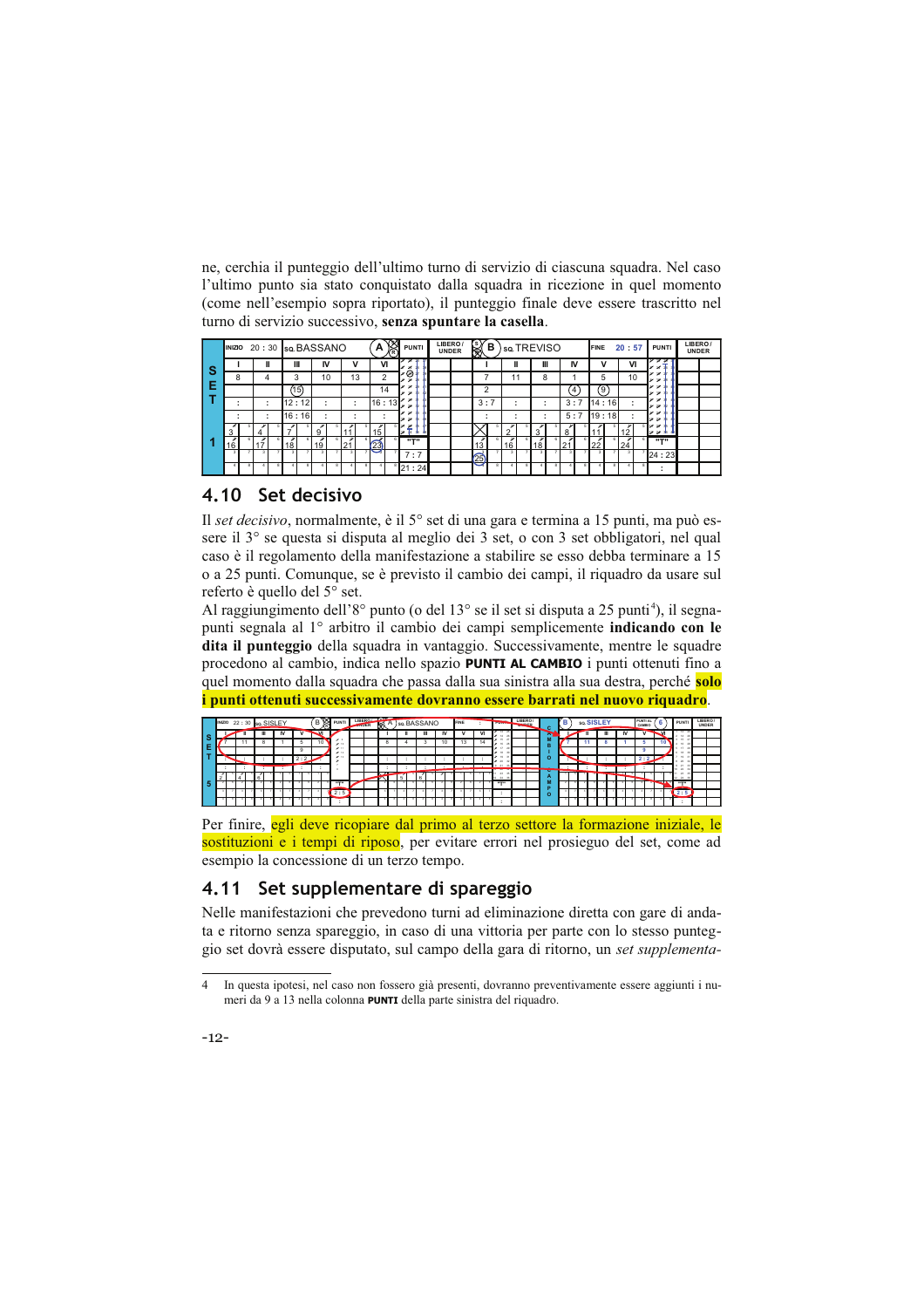re di spareggio con le stesse modalità del 5° set di una gara, cioè a 15 punti, con almeno 2 punti di scarto, e con cambio del campi all'8° punto.

Possono partecipare a questo set tutti gli iscritti a referto, ad eccezione degli squalificati nei set precedenti o degli espulsi nell'ultimo set della gara.

L'intervallo fra il termine dell'incontro regolamentare e l'inizio del set supplementare sarà di 5 minuti; quest'ultimo verrà registrato su un nuovo referto, utilizzando lo spazio riservato al 5° set.

#### 5 Al termine della gara

Appena finito l'incontro, il segnapunti deve abbandonare sollecitamente l'area di gioco assieme agli arbitri e recarsi nel loro spogliatoio per procedere alla chiusura del referto.

## 5.1 Risultato finale

La compilazione del riquadro RISULTATO FINALE non presenta particolari difficoltà, trattandosi di riportare dati già presenti nei riquadri dei set disputati e di calcolare alcune somme.

|       |                                        |                |            |                | <b>RISULTATO FINALE</b>             |           |            |                        |          |
|-------|----------------------------------------|----------------|------------|----------------|-------------------------------------|-----------|------------|------------------------|----------|
|       | so.BASSANO                             |                |            | А              | в                                   | so.SISLEY |            |                        |          |
| יידיי | s                                      | v              | P<br>Punti | <b>SET</b>     | minuti                              | Р<br>Punt | v          | s                      | "ד       |
| 2     | 3                                      | 0              | 23         | 1              | 27)                                 | 25        | 1          | 5                      | 1        |
| 1     | 2                                      | 1              | 25         | $\overline{2}$ | (26)                                | 22        | 0          | 4                      | 2        |
| 2     | $\Omega$                               | $\overline{0}$ | 20         | 3              | (22)                                | 25        | 1          | 0                      | $\Omega$ |
| 2     | 1                                      | 1              | 30         | 4              | 33)                                 | 28        | 0          | $\overline{2}$         | 2        |
| 1     | O                                      | 0              | 11         | 5              | 18)                                 | 15        | 1          | 1                      | 1        |
| 8     | 6                                      | 2              | 109        |                | Durata incontro<br>$126_{min}$      | 115       | 3          | 12                     | 6        |
|       | Ora inizio incontro<br>$20_h 30_{min}$ |                |            |                | Ora fine incontro<br>$22_h48_{min}$ |           | 2 h 18 min | Durata totale incontro |          |
| VINCE |                                        |                |            |                | SISLEY TREVISO                      |           |            |                        | 3:2      |

Nelle righe corrispondenti ai set disputati vanno indicati, per ciascuna squadra, i tempi di riposo richiesti (colonna  $\tau$ ), le sostituzioni effettuate, **comprese le eventuali so**stituzioni eccezionali (colonna S), i set vinti (colonna V) e i punti fatti (colonna P), utilizzando solo numeri, incluso lo "0" se necessario, nonché la durata in minuti del set. Nel caso di un set doppio per decisione tecnica (§ 6.20), nella colonna  $\bf{V}$  va riportato il numero "1" per entrambe le squadre, scrivendo nella colonna P i punti effettivamente conquistati sul campo da ciascuna di

esse

Le righe dei set non disputati vanno lasciate in bianco, mentre nella sesta si calcolano i totali di ciascuna colonna. Riguardo alla durata della gara, da riportare nella riga sotto ai totali, è opportuno ricordare che la differenza tra Durata incontro e Durata totale incontro è data dagli intervalli tra i set e dalle eventuali interruzioni eccezionali del gioco.

Infine, nel caso l'incontro si disputi al meglio dei tre set, nella riga VINCE la cifra prestampata "3" va barrata e sostituita con "2".

 $-13-$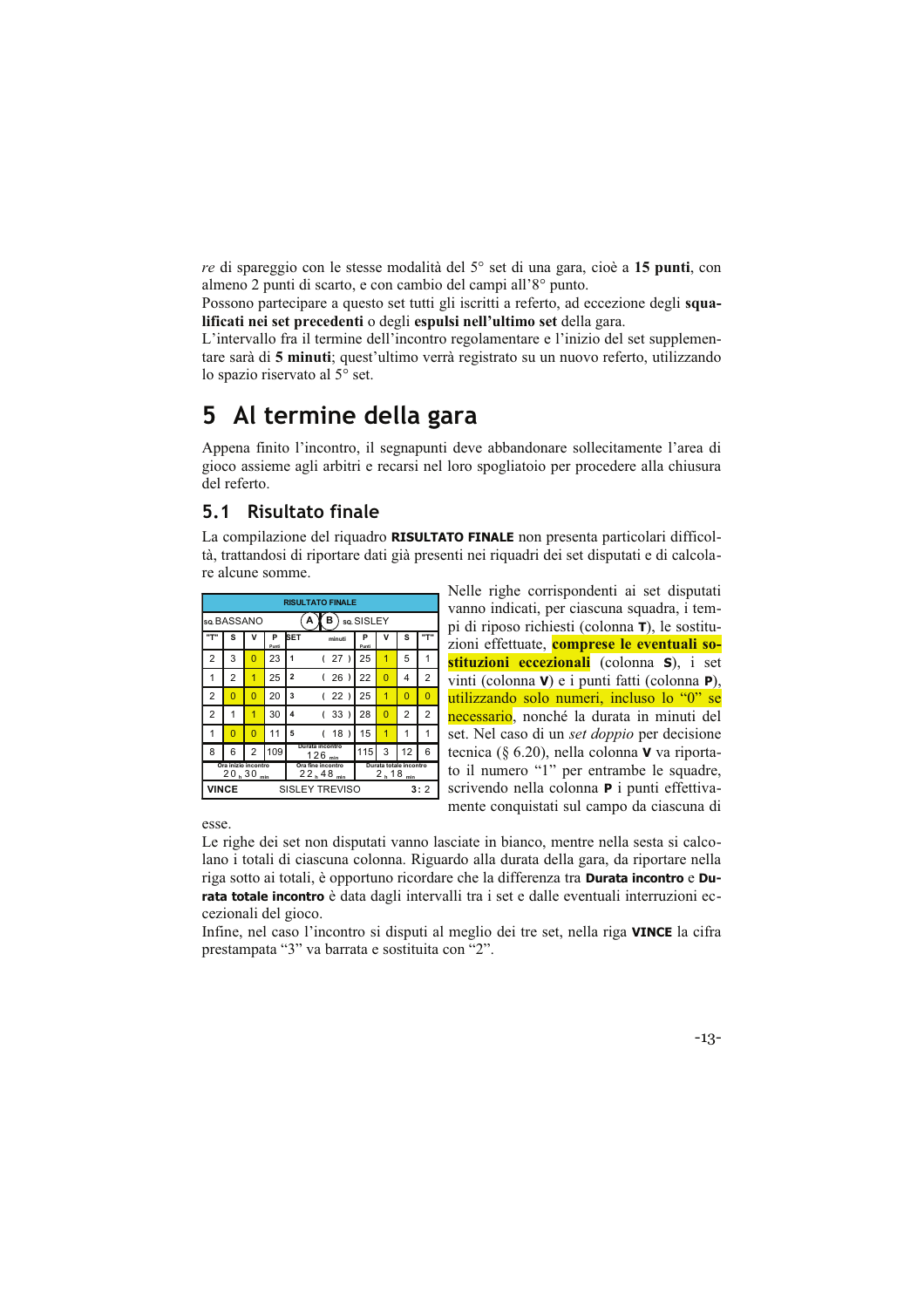## 5.2 Controllo del referto

Le Regole di Gioco assegnano al solo 1º arbitro il controllo finale del referto (R. 23.3.3 e 24.3.3), tuttavia è bene che anche il  $2^{\circ}$  arbitro lo verifichi, se non altro perché le conseguenze di eventuali errori ricadrebbero comunque su entrambi, dal momento che la responsabilità di controllare l'operato del segnapunti durante la gara è del 2<sup>°</sup> arbitro (R. 24.2.3).

Il controllo deve riguardare, oltre agli aspetti puramente formali sulla correttezza della compilazione da parte del segnapunti - ultimo punto sottolineato, punti non utilizzati annullati, ultimo parziale cerchiato, numeri delle riserve cerchiati in caso di cambi "chiusi", punti acquisiti per penalizzazione cerchiati, somme eseguite correttamente, ecc. – almeno due aspetti sostanziali inerenti al punteggio, ossia la sequenza dei parziali e la corrispondenza dei turni di servizio.

|   | INIZIO 20:30 sq. BASSANO |        |             |                                       |                 | ١Ø<br>A<br>ſR. | <b>PUNTI</b>               | LIBERO/<br><b>UNDER</b> | ₿<br>в     |    | so.TREVISO |     | <b>FINE</b> | 20:57 | <b>PUNTI</b>             | LIBERO/<br><b>UNDER</b> |
|---|--------------------------|--------|-------------|---------------------------------------|-----------------|----------------|----------------------------|-------------------------|------------|----|------------|-----|-------------|-------|--------------------------|-------------------------|
|   |                          | Ш      | Ш           | IV                                    | v               | VI             | и¥<br>z<br>$\mathbf{x}$    |                         |            | Ш  | Ш          | IV  | ν           | VI    | $x \times 1$             |                         |
| s | 8                        |        | 3           | 10                                    | 13              | 2              | ⊛<br>×                     |                         |            | 11 | 8          |     | 5           | 10    | $x \times z$<br>x x      |                         |
| E |                          |        | (15)        |                                       |                 | 14             | ×<br>x<br>۰<br>×           |                         | c          |    |            | 4   | [9]         |       | x x<br>x x x             |                         |
|   |                          | $\sim$ | 12:12       | $\overline{\phantom{a}}$              | $\sim$          | 16:13          | ×<br>×                     |                         | 3:7        |    | ٠          | 3:7 | l14 : 16l   | ÷     | ×<br>y y                 |                         |
|   | ٠                        |        | l 16 : 16 l | $\bullet$<br>$\overline{\phantom{a}}$ |                 |                | $\mathbf{x}$<br>$x \times$ |                         |            |    |            | 5:7 | 119:18      |       | y y<br>ur ar             |                         |
|   | 3                        |        |             |                                       |                 | 15             | i≴ri                       |                         |            |    |            | 8   |             |       | 5 X X 35<br>$x \times x$ |                         |
|   | 16                       |        | 18          | 19                                    | 12 <sup>4</sup> | 231            | rrn                        |                         | 13         | 16 | 18         | 21  | っっ          | 24    | $n - n$                  |                         |
|   | $\mathbf{\mathcal{R}}$   |        |             |                                       |                 |                | 7:7                        |                         | න්         |    |            |     |             |       | 24:23                    |                         |
|   | ×                        |        |             |                                       |                 |                | 21:24                      |                         | $\breve{}$ |    |            |     | R           |       | $\bullet$                |                         |

## 5.2.1 Sequenza dei punteggi parziali

Quando una squadra conquista il servizio ed effettua una rotazione, sul referto il segnapunti "apre" una nuova casella nei turni di servizio; siccome ogni azione assegna un punto, al termine di quel turno, in ogni caso, la squadra avrà almeno un **punto in più** rispetto alla fine del turno di servizio precedente: quello conquistato assieme al diritto di servire. Ciò significa che, in assenza di errori, la sequenza dei punteggi parziali, di entrambe le squadre, deve essere strettamente crescente, ossia ogni punteggio deve essere più grande di quello che lo precede.

Tale situazione, com'è evidente, deve risultare vera in qualunque momento della gara. L'unica differenza, durante lo svolgimento di un set, riguarda la presenza di una casella "aperta" (quella del giocatore al servizio in quel momento), che comunque non cambia la sostanza delle cose: la squadra al servizio deve avere almeno un punto in più di quelli scritti nel suo ultimo turno di servizio "chiuso".

## 5.2.2 Corrispondenza dei turni di servizio

L'altro aspetto soggetto a vincoli precisi dalla struttura del gioco è il numero di rotazioni che ciascuna delle due squadre compie nel corso di un set, che sul referto si traduce nel numero di caselle dei turni di servizio utilizzate.

 $-14-$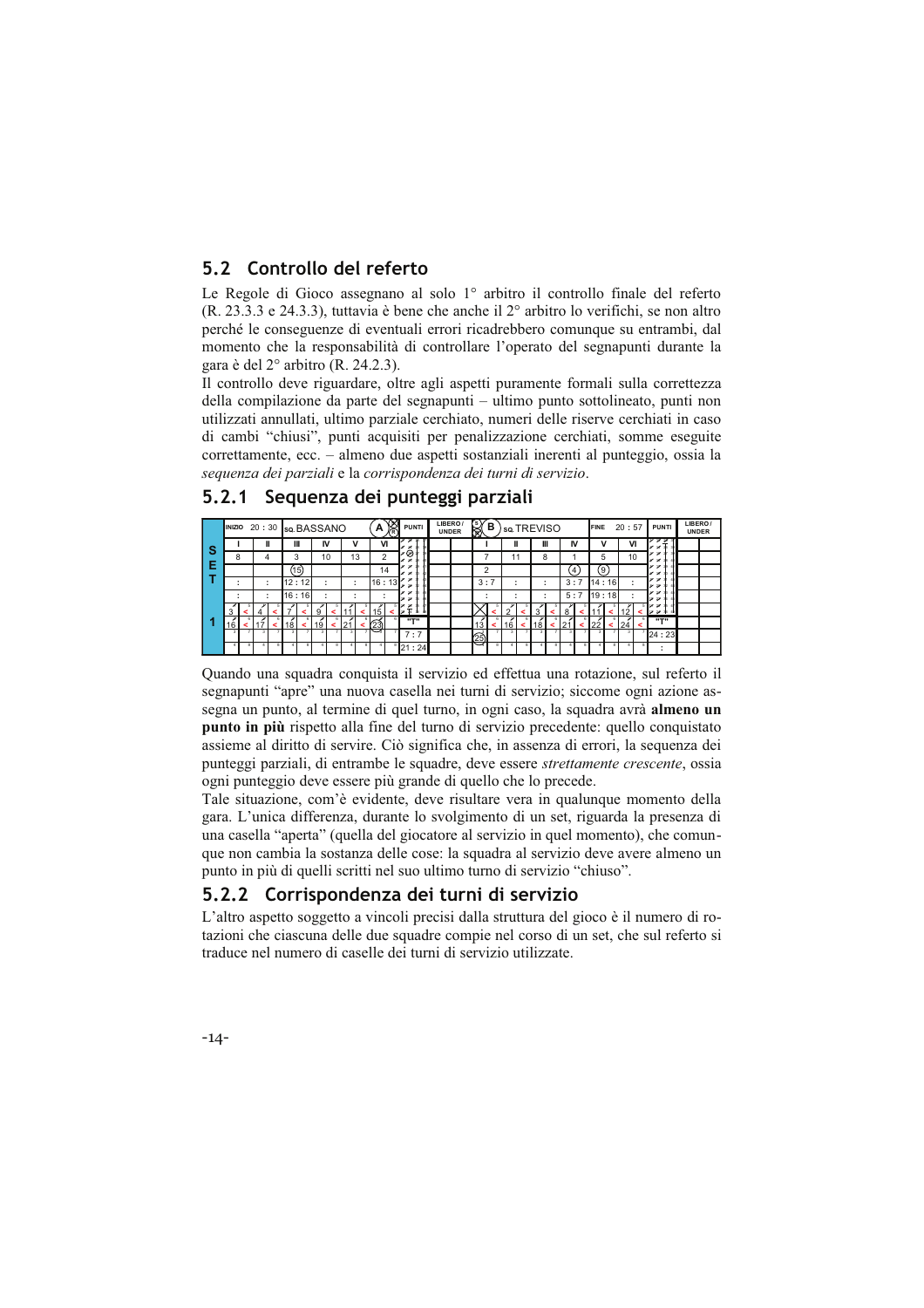Se, per assurdo, la squadra col primo servizio del set vincesse 25-0, in quel set nessuna delle due squadre effettuerebbe alcuna rotazione e, sul referto, verrebbero utilizzate solo solo due caselle, una per parte.

|   |                                             | <b>INIZIO</b> |    | $\sim$         |    | SQ.            |   |                         |    |    | A              | ∙⊗<br>扃 | <b>PUNTI</b>                                      | LIBERO/<br><b>UNDER</b> | [s y<br>⊠∖     | в  | SQ. |    |                |    |                | <b>FINE</b>             |    | ٠<br>$\cdot$            | <b>PUNT</b>                    | LIBERO/<br><b>UNDER</b> |  |
|---|---------------------------------------------|---------------|----|----------------|----|----------------|---|-------------------------|----|----|----------------|---------|---------------------------------------------------|-------------------------|----------------|----|-----|----|----------------|----|----------------|-------------------------|----|-------------------------|--------------------------------|-------------------------|--|
| s |                                             |               |    |                |    |                | Ш |                         | IV | ٧  |                | VI      | 1 13 25 37<br>2 14 26 38                          |                         |                |    | ш   |    | Ш              |    | IV             | v                       |    | VI                      | 13 25 37<br>2 14 26 38         |                         |  |
|   |                                             |               |    |                |    |                |   |                         |    |    |                |         | 3 15 27 39<br>4 16 28 40                          |                         |                |    |     |    |                |    |                |                         |    |                         | 15 27 39<br>з.<br>16 28 40     |                         |  |
| E |                                             |               |    |                |    |                |   |                         |    |    |                |         | 5 17 29 41<br>6 18 30 42                          |                         |                |    |     |    |                |    |                |                         |    |                         | 17 29 41<br>5<br>18 30 42<br>6 |                         |  |
|   |                                             |               |    | $\bullet$      |    |                |   |                         | ٠  | ٠  |                |         | 19 31 43<br>7<br>$20 \, 32 \, 44$<br>$\mathbf{R}$ |                         | ٠.             |    |     | ٠. | ٠              |    | ٠              | ٠                       |    | ٠                       | 19 31 43<br>20 32 44           |                         |  |
|   |                                             | ٠             |    | $\bullet$      |    |                |   |                         | ٠  | ٠. |                |         | 9 21 33 45<br>10 22 34 46                         |                         |                |    |     | ٠. |                |    | ٠              | ٠                       |    | ٠<br>$\cdot$            | 9 21 33 45<br>10 22 34 46      |                         |  |
|   | $\overline{\phantom{a}}$<br>25 <sub>1</sub> |               | л  |                |    |                |   |                         |    |    |                |         | 11 23 35 47<br>12 24 36 48                        |                         |                | л. |     | r, |                |    |                |                         | κ  |                         | 11 23 35 47<br>12 24 36 48     |                         |  |
|   |                                             | 2             | 61 | $\overline{2}$ | ĥ. | $\overline{2}$ |   | ٠                       |    | к  | $\overline{2}$ | а       | rrn                                               |                         | 2              | я  |     | к  | $\overline{a}$ | ĥ. | $\overline{ }$ | $\overline{ }$          | R. | $\overline{ }$          | rrn                            |                         |  |
|   |                                             | $\mathbf{a}$  | ٠  | $\mathbf{a}$   |    | 3              |   | $\overline{\mathbf{a}}$ |    |    | 3              |         | . .                                               |                         | 3 <sup>1</sup> |    |     |    | $\mathbf{a}$   |    | $\mathbf{a}$   | $\overline{\mathbf{a}}$ | z  | $\overline{\mathbf{3}}$ | $\cdot$                        |                         |  |
|   |                                             |               | R. |                | R. | ۵              |   |                         |    |    |                |         | ٠                                                 |                         |                |    |     |    |                |    |                |                         | R  |                         | $\cdot$<br>$\cdot$             |                         |  |

Viceversa, se sbagliasse il servizio e poi subisse 24 punti, sarebbe la squadra inizialmente in ricezione a vincere 25-0, e in virtù del cambio di servizio effettuerebbe una rotazione in più degli avversari (precisamente, una contro nessuna). Sul referto, di conseguenza, per la squadra vincente il segnapunti userebbe una casella in più rispetto all'altra squadra.

|    | <b>INIZIO</b>              |   | ٠<br>$\overline{\phantom{a}}$ | SQ. |                         |    |   |   | А  | 爲 | <b>PUNTI</b>                              | LIBERO/<br><b>UNDER</b> | $\mathbb{R}$   | в | SQ.            |                |    |    | <b>FINE</b>  |        | ٠<br>۰.                 | <b>PUNTI</b>                 | LIBERO/<br><b>UNDER</b> |  |
|----|----------------------------|---|-------------------------------|-----|-------------------------|----|---|---|----|---|-------------------------------------------|-------------------------|----------------|---|----------------|----------------|----|----|--------------|--------|-------------------------|------------------------------|-------------------------|--|
| 'S |                            |   | Ш                             | Ш   |                         | IV |   | v | VI |   | 13 25 37<br>2 14 26 38                    |                         |                |   |                | Ш              |    | IV | $\mathbf{v}$ |        | VI                      | 13 25 37<br>2 14 26 38       |                         |  |
| F  |                            |   |                               |     |                         |    |   |   |    |   | 3 15 27 39<br>4 16 28 40                  |                         |                |   |                |                |    |    |              |        |                         | 15 27 39<br>16 28 40<br>٠    |                         |  |
|    |                            |   |                               |     |                         |    |   |   |    |   | 5 17 29 41<br>6 18 30 42                  |                         |                |   |                |                |    |    |              |        |                         | 5 17 29 41<br>6 18 30 42     |                         |  |
|    |                            |   |                               |     | $\bullet$               |    | ٠ |   |    |   | 19 31 43<br>$20 \, 32 \, 44$<br>×         |                         |                |   | ٠.             | ٠              |    | ٠  |              |        | $\bullet$<br>۰.         | 19 31 43<br>8 20 32 44       |                         |  |
|    |                            |   |                               |     | $\cdot$                 |    | ٠ |   |    |   | 21 33 45<br>$\alpha$<br>10 22 34<br>$-48$ |                         | ٠              |   | ٠.             | ٠              |    | ٠  | ٠            |        | $\cdot$<br>۰.           | 21 33 45<br>10 22 34 46      |                         |  |
|    | $\overline{a}$<br>$\Omega$ |   |                               |     |                         | π  |   |   |    |   | 23 35 47<br>11<br>12 24 36 48             |                         |                |   | x<br>25        |                | л. |    |              |        |                         | 5 11 23 35 47<br>12 24 36 48 |                         |  |
|    | $\overline{a}$             | к | $\overline{2}$                | ×,  | $\overline{ }$          | A. |   | А |    |   | $n + n$                                   |                         | $\overline{2}$ | л | $\overline{z}$ | $\overline{a}$ | 6  | ,  | $\sim$       | ñ.     | $\overline{a}$          | $11 - 11$                    |                         |  |
|    | $\mathbf{a}$               |   | $\mathbf{a}$                  | ×,  | $\overline{\mathbf{a}}$ | ×  |   |   |    |   | ٠                                         |                         | з              |   | ٠              |                | ٠  |    | $\mathbf{a}$ | $\sim$ | $\overline{\mathbf{a}}$ | ٠                            |                         |  |
|    |                            |   |                               |     |                         | R  |   |   |    |   | ٠                                         |                         | 4              |   |                |                | R  |    |              |        |                         | ٠<br>$\cdot$                 |                         |  |

Non è difficile rendersi conto che queste sono le due sole situazioni che si possono presentare, a prescindere dal punteggio finale del set: se vince chi ha avuto il primo servizio, il numero di caselle utilizzato sarà lo stesso per entrambe le squadre, mentre se vince la squadra inizialmente in ricezione, per essa verrà usata una casella in più. In breve, si è soliti ricordare questa relazione sul numero di turni di servizio dicendo: "vince e serve: uguale; vince e riceve: uno in più".

## 5.3 Approvazione finale

Terminato il controllo da parte degli arbitri e atteso, nel caso sia stato preannunciato un reclamo, lo scadere dei 15 minuti dal termine della gara previsti per la conferma dello stesso ( $\S$  6.2), il referto viene definitivamente chiuso con

 $\overline{\phantom{a}}$ Vi sono altre "formule" simili, ma questa ha il pregio di poter essere ricordata anche contando le lettere delle parole chiave: "vince"  $(5)$  e "serve"  $(5)$  ne hanno lo stesso numero, mentre "riceve"  $(6)$ ne ha una in più.

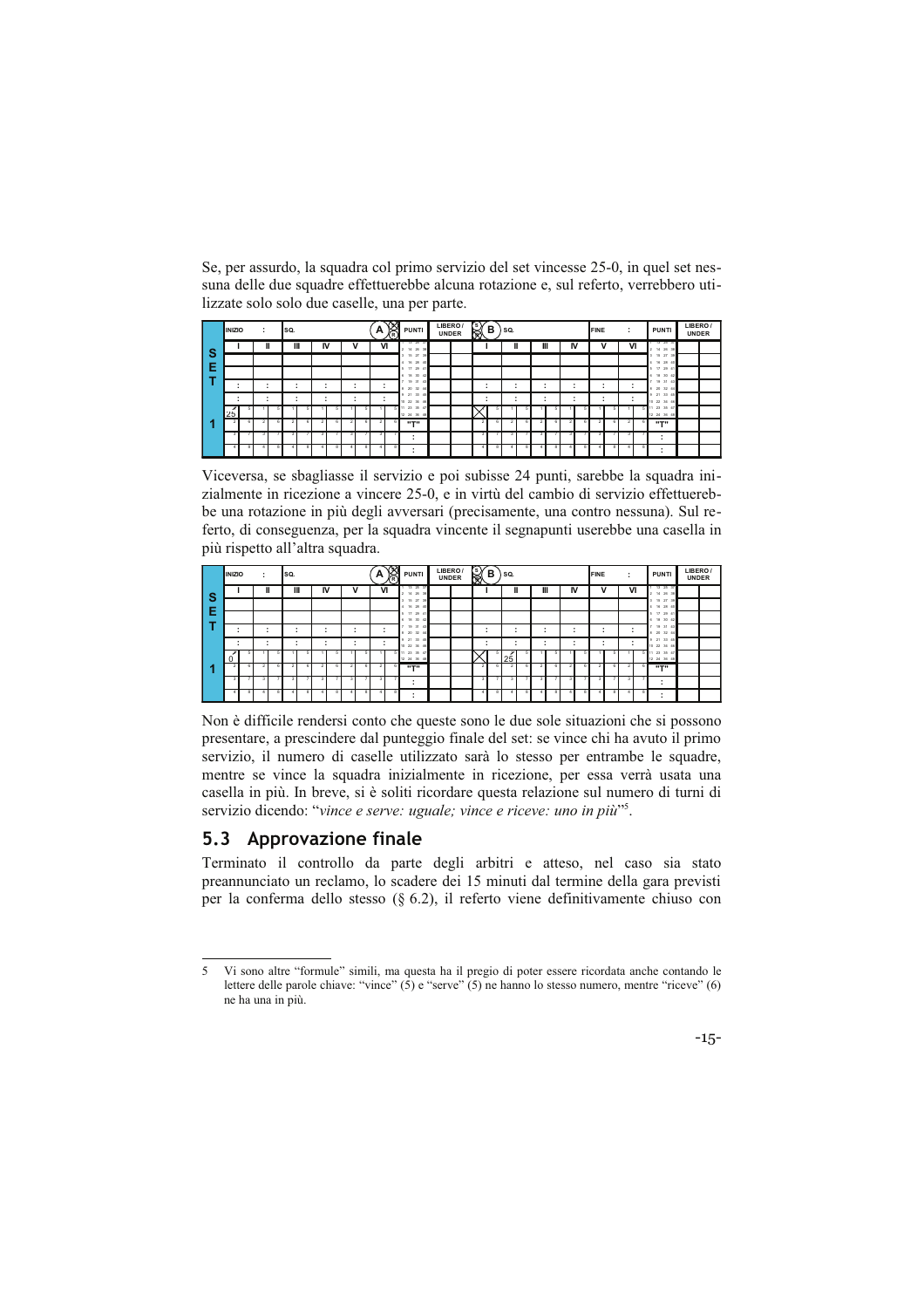l'apposizione delle firme del collegio arbitrale: prima il segnapunti, poi il 2° arbitro e per ultimo il 1º arbitro<sup>6</sup>.

|             |                                  | <b>APPROVAZIONE</b> |                                               |                          |
|-------------|----------------------------------|---------------------|-----------------------------------------------|--------------------------|
| Arbitri     | Cognome e Nome                   |                     | Città                                         | າດ<br>Firma              |
|             | Cognome e Nome                   |                     | Residenza                                     | $\rightarrow$ 1° Arbitro |
| $2^{\circ}$ | Cognome e Nome                   |                     | Residenza                                     | $\bullet$ 2° Arbitro     |
| Seg.        | Cognome e Nome                   |                     | Residenza                                     | <b>Segnapunti</b>        |
|             | Cognome e Nome (sigla provincia) | Giudici             | <sup>2</sup> Cognome e Nome (sigla provincia) |                          |
|             | Cognome e Nome (sigla provincia) | di linea            | 4 Cognome e Nome (sigla provincia)            |                          |
|             |                                  | Capitani B          |                                               |                          |

# 6 Riquadro delle osservazioni

Il riquadro OSSERVAZIONI è riservato alla registrazione di quegli eventi, più o meno eccezionali, che si possono verificare durante una gara e che non trovano spazio negli altri riquadri del referto.

Come per tutte le altre annotazioni, qualora sia richiesto il punteggio e sia citata una sola squadra, si segue la regola generale per cui il primo punteggio è il suo e il secondo è quello della squadra avversaria; negli altri casi il punteggio si indica nell'ordine squadra "A" - squadra "B".

## 6.1 Preannuncio di reclamo<sup>7</sup>

Il reclamo da parte di una squadra va preannunciato dal capitano in gioco al 1° arbitro al momento del fatto che dà luogo alla contestazione. Il 1º arbitro è tenuto a far annotare immediatamente il preannuncio sul referto e il capitano ha diritto di accertare l'avvenuta annotazione.

Non è necessario che il capitano fornisca una motivazione e in ogni caso questa non va trascritta a referto. I dati fondamentali da riportare sono set e punteggio, oppure, nel caso il reclamo sia preannunciato prima dell'inizio della gara, l'orario.



## 6.2 Conferma di reclamo<sup>8</sup>

Il reclamo va confermato per iscritto entro 15 minuti dal termine dell'incontro, dal capitano della squadra o dal dirigente accompagnatore. A referto non

## $-16-$

Le firme dei capitani sono richieste solo in campo internazionale e vanno raccolte dopo quelle del 6 segnapunti e dell'assistente e prima di quelle dei due arbitri.

R.d.G.: 5.1.2.1, 23.2.4 – Reg. giur.: Art. 67.2 – Man. ref.: 4.3.9, 4.4.2.<br>R.d.G.: 5.1.3.2, 23.2.4, 25.2.3.2 – Reg. giur.: Art. 67.3 – Man. ref.: 4.3.9, 4.4.2.  $\mathbf{\hat{z}}$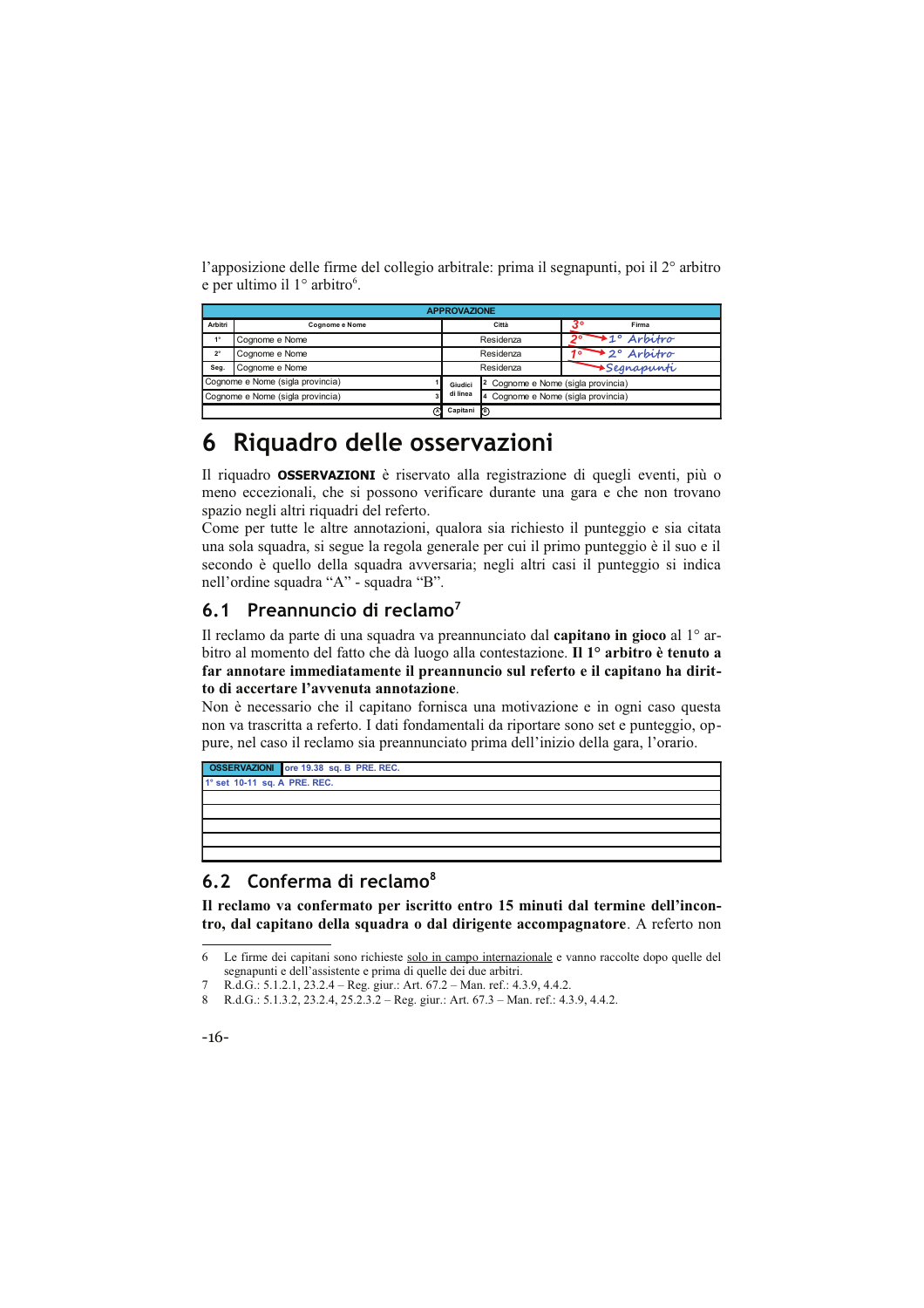va riportato nient'altro se non l'orario di consegna della conferma scritta del reclamo.

|                              | <b>OSSERVAZIONI</b> ore 19.38 sq. B PRE. REC. |
|------------------------------|-----------------------------------------------|
| 1° set 10-11 sq. A PRE. REC. |                                               |
| ore 22.57 sq. A CONF. REC.   |                                               |
|                              |                                               |
|                              |                                               |
|                              |                                               |
|                              |                                               |

## 6.3 Infortunio<sup>9</sup>

Gli incidenti di gioco agli atleti vanno riportati a referto indipendentemente dal fatto che l'infortunato sia sostituito, in modo regolamentare o eccezionale, o non sia sostituito affatto.

Dovranno essere riportati set, punteggio e orario dell'infortunio, nonché una breve descrizione dello stesso. Quest'ultima, nel caso in cui non si abbiano specifiche competenze mediche, deve essere limitata all'individuazione dell'arto o dell'articolazione danneggiati.

|                                                                | <b>OSSERVAZIONI</b> 1° set 4-7 ore 20.40 n° 3 sq. B INF. (caviglia destra) |  |
|----------------------------------------------------------------|----------------------------------------------------------------------------|--|
| 2° set 11-9 ore 21.13 n° 15 sq. A INF. (sopracciglio sinistro) |                                                                            |  |
|                                                                |                                                                            |  |
|                                                                |                                                                            |  |
|                                                                |                                                                            |  |
|                                                                |                                                                            |  |
|                                                                |                                                                            |  |

## 6.4 Sostituzione eccezionale<sup>10</sup>

Se il giocatore infortunato non può essere sostituito nei modi regolamentari, oltre all'infortunio andrà riportata a referto anche la sostituzione eccezionale. Inoltre, il giocatore infortunato dovrà abbandonare il terreno di gioco (§ 6.14).



Se la sostituzione eccezionale è concessa per una riserva, infortunatasi dopo aver sostituito regolarmente un titolare infortunato, che a sua volta non è in grado di rientrare in gioco per il perdurare dell'infortunio, entrambi i giocatori (la riserva e



R.d.G.: 17.1 - Not. tec.: 34 - Man. ref.: 4.3.9.

<sup>10</sup> R.d.G.: 15.7, 25.2.2.7 – Not. tec.: 86 – Man. ref.: 4.3.6.e, 4.3.9.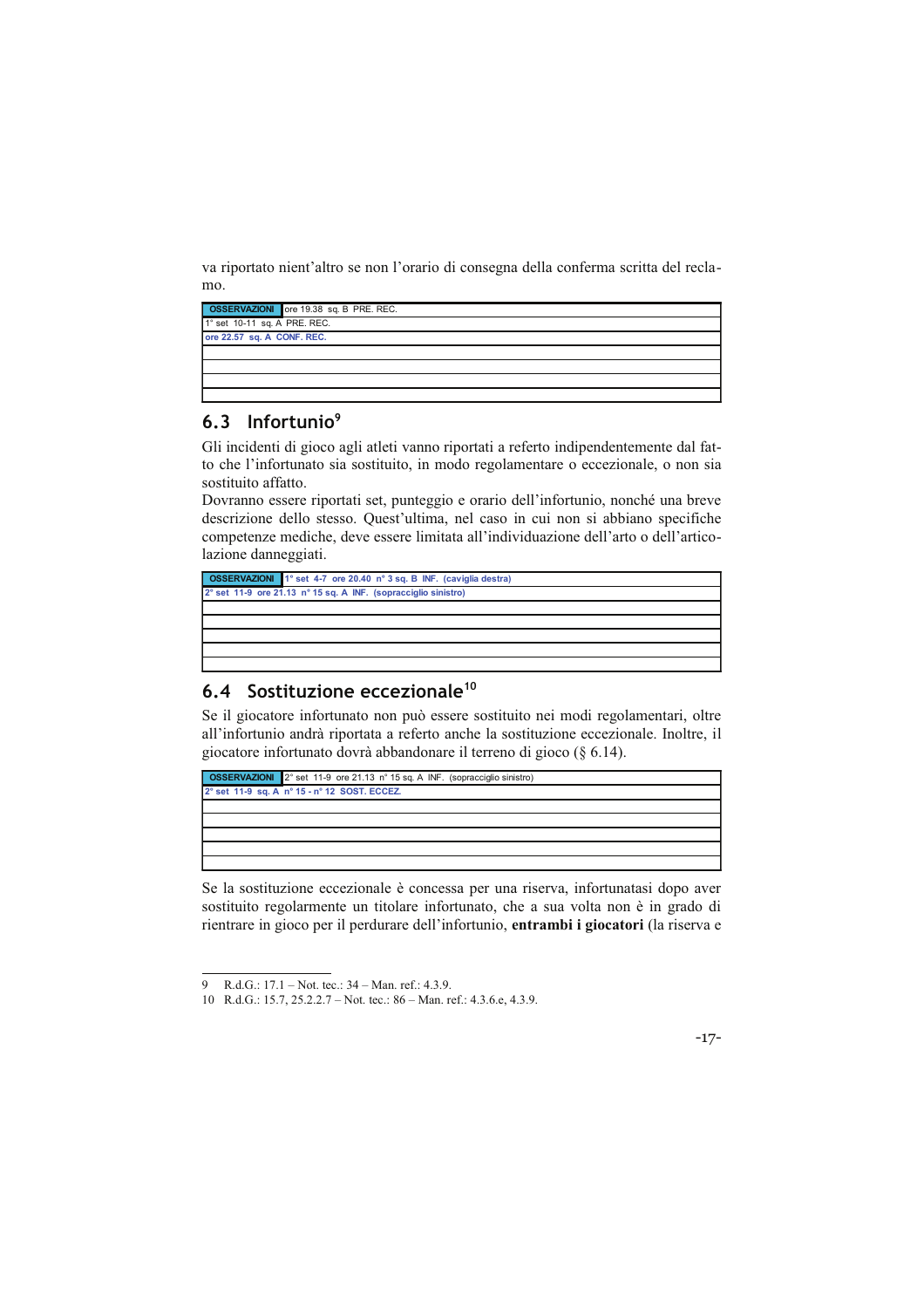il titolare) vengono considerati sostituiti in modo eccezionale e, quindi, non potranno più prendere parte all'incontro.

## 6.5 Rimpiazzo del LIBERO<sup>11</sup>

Se è il LIBERO ad infortunarsi (o, nel caso ne siano usati due, l'ultimo rimasto a disposizione), la squadra ha diritto a rimpiazzarlo una sola volta durante la gara, ma non necessariamente al momento dell'infortunio.

Se per il nuovo LIBERO non è disponibile una maglia col suo numero di colore diverso da quella dei compagni, è possibile farlo giocare o con una canotta senza numero o con una maglia con un altro numero, purché diversa da quella dei compagni, stante la necessità per gli arbitri di distinguerlo dal resto della squadra. In questi casi, l'annotazione del rimpiazzo va completata con l'indicazione del nuovo numero di maglia.

| <b>OSSERVAZIONI</b> 1° set 4-7 ore 20.40 n° 3 sq. B INF. (caviglia destra) |  |
|----------------------------------------------------------------------------|--|
| 1° set 5-7 sq. B n° 3 - n° 4 RIMP. LIBERO (n° 4 gioca con maglia n° 13)    |  |
|                                                                            |  |
|                                                                            |  |
|                                                                            |  |
|                                                                            |  |
|                                                                            |  |
|                                                                            |  |

Se la squadra iscrive due LIBERO alla gara, ma se ne presenta uno solo e questi si infortuna, l'eventuale richiesta di rimpiazzo preclude al LIBERO assente la possibilità di prendere parte alla gara al suo arrivo ( $\S$  6.14). Tale circostanza va perciò riportata a referto al momento della registrazione del rimpiazzo.



## 6.6 Tempo di recupero<sup>12</sup>

Se un giocatore infortunato non può essere sostituito né regolarmente né eccezio-

<sup>11</sup> R.d.G.: 19.3.3 - Cas.: 19.3, 19.8, 19.9 - Not. tec.: 14, 17, 51, 59 - Man. ref.: 4.3.6.e, 4.3.9.

<sup>12</sup> R.d.G.: 17.1.2, 25.2.2.7 – Not. tec.:  $45$  – Man. ref.: 4.3.9.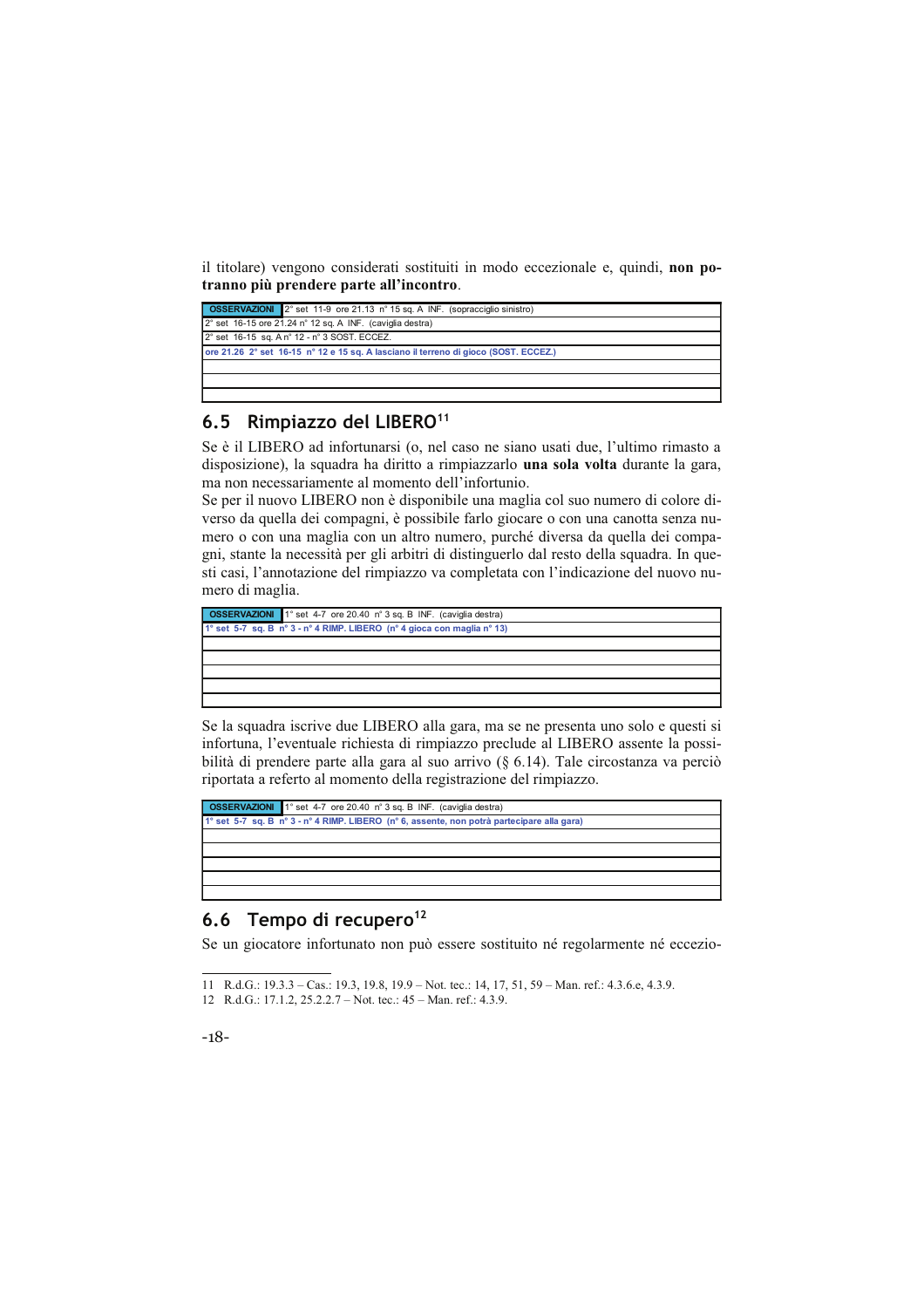nalmente, l'atleta ha diritto ad un tempo di recupero di 3 minuti, una sola volta nel corso della gara. Tale tempo decorre dal momento in cui, dopo aver ricevuto la prima assistenza in campo, diventa chiaro che l'infortunato non è in grado di riprendere immediatamente il gioco.



Nel caso l'atleta, difensore, possa essere sostituito dal LIBERO e la squadra proceda immediatamente al cambio, il tempo di recupero non sarà accordato e il giocatore dovrà essere in grado di riprendere il gioco quando il LIBERO giungerà in zona "4" per effetto della rotazione, altrimenti la sua squadra sarà dichiarata incompleta  $(\S 6.15)$ .

## 6.7 Ritardo inizio gara<sup>13</sup>

Se la gara inizia in ritardo a causa di problemi nell'approntamento delle strutture, il segnapunti, sotto la supervisione di uno degli arbitri, deve riportare sinteticamente il fatto a referto.

| <b>OSSERVAZIONI</b> 10' ritardo inizio gara (sostituzione antenne causa rottura) |
|----------------------------------------------------------------------------------|
|                                                                                  |
|                                                                                  |
|                                                                                  |
|                                                                                  |
|                                                                                  |
|                                                                                  |

## 6.8 Campo non agibile<sup>14</sup>

Nel caso in cui, prima dell'inizio della gara, il terreno di gioco non sia agibile per evento irreparabile, il 1º arbitro deve concedere alla squadra ospitante il tempo che gli viene consigliato dalle circostanze per reperire un altro impianto di gioco e trasferirvisi (esclusi i campionati di serie A).



<sup>13</sup> Not. tec.: 9 – Man. ref.: 4.3.1.1, 4.3.9.



<sup>14</sup> Cas.: 17.4 – Reg. gare: 14.11 – Not. tec.: 53.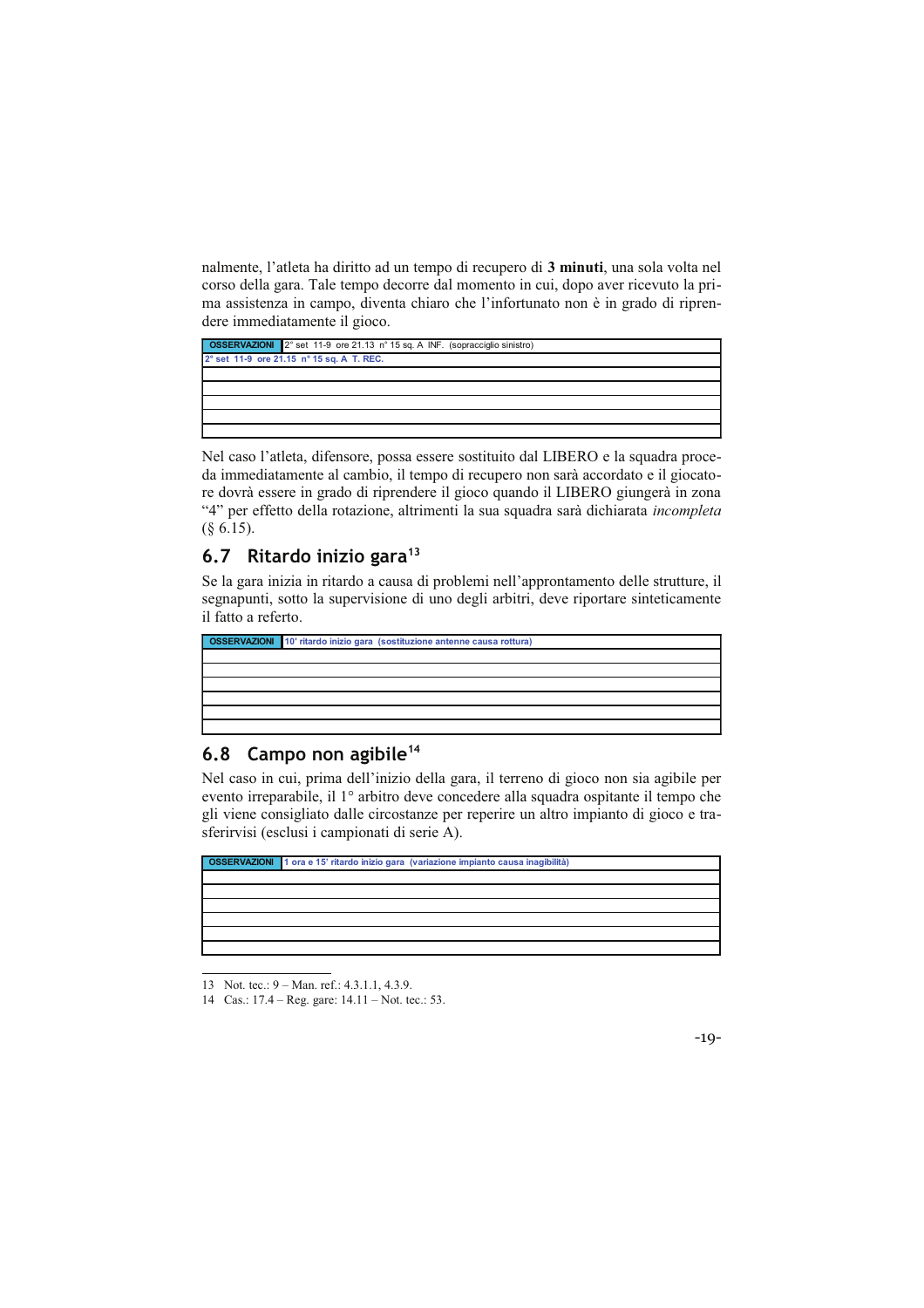Se ciò non è possibile, o non è possibile dare inizio all'incontro entro 2 ore dall'orario previsto, riporta il fatto sul referto e dichiara chiusa la gara. In questo caso, il riquadro RISULTATO FINALE non va compilato.



# 6.9 Prolungate interruzioni di gioco<sup>15</sup>

Quando circostanze eccezionali causano l'interruzione della gara (ad es. un blackout elettrico), sul referto vanno riportati sia l'orario che il punteggio per l'inizio dell'interruzione, l'orario e l'eventuale nuovo campo di gioco per la fine della stessa. Nel caso il gioco riprenda su un altro campo, per il set da rigiocare va utilizzato un nuovo referto.



Se, invece, le interruzioni superano le 4 ore in totale (2 ore per la serie A), l'incontro va sospeso definitivamente.

|                                                    | <b>OSSERVAZIONI</b> ore 20.45 1° set 10-11 INIZIO INTERR. (black-out) |  |
|----------------------------------------------------|-----------------------------------------------------------------------|--|
| ore 20.50 FINE INTERR.                             |                                                                       |  |
|                                                    | ore 21.19 2° set 12-15 INIZIO INTERR. (black-out)                     |  |
| ore 1.15 GARA SOSPESA (interrotta per oltre 4 ore) |                                                                       |  |
|                                                    |                                                                       |  |
|                                                    |                                                                       |  |

## 6.10 Incidenti o invasioni di campo<sup>16</sup>

In caso di incidenti tra gli spettatori o di invasione di campo, il 1<sup>°</sup> arbitro sospende la gara e fissa un limite di tempo entro il quale la società ospitante deve ristabilire l'ordine. Nel frattempo, se la situazione lo rende opportuno, può decidere di rientrare negli spogliatoi assieme agli altri ufficiali di gara, come pure adottare un analogo provvedimento per una o entrambe le squadre.

<sup>16</sup> R.d.G.: 17.3 - Cas.: 23.4 - Reg. gare: Art. 29.3.



<sup>15</sup> R.d.G.: 17.3.2, 25.2.2.7 – Not. tec.: 63 – Man. ref.: 4.3.9.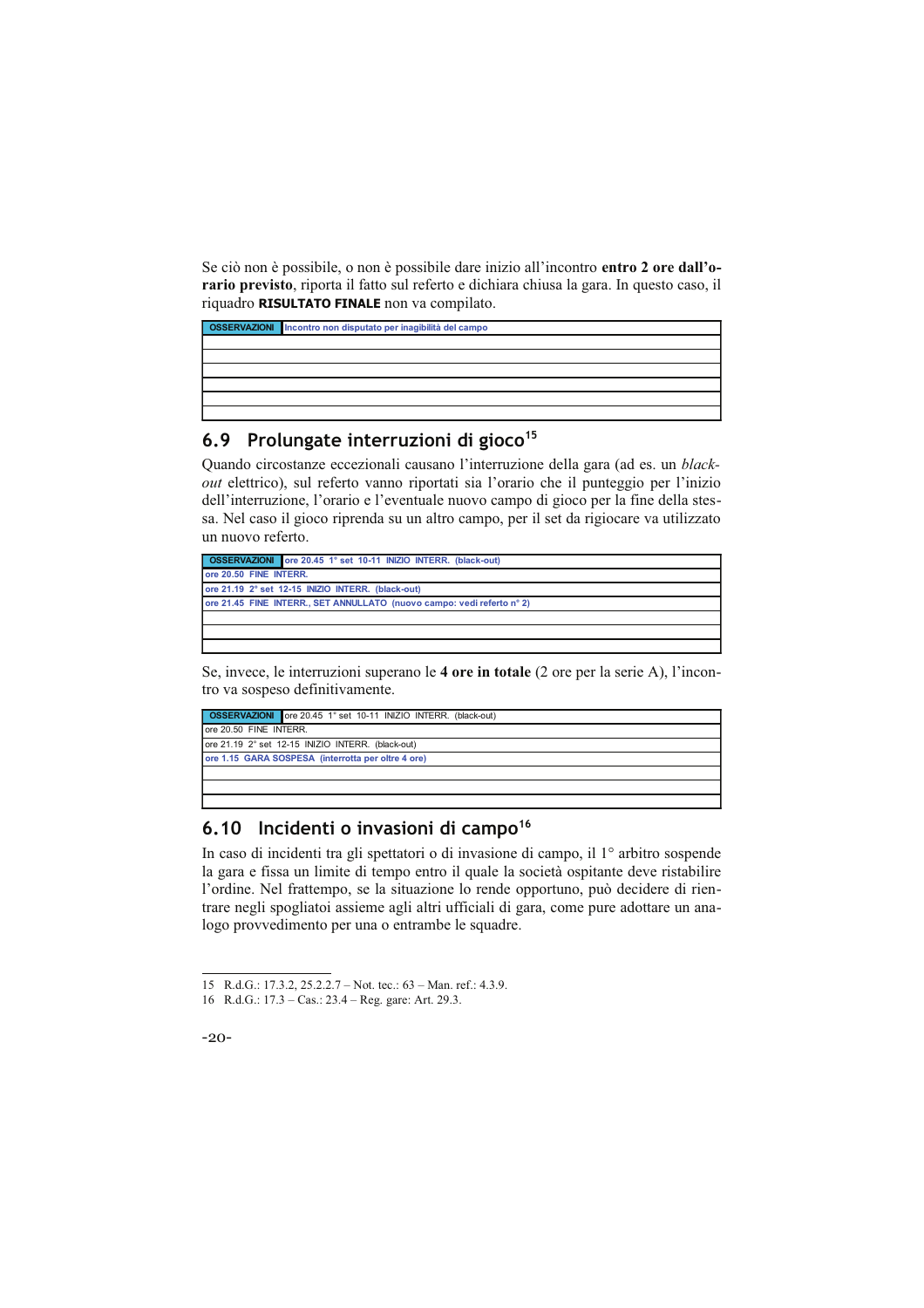|                        | <b>OSSERVAZIONI</b> ore 21.55 4° set 1-1 INIZIO INTERR. (invasione di campo) |  |
|------------------------|------------------------------------------------------------------------------|--|
| ore 22.37 FINE INTERR. |                                                                              |  |
|                        |                                                                              |  |
|                        |                                                                              |  |
|                        |                                                                              |  |
|                        |                                                                              |  |
|                        |                                                                              |  |

Se, trascorso tale limite, la causa dell'interruzione permane, o una squadra si rifiuta di giocare, dichiara chiuso l'incontro e annota il fatto sul referto. Anche in questo caso, il riquadro RISULTATO FINALE non va completato, se non per quanto riguarda i set già conclusi.

| <b>OSSERVAZIONI</b> ore 21.55 4° set 1-1 INIZIO INTERR. (rissa tra il pubblico) |  |
|---------------------------------------------------------------------------------|--|
| ore 23.00 GARA SOSPESA (impossibile ripristinare l'ordine)                      |  |
|                                                                                 |  |
|                                                                                 |  |
|                                                                                 |  |
|                                                                                 |  |
|                                                                                 |  |

#### Prosecuzione incontro proforma<sup>17</sup>  $6.11$

Qualora, in presenza di eventi che legittimerebbero l'interruzione definitiva della gara, l'arbitro ritenga inopportuna l'adozione di questo provvedimento per la sua o la altrui incolumità, può continuare l'incontro proforma, ritenendolo formalmente chiuso al momento del verificarsi degli incidenti. In tal caso, non è tenuto a comunicare a nessuno la decisione assunta e al termine della gara farà completare il referto normalmente. Tuttavia, è ovvio che tale decisione dovrà essere ampiamente giustificata nel rapporto arbitrale.

|                        | <b>OSSERVAZIONI</b> ore 21.55 4° set 1-1 INIZIO INTERR. (rissa tra il pubblico) |  |
|------------------------|---------------------------------------------------------------------------------|--|
| ore 22.15 FINE INTERR. |                                                                                 |  |
|                        |                                                                                 |  |
|                        |                                                                                 |  |
|                        |                                                                                 |  |
|                        |                                                                                 |  |
|                        |                                                                                 |  |

## 6.12 Nomina nuovo capitano<sup>18</sup>

In alcune circostanze, una squadra può avere la necessità di cambiare il capitano in via definitiva (ad es. in seguito a squalifica o infortunio, o per permettergli di rimpiazzare il LIBERO infortunato). La richiesta va fatta al 1<sup>o</sup> arbitro e annotata sul referto.



<sup>17</sup> R.d.G.: 17.3 – Cas.: 23.4 – Reg. gare: Art. 29.4.<br>18 R.d.G.: 5, 19.3.3.1 – Cas.: 19.3 – Not. tec.: 17, 59, 83 – Man. ref.: 4.3.9.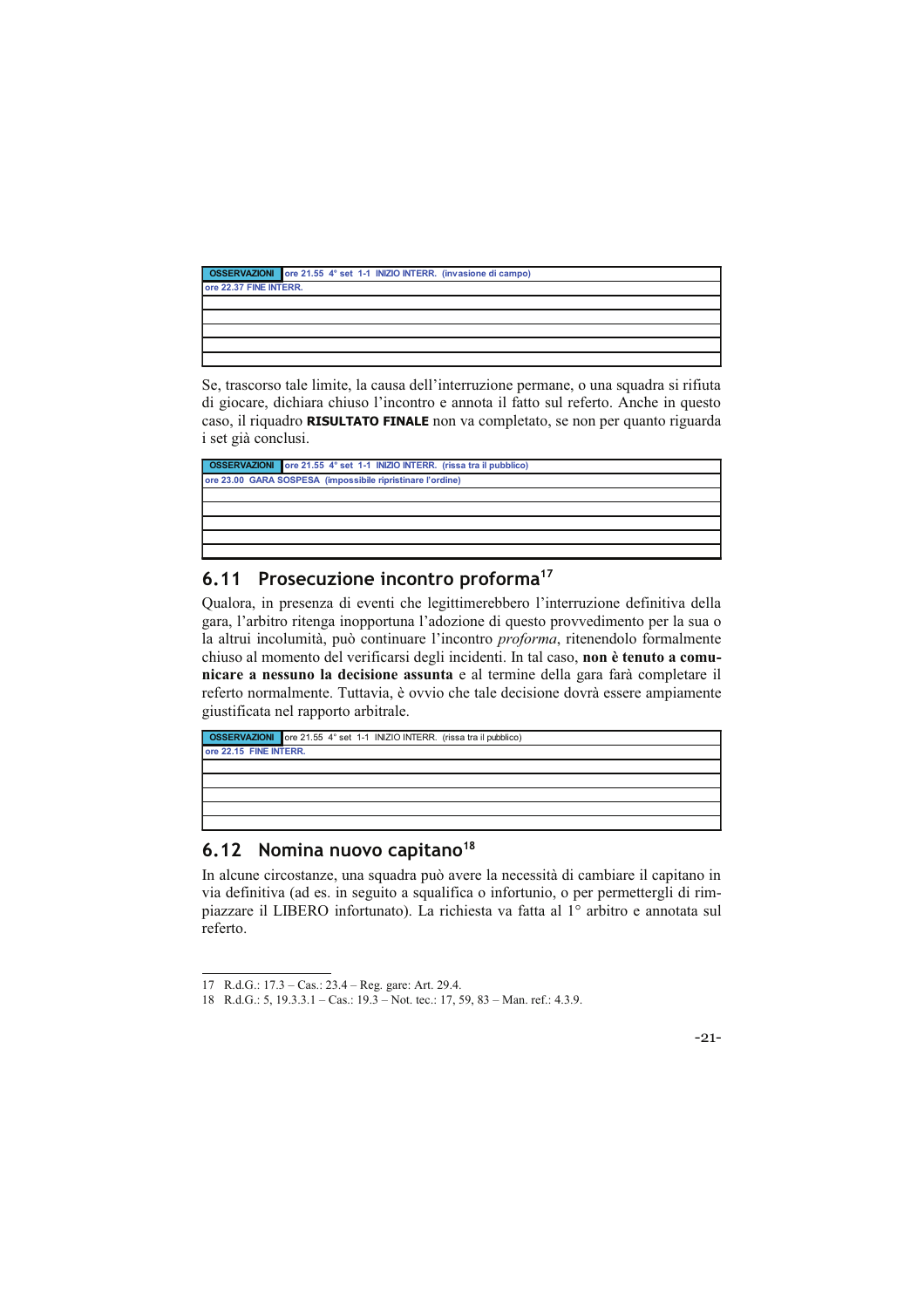| OSSERVAZIONI 4° set 0-0 n° 8 sq. A NUOVO K. |
|---------------------------------------------|
|                                             |
|                                             |
|                                             |
|                                             |
|                                             |
|                                             |

L'espulsione, di norma, non richiede tale procedura, essendo sufficiente la nomina di un capitano in gioco. Tuttavia, se il capitano viene espulso prima della gara, è necessario nominarne uno temporaneo che, tra le altre cose, avrà la responsabilità della firma sul referto. Tale nomina, quindi, va riportata nello spazio OSSERVAZIO-NI.

| OSSERVAZIONI ore 20.15 nº 1 sq. X NUOVO K. temporaneo (ESP. K. nº 8) |
|----------------------------------------------------------------------|
|                                                                      |
|                                                                      |
|                                                                      |
|                                                                      |
|                                                                      |
|                                                                      |

## 6.13 Allenatore-giocatore<sup>19</sup>

Quando un componente di una squadra riveste più ruoli (ad es. allenatore e giocatore), il fatto va annotato sul referto, prima dell'inizio della gara e dopo il sorteggio, utilizzando le abbreviazioni previste  $(\S 2.2)$ .

|                                   | <b>OSSERVAZIONI</b> ALL. Rossi F. è gioc. nº 13 sq. A |  |
|-----------------------------------|-------------------------------------------------------|--|
| VA Bianchi R. è gioc. nº 11 sq. B |                                                       |  |
|                                   |                                                       |  |
|                                   |                                                       |  |
|                                   |                                                       |  |
|                                   |                                                       |  |
|                                   |                                                       |  |

# 6.14 Arrivo o partenza a gara in corso<sup>20</sup>

Un componente di una squadra, regolarmente iscritto a referto, che giunga sul terreno di gioco a gara iniziata, può prendervi parte subito dopo il riconoscimento da parte di uno degli arbitri, che deve avvenire alla prima occasione utile, con palla fuori gioco. Il fatto va annotato con orario, set e punteggio sul referto di gara. Similmente, un partecipante che chieda di lasciare il terreno di gioco prima del ter-

mine della gara, deve essere autorizzato a farlo dal 1º arbitro, riportando l'evento come nel caso di arrivo ritardato. Si procede analogamente quando un giocatore infortunato lascia l'impianto per essere condotto al Pronto Soccorso.

<sup>20</sup> Cas.:  $4.2 - Not.$  tec.: 66.



<sup>19</sup> Did. arb.: cas. 5.12 - Guida doc. reg.: pag. 87.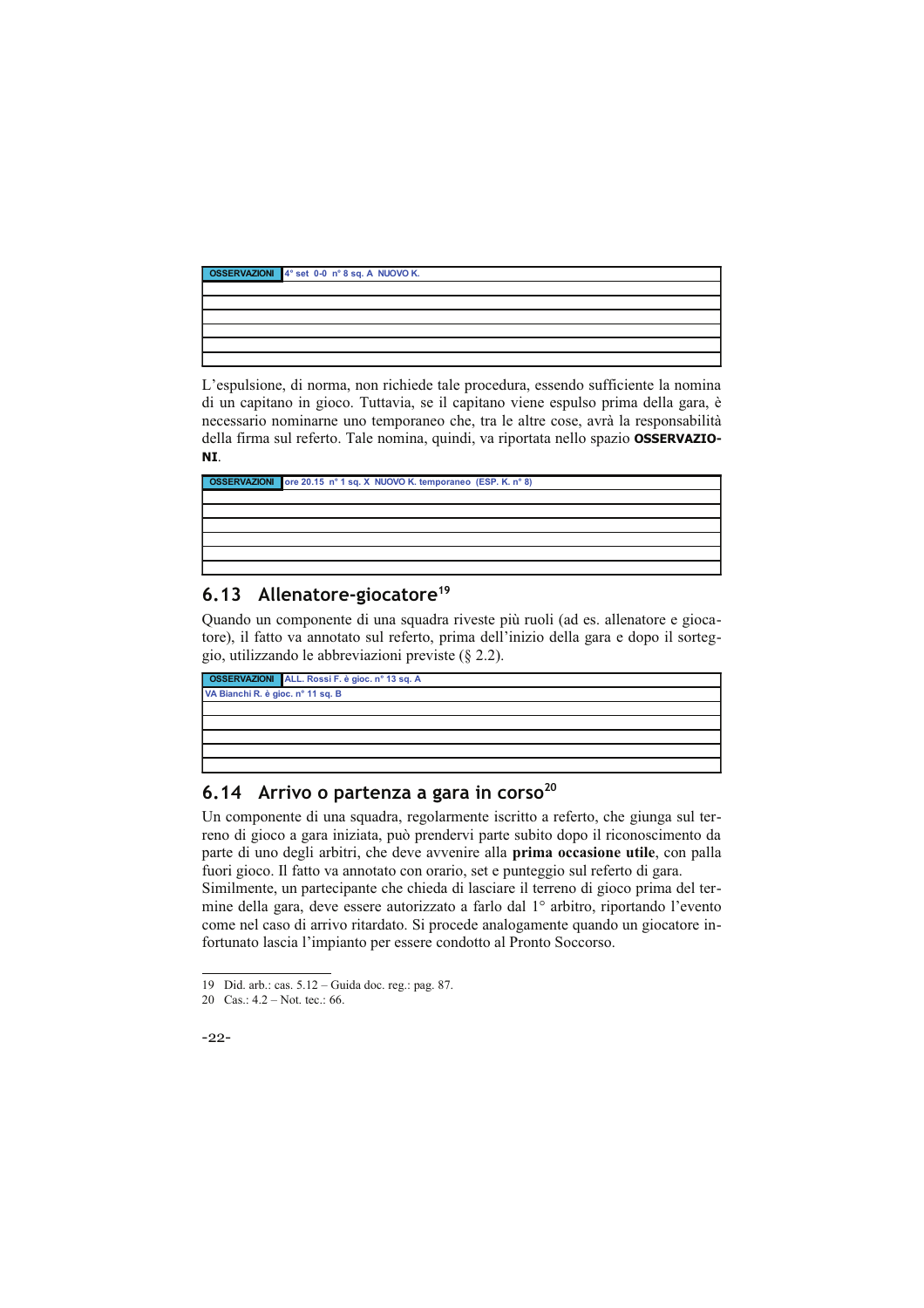|                                                                 | <b>OSSERVAZIONI</b> ore 21.01 2° set 0-1 riconoscimento M sq. A |  |
|-----------------------------------------------------------------|-----------------------------------------------------------------|--|
| ore 21.40 3° set 10-10 n° 6 sq. A abbandona il terreno di gioco |                                                                 |  |
|                                                                 |                                                                 |  |
|                                                                 |                                                                 |  |
|                                                                 |                                                                 |  |
|                                                                 |                                                                 |  |
|                                                                 |                                                                 |  |

## 6.15 Squadra incompleta<sup>21</sup>

Se una squadra non è in grado di presentare in campo 6 atleti, è dichiarata incompleta. Questo può avvenire in seguito a espulsione, squalifica o infortunio di uno o più atleti e va ovviamente riportato a referto, assieme al set, al punteggio e all'orario in cui si verifica l'evento. All'altra squadra vanno assegnati tutti i punti necessari per vincere il set; se poi l'incompletezza permane, anche i set necessari per vincere la gara.

**OSSERVAZIONI** 3° set 20-18 ore 21.51 sq. A INCOMPLETA (ESP. n° 15)

## 6.16 Forfait<sup>22</sup>

Se una squadra non si presenta in orario, o si presenta con meno di 6 atleti, è dichiarata perdente per rinuncia. Il 1º arbitro, dopo aver atteso il termine dei 30 minuti dall'orario di inizio ufficiale senza che si siano presentati almeno 6 atleti, farà registrare l'evento sul referto e dichiarerà chiusa la gara.



Una squadra può essere dichiarata perdente per rinuncia anche quando rifiuta di giocare dopo essere stata invitata a farlo. In tale evenienza, sul referto non deve essere modificato in alcun modo il risultato eventualmente acquisito sino a quel momento dalle due squadre: il fatto va semplicemente riportato nello spazio OS-**SERVAZIONI** con set, punteggio e orario.

 $-23-$ 

<sup>21</sup> R.d.G.: 6.4.3 - Man. ref.: 4.3.9.

<sup>22</sup> R.d.G.: 6.4.1, 6.4.2 - Cas.: 16.3 - Man. ref.: 4.3.9.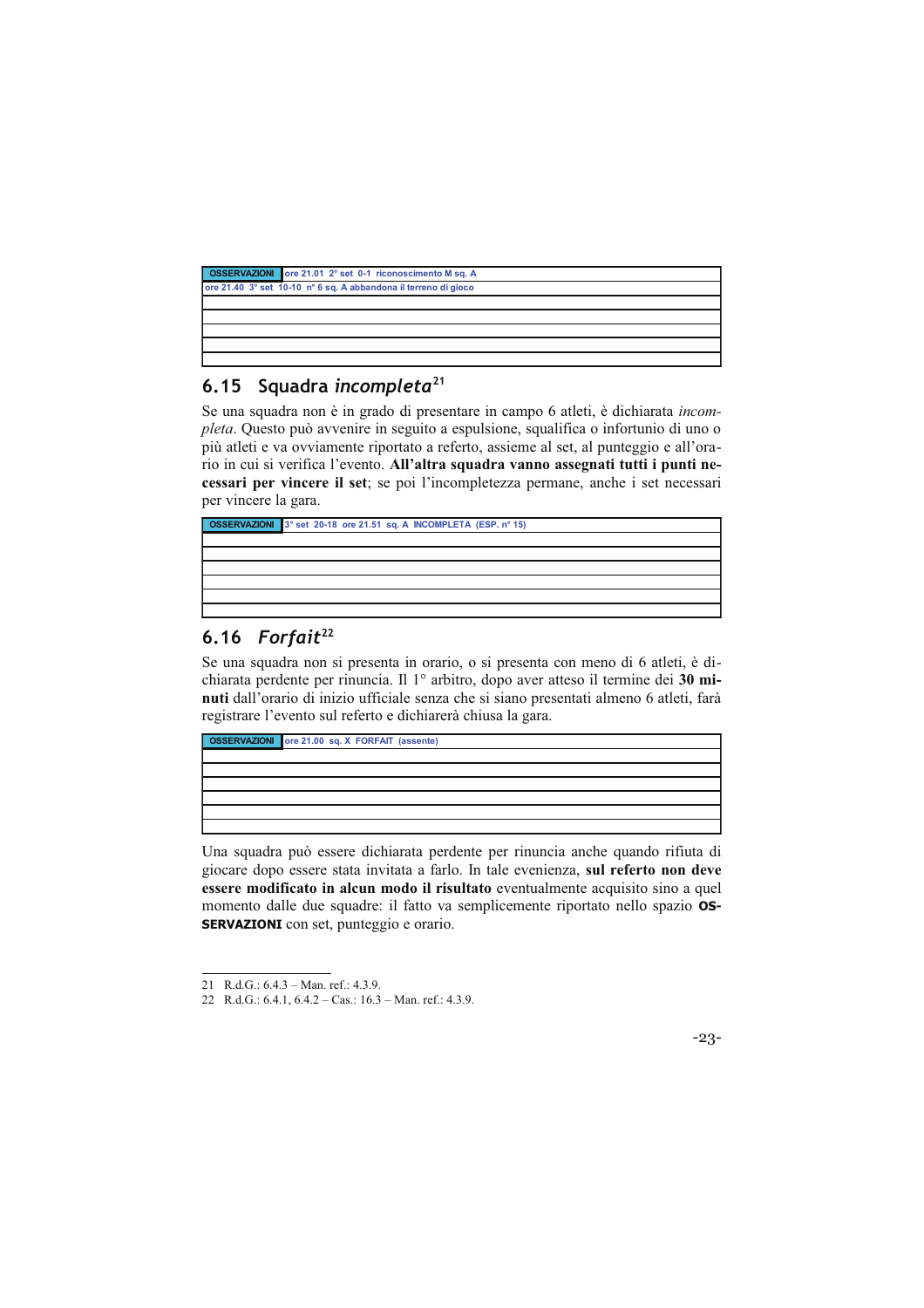

In ogni caso, il *forfait* per rifiuto a giocare prevede necessariamente l'assegnazione preliminare delle sanzioni per ritardo di gioco fino alla penalizzazione per recidiva.

# 6.17 Annullamento punti<sup>23</sup>

Alcune situazioni di gioco richiedono l'annullamento di uno o più punti acquisiti dalle squadre (ad es. un errore di rotazione). In tali circostanze, va riportato sul referto il set, il punteggio, la ragione dell'intervento e il nuovo punteggio.

## 6.18 Annullamento sostituzioni<sup>24</sup>

In caso di sostituzioni effettuate dopo una decisione arbitrale che viene successivamente modificata, è facoltà delle squadre chiedere il loro annullamento. L'arbitro deve accogliere la richiesta, perché il cambiamento della sua decisione iniziale ha modificato la situazione in campo, e far registrare il provvedimento a referto.

| <b>OSSERVAZIONI</b> 2° set 2-3 sq. B ANNUL. SOST. n° 9 - n° 12 (modifica decisione arbitrale) |
|-----------------------------------------------------------------------------------------------|
|                                                                                               |
|                                                                                               |
|                                                                                               |
|                                                                                               |
|                                                                                               |
|                                                                                               |

## 6.19 Mancato rispetto della scala sanzioni<sup>25</sup>

Ouando il segnapunti rileva un'incongruenza nelle sanzioni comminate dal 1<sup>°</sup> arbitro (ad es. una seconda penalizzazione ad uno stesso componente di una squadra), deve immediatamente informarlo del fatto (tramite il 2<sup>°</sup> arbitro, se presente) e il 1<sup>°</sup> è tenuto a cambiare la sua decisione. Nel caso decida di non tener conto delle infor-

<sup>25</sup> R.d.G.: 21.4.2 – Man. ref.:  $3$  – Man. disc.: 6.2.



<sup>23</sup> Not. tec.: 56, 63, 80 - Man. ref.: 4.3.9.

<sup>24</sup> Did. arb.: cas. 8.1.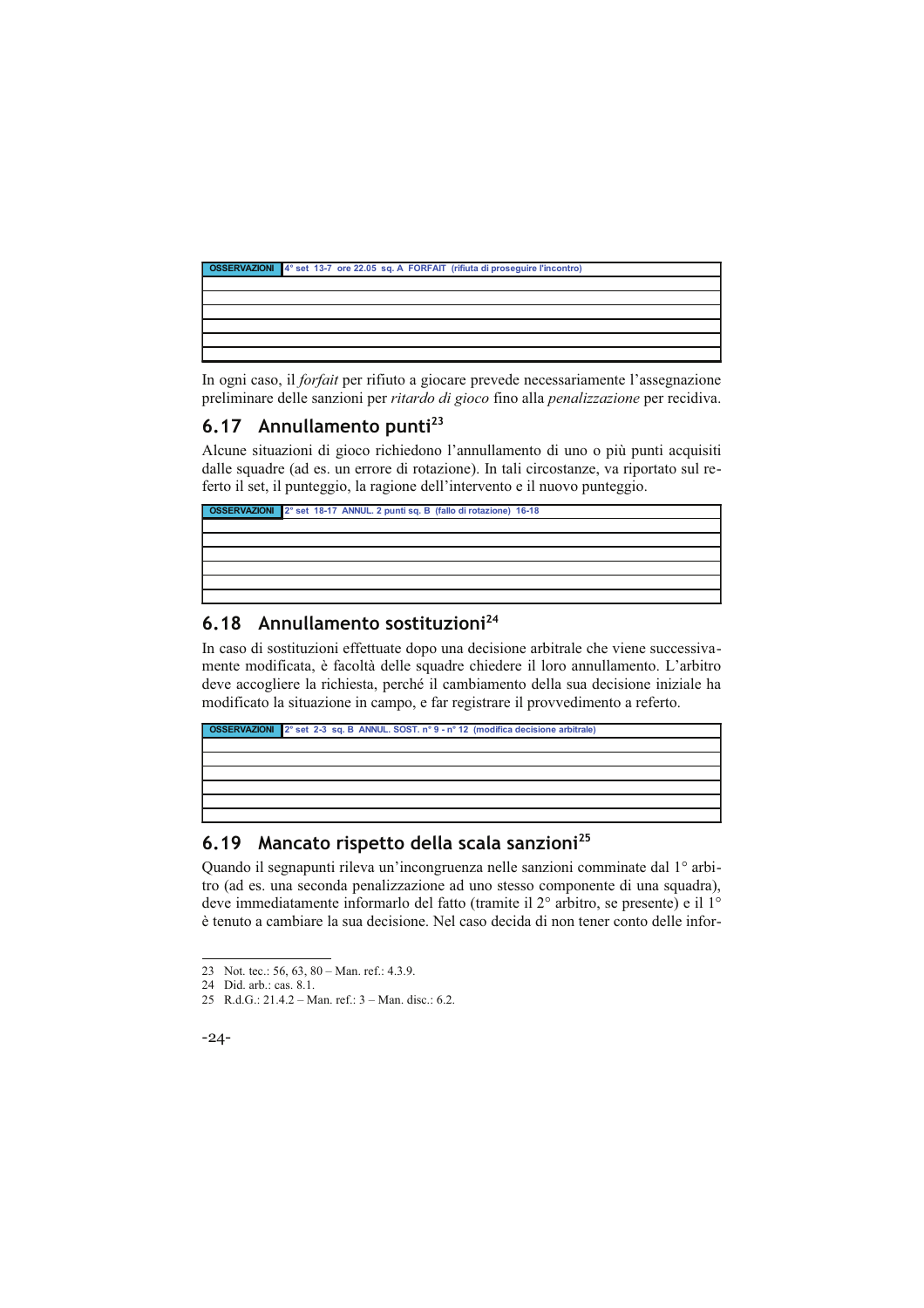mazioni ricevute dal segnapunti, questi deve senz'altro registrare la sanzione e trascrivere l'accaduto sul referto di gara.



6.20 Set doppio per decisione tecnica<sup>26</sup>

|     |                                                        |   |            |            | <b>RISULTATO FINALE</b>                |            |                                     |    |     |  |  |  |  |  |  |
|-----|--------------------------------------------------------|---|------------|------------|----------------------------------------|------------|-------------------------------------|----|-----|--|--|--|--|--|--|
|     | so. BASSANO                                            |   |            |            | в<br>Α                                 | so.SISLEY  |                                     |    |     |  |  |  |  |  |  |
| "ד" | s                                                      | v | P<br>Punti | <b>SET</b> | minuti                                 | P<br>Punti | ν                                   | S  | יד" |  |  |  |  |  |  |
| 2   | 3                                                      | 0 | 23         | 1          | 27)<br>$\overline{ }$                  | 25         | 1                                   | 5  | 1   |  |  |  |  |  |  |
| 1   | 2<br>25<br>$\overline{2}$<br>22<br>1<br>(26)<br>0<br>4 |   |            |            |                                        |            |                                     |    |     |  |  |  |  |  |  |
| 2   | 0                                                      | 0 | 20         | 3          | (22)                                   | 25         | 1                                   | 0  | 0   |  |  |  |  |  |  |
| 2   | 1                                                      | 1 | 20         | 4          | (21)                                   | 18         | 1                                   | 2  | 2   |  |  |  |  |  |  |
|     |                                                        |   |            | 5          |                                        |            |                                     |    |     |  |  |  |  |  |  |
| 7   | 6                                                      | 2 | 88         |            | Durata incontro<br>$96$ <sub>min</sub> | 90         | 3                                   | 11 | 5   |  |  |  |  |  |  |
|     | Ora inizio incontro<br>$20_h 30_{min}$                 |   |            |            | Ora fine incontro<br>$22_h 15_{min}$   |            | Durata totale incontro<br>1, 45 min |    |     |  |  |  |  |  |  |
|     | <b>VINCE</b>                                           |   |            |            | <b>SISLEY TREVISO</b>                  |            |                                     |    | 3:2 |  |  |  |  |  |  |

Può succedere, in seguito a espulsioni o squalifiche contemporanee a giocatori avversari, che un set diventi doppio per decisione tecnica, ossia che venga allo stesso tempo perso e vinto da entrambe le squadre. In tal caso, il punteggio del set interrotto resta quello acquisito sul campo, mentre il computo dei set aumenta di uno per entrambe le squadre.

Nel caso il set doppio sia il 5°, andrà riportata a referto anche l'annotazione che entrambe le squadre perdono l'incontro, non potendo riportare tale fatto nel riquadro del risultato finale.



#### Azione di "velo"<sup>27</sup>  $6.21$

Nel caso il 1º arbitro ravvisi, da parte di una squadra, un'azione sistematica e volontaria tendente a nascondere il giocatore al servizio agli avversari, per la prima volta deve richiamare il capitano assegnando un avvertimento verbale alla squadra. La seconda e le successive azioni di velo della squadra devono essere sanzionate dal 1º arbitro con una *penalizzazione*. Non essendo una sanzione individuale e non trattandosi di un *ritardo di gioco*, tale penalizzazione non può essere riportata nel riquadro SANZIONI e va quindi registrata nello spazio OSSERVAZIONI.

 $-25-$ 

<sup>26</sup> Cas.: 21.3.

<sup>27</sup> Circ. CQN-STAO: 24/3/2009.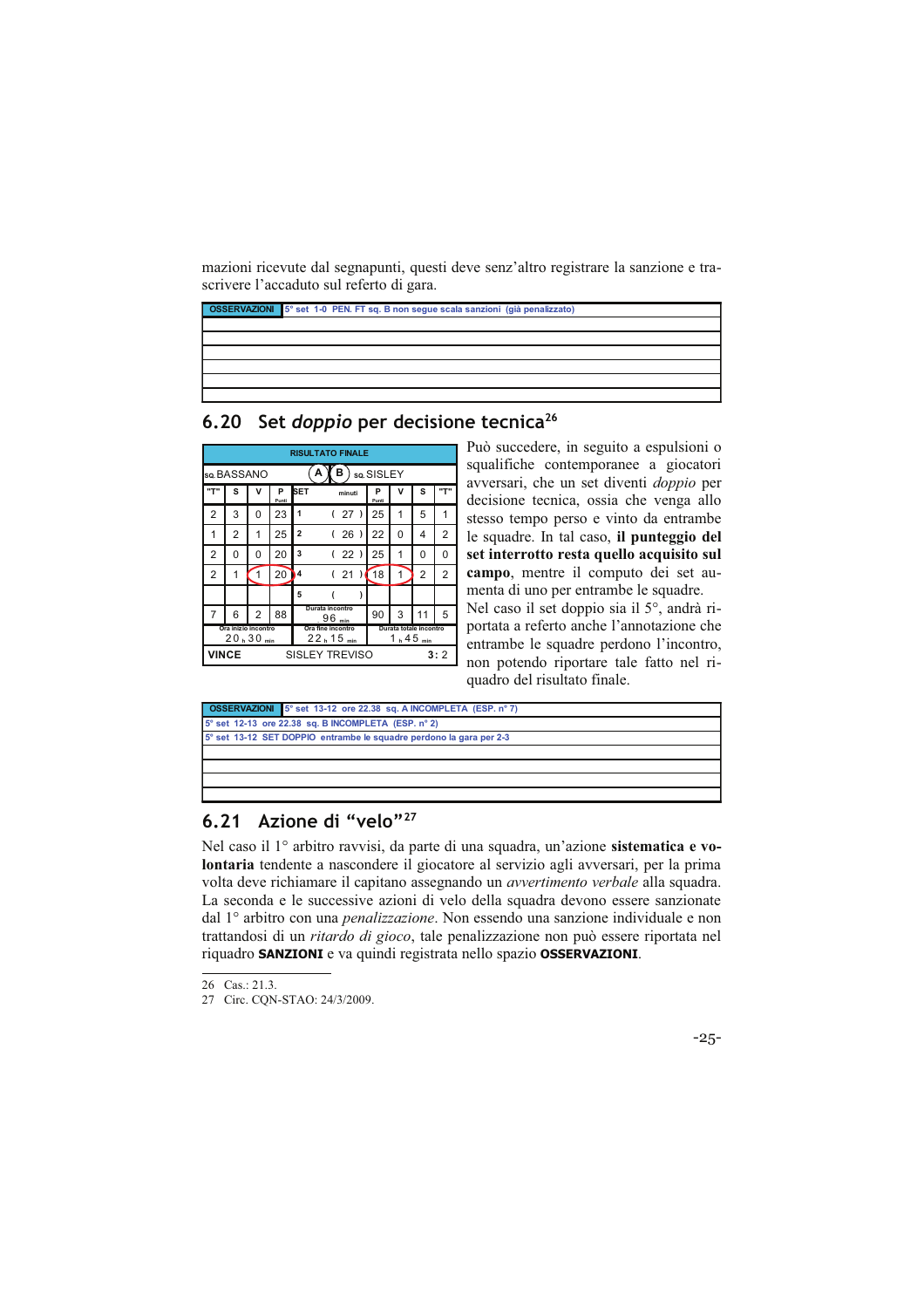

## 6.22 Violazione del limite di stranieri in campo<sup>28</sup>

Quando, per effetto di una sostituzione, una squadra di serie A vìola il limite di atleti stranieri in campo e l'irregolarità viene rilevata prima della ripresa del gioco ma dopo che la sostituzione è stata registrata a referto, il 1º arbitro deve far ripristinare la formazione corretta e assegnare alla squadra una penalizzazione. Come nel caso precedente, trattandosi di una penalizzazione sui generis deve essere registrata nello spazio OSSERVAZIONI.

**OSSERVAZIONI** 2° set 8-8 sq. B PEN. per 5 stranieri in campo (SOST. n° 4 - n° 7)

#### Violazione del limite all'utilizzo di impianti acustici<sup>29</sup>  $6.23$

Nelle gare di serie A1 e A2 maschile, ai tifosi è vietato l'uso di impianti acustici amplificati in occasione del turno di servizio dei giocatori avversari. Alla prima violazione del divieto, il 1º arbitro assegnerà un avvertimento verbale alla squadra in ricezione e il delegato tecnico chiederà allo speaker di informare il pubblico che, per ogni successiva infrazione, la squadra sarà sanzionata con una penalizzazione. Tutte le eventuali sanzioni dovranno essere riportate nello spazio OSSERVAZIONI.

**OSSERVAZIONI** 2° set 8-8 sq. B PEN. per disturbo al servizio avverso da parte dei tifosi

#### Sostituzione del segnapunti<sup>30</sup>  $6.24$

Nel caso in cui il 1<sup>°</sup> arbitro sia costretto a sostituire il segnapunti (per assenza, manifesta incapacità, comportamento fraudolento, sostituzione del  $2^{\circ}$  arbitro – in que-

 $-26-$ 

<sup>28</sup> Ind. camp. A: pagg. 1, 3.

<sup>29</sup> Ind. camp. A: pag. 6.<br>30 Cas. 24.1, 25.5 – Reg. gare: Art. 33.8.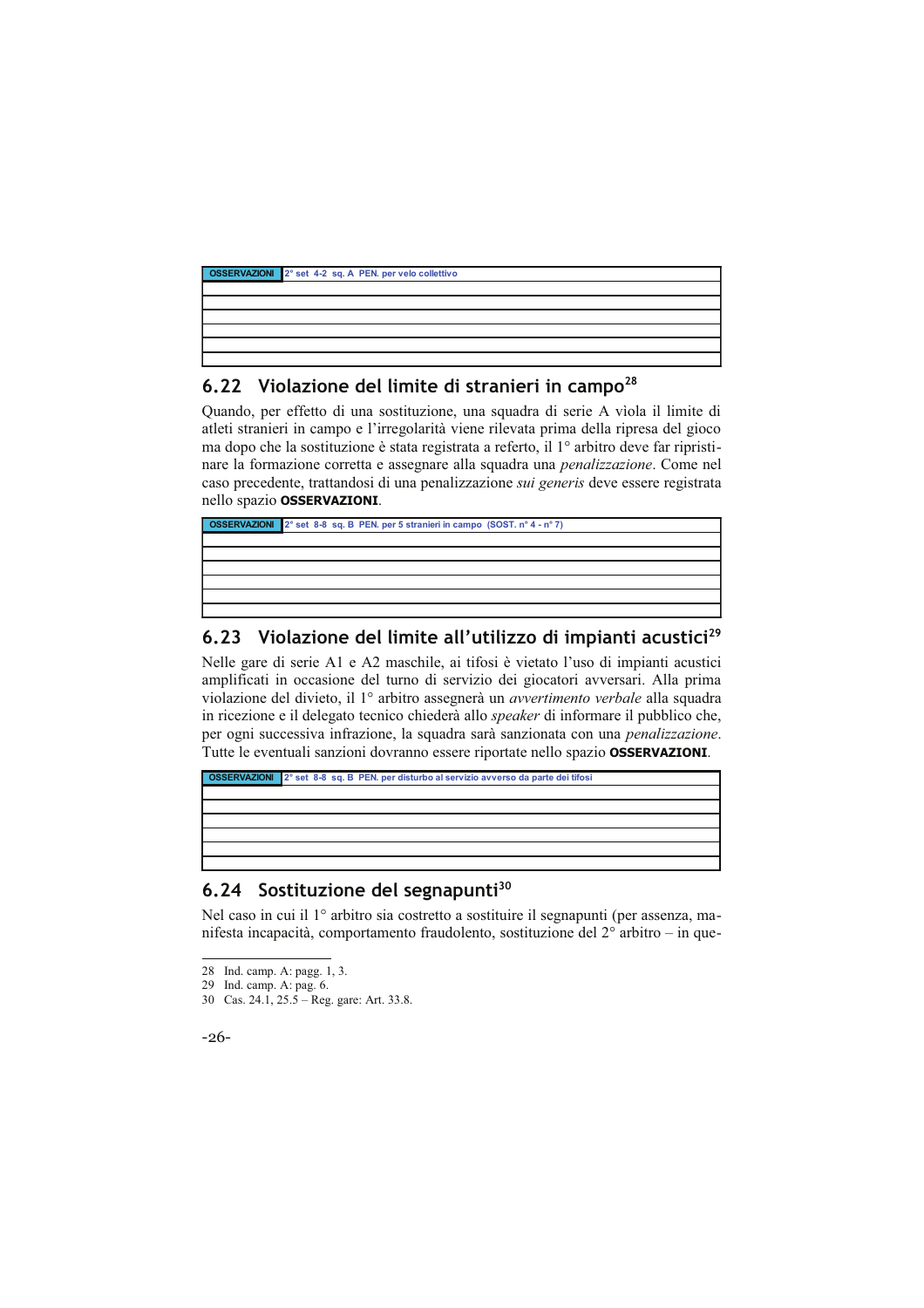sto caso solo se il segnapunti è a sua volta un arbitro) e non ne sia presente un altro regolarmente tesserato, la sostituzione può avvenire con persona che il 1º arbitro ritenga idonea al compito anche se non tesserata.

In tale evenienza, il fatto va sottoscritto a referto da entrambi i capitani e le due squadre, se lo desiderano, possono designare un loro tesserato a fianco del nuovo segnapunti per controllarne l'operato.

| <b>OSSERVAZIONI</b> ore 20.30 Il sig. X (non tesserato) sostituisce il segnapunti (assente). |
|----------------------------------------------------------------------------------------------|
| La sq. A designa il sig. Y come supervisore. La sq. B designa il sig. Z come supervisore.    |
| Capitano sq. A Capitano sq. B                                                                |
|                                                                                              |
|                                                                                              |
|                                                                                              |
|                                                                                              |

Se, invece, il sostituto è un arbitro o un segnapunti federale, la sottoscrizione dei capitani non è richiesta.

## 6.25 Sostituzione di un arbitro<sup>31</sup>

In caso di assenza del 1º arbitro, trascorsa la mezzora di attesa, nei campionati nazionali (A1, A2, B1, B2, PLAY-OFF, COPPA ITALIA, JUNIOR LEAGUE) il 2° lo sostituisce d'ufficio, senza necessità di accordo delle squadre.

**OSSERVAZIONI** ore 21.00 2° arbitro sostituisce 1° (assente)

Invece, nei campionati regionali e provinciali, tale sostituzione deve essere sottoscritta a referto da entrambi i capitani. La stessa procedura vale in caso di malore sopravvenuto nel corso dell'incontro.



In tutti i campionati, se anche il 2<sup>°</sup> non è presente, il 1<sup>°</sup> può essere sostituito da un arbitro reperito sul posto solo con l'assenso scritto di entrambe le squadre.

 $-27-$ 

<sup>31</sup> R.d.G.: 23.2.1, 24.2.1 - Cas.: 23.1, 23.2, 24.1 - Did. arb.: cas. 24.3 - Reg. gare: Art. 33.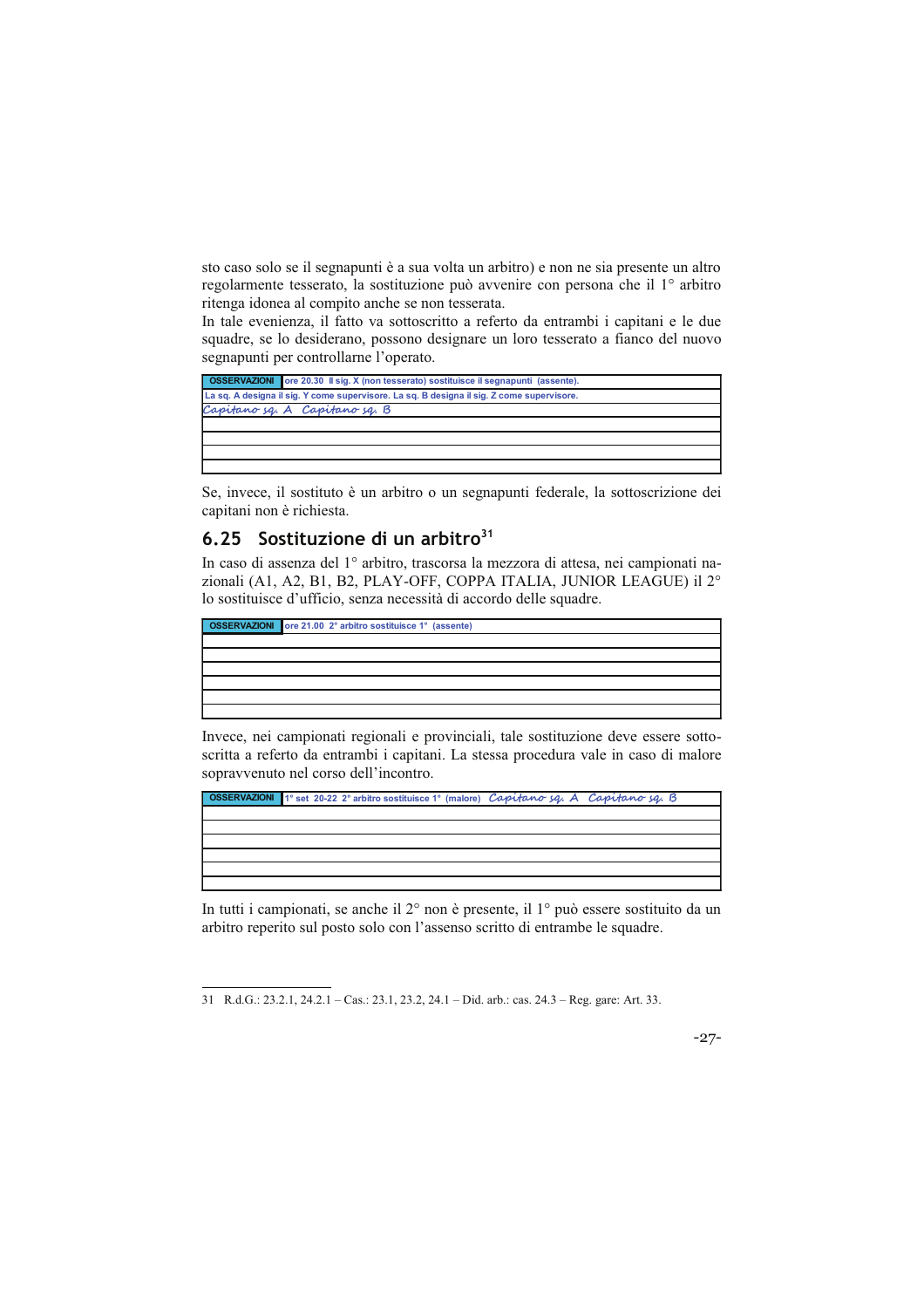|  |  | OSSERVAZIONI ore 21.00 Il sig. X sostituisce 1° arbitro (assente) Capitano sq. A Capitano sq. B |  |
|--|--|-------------------------------------------------------------------------------------------------|--|
|  |  |                                                                                                 |  |
|  |  |                                                                                                 |  |
|  |  |                                                                                                 |  |
|  |  |                                                                                                 |  |
|  |  |                                                                                                 |  |
|  |  |                                                                                                 |  |

Viceversa, in caso di assenza del solo 2º arbitro, trascorsa la mezzora di attesa e solo quando abbia notizia certa della sua designazione, il 1º lo sostituisce d'ufficio con un altro arbitro reperito sul posto, senza necessità di accordo delle squadre, ma riportando comunque l'evento sul referto.



Si applica la stessa procedura anche in caso di malore sopravvenuto durante l'incontro.

### Risoluzione degli errori 7

## 7.1 Durante il gioco

Quando, durante il gioco, vi è una contestazione da parte di una squadra sul punteggio, o sulla posizione degli atleti in campo, oppure il segnapunti stesso richiama l'attenzione del 2° arbitro perché ritiene di aver commesso un errore, la prima cosa da fare è assicurarsi che nessun componente delle squadre si avvicini al tavolo del segnapunti, nemmeno i capitani<sup>32</sup>. In tali frangenti, infatti, è fondamentale la massima lucidità per ricostruire quanto accaduto e cercare di risolvere il problema rapidamente, dunque è bene evitare qualsiasi possibile fonte di confusione.

Se la contestazione riguarda il punteggio, generalmente è difficile che dal referto emergano irregolarità. Ad esempio, nel caso riportato di seguito è impossibile stabilire, con la sola analisi del referto, se i punti attribuiti alla squadra "A" siano corretti: l'unica cosa che si può affermare con certezza è che ne deve avere almeno 10, per la regola vista sopra sulla sequenza dei punteggi parziali (§ 5.2.1), dato che aveva terminato il turno di servizio precedente con 9 punti.

<sup>32</sup> L'unico caso in cui ad un capitano è concesso di leggere il referto, durante la gara, è per assicurarsi dell'avvenuta annotazione del preannuncio di un reclamo ( $\S$  6.1).

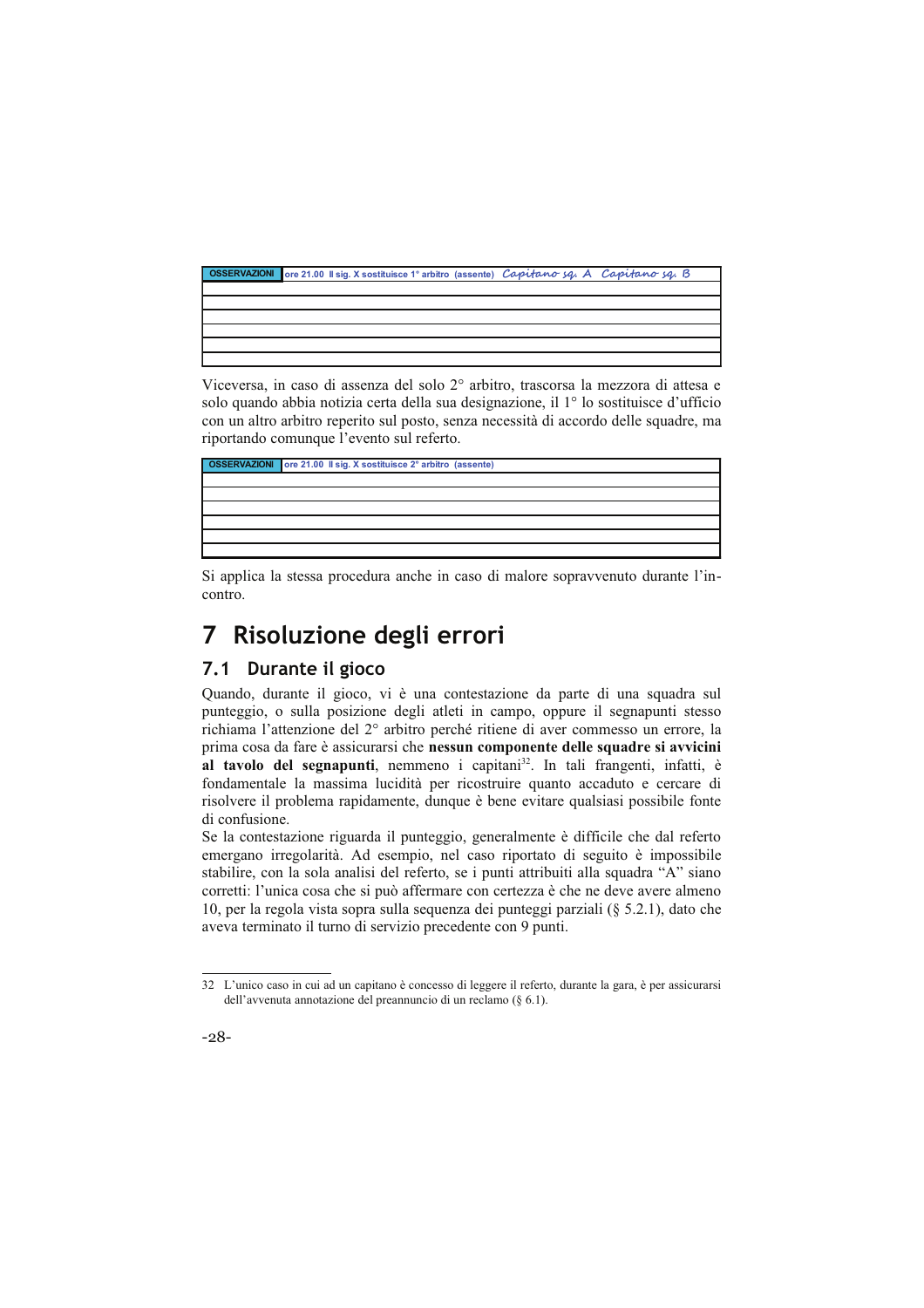|          | INIZIO 20:30 sq. BASSANO |                |   |         |         |    | A | $\boxtimes$ | <b>PUNTI</b>                                    | <b>UNDER</b> | LIBERO/ | $\boxtimes$    | в |        | so.TREVISO |   |                  | <b>FINE</b>  |         |    | <b>PUNTI</b>                                                               | LIBERO/<br><b>UNDER</b> |  |
|----------|--------------------------|----------------|---|---------|---------|----|---|-------------|-------------------------------------------------|--------------|---------|----------------|---|--------|------------|---|------------------|--------------|---------|----|----------------------------------------------------------------------------|-------------------------|--|
| <b>S</b> |                          | $\blacksquare$ | Ш | IV      |         | v  |   | VI          | $X$ 13 25 37<br><b>Z</b> 14 26 38               |              |         |                |   |        | Ш          |   | IV               | ν            | VI      |    | $X$ 13 $25$ $37$<br>2 14 26 38                                             |                         |  |
|          | 8                        | 4              | 3 | 10      |         | 13 |   | 2           | # 15 27 39<br>4162840                           |              |         |                |   | 11     | 8          |   |                  | 5            | 10      |    | 2 15 27 39<br>$4'$ 16 28 40                                                |                         |  |
| Е        |                          |                |   |         |         |    |   |             | $8'$ 17 29 41<br># 18 30<br>42                  |              |         | c              | ∠ |        |            |   | $\left(4\right)$ |              |         |    | $8'$ 17 29 41<br>$8'$ 18 30 42                                             |                         |  |
|          |                          |                |   | ۰.      | $\cdot$ |    |   | ٠.          | <b>7</b> 19 31 43<br># 20 32 44                 |              |         | 3:7            |   |        |            |   | 3:7              |              | $\cdot$ | ۰. | <b>7</b> 19 31 43<br># 20 32 44                                            |                         |  |
|          |                          |                |   | $\cdot$ | $\cdot$ |    |   |             | # 21 33 45<br><b>25 22 34</b><br>$\overline{a}$ |              |         |                |   |        |            |   | 5:7              | ٠<br>$\cdot$ | $\cdot$ | ۰. | # 21 33 45<br>16 22 34 46                                                  |                         |  |
|          | 3                        | $\mathcal{A}$  |   | 9       |         |    |   |             | X 23 35 47<br><b>27</b> 24 36 48                |              |         |                |   | ×<br>◠ | ×<br>3     |   | ×<br>8           |              |         |    | $5$ $\cancel{10}$ $\cancel{23}$ $\cancel{35}$ $\cancel{47}$<br>12 24 36 48 |                         |  |
|          |                          |                |   |         |         |    |   |             | rrn                                             |              |         | $\overline{2}$ |   |        |            | А |                  |              |         |    | 11.711                                                                     |                         |  |
|          |                          |                |   |         |         |    |   |             | 7:7                                             |              |         | з              |   |        |            |   |                  |              |         |    | $\cdot$                                                                    |                         |  |
|          |                          |                |   |         |         |    |   |             | ٠                                               |              |         |                |   |        |            |   |                  |              |         |    | ٠                                                                          |                         |  |

In altre parole, quando un giocatore esegue più di un servizio durante il proprio turno, non c'è modo di stabilire se il segnapunti si sia dimenticato un punto o ne abbia attribuito uno in più, se non ricordando esattamente quante azioni sono state giocate. Per questo, è bene che gli arbitri tengano sempre sotto controllo il punteggio, in particolar modo nelle situazioni in cui è più probabile che il segnapunti possa sbagliarsi (doppio fallo, penalizzazione, inversione di una decisione arbitrale, ecc.).

Quando il problema riguarda le formazioni, invece, di solito è sufficiente ricorrere al controllo del numero di turni di servizio  $(\S$  5.2.2) per venirne a capo. Nel caso illustrato di seguito, un esame superficiale del referto porterebbe a ritenere che il servizio spetti al giocatore nº 5 della squadra "B".

|   | <b>INIZIO</b>   |   | 20:30 sq. BASSANO        |   |        |    | A | S              | <b>PUNTI</b>                    | LIBERO/<br><b>UNDER</b> | $\mathbb{R}$  | в  |        |    | so.TREVISO |   |                  | <b>FINE</b> | $\overline{\phantom{a}}$ | <b>PUNTI</b>                           | LIBERO/<br><b>UNDER</b> |  |
|---|-----------------|---|--------------------------|---|--------|----|---|----------------|---------------------------------|-------------------------|---------------|----|--------|----|------------|---|------------------|-------------|--------------------------|----------------------------------------|-------------------------|--|
| S |                 |   |                          | Ш | IV     | v  |   | VI             | 4 13 25 37<br><b>Z</b> 14 26 38 |                         |               |    | ш      |    | Ш          |   | IV               | v           | VI                       | $X$ 13 $25$ $37$<br>2 14 26 38         |                         |  |
|   | 8               |   |                          | 3 | 10     | 13 |   | $\overline{2}$ | 15 27 39<br>16 28 40            |                         |               |    | 11     |    | 8          |   |                  | 5           | 10                       | 2 15 27 39<br># 16 28 40               |                         |  |
| Е |                 |   |                          |   |        |    |   |                | # 17 29 41<br># 18 30 42        |                         | $\Omega$<br>ے |    |        |    |            |   | $\left(4\right)$ |             |                          | $8'$ 17 29 41<br>$2'$ 18 30 42         |                         |  |
|   |                 |   | $\overline{\phantom{a}}$ |   |        |    |   |                | 19 31 43<br>$x$ 20 32 44        |                         | 3:7           |    | . .    |    | ٠          |   | 3:7              | ٠           |                          | <b>7</b> 19 31 43<br># 20 32 44        |                         |  |
|   | ٠               |   | $\overline{\phantom{a}}$ | ٠ |        |    |   |                | # 21 33 45<br>25 22 34 46       |                         |               |    | . .    |    |            |   | 5:7              |             | ٠                        | # 21 33 45<br>16 22 34 46              |                         |  |
|   | $\epsilon$<br>3 |   | $\mathcal{X}^{\bullet}$  | л | x<br>g | 11 |   |                | 5 × 23 35 47<br>12 24 36 48     |                         |               | 5. | ×<br>ົ | Б. | ×<br>3     |   | x<br>8           |             |                          | $5$ $\times$ 23 35 47<br>$12$ 24 36 48 |                         |  |
|   |                 |   |                          |   |        |    |   |                | 11.711                          |                         | 2             | л  |        |    |            |   |                  |             | ź.                       | 11.711                                 |                         |  |
|   | 3               |   |                          |   |        |    |   |                | 7:7                             |                         | з             |    | 3      |    | a l        |   |                  |             | ð.                       | $\bullet$<br>$\cdot$                   |                         |  |
|   | $\Delta$        | я |                          |   |        |    |   |                | ٠                               |                         |               | я  |        |    |            | ٠ |                  |             |                          |                                        |                         |  |

Ma se il set terminasse con questo giocatore al servizio, le due squadre avrebbero lo stesso numero di turni completati, il che può accadere, come visto in precedenza, solo quando vince la squadra che ha effettuato il primo servizio del set. Poiché, invece, la squadra "B" era inizialmente in ricezione, essa deve necessariamente avere un turno di servizio in più, rispetto alla squadra "A", ogni volta che conquista il diritto di servire. Di conseguenza, il giocatore al servizio è il nº 10 della squadra  $B$ .

Tale ragionamento (supporre, cioè, che la squadra in possesso di palla al momento della contestazione vinca il set) è generalmente conclusivo, essendo piuttosto remota la possibilità che il segnapunti abbia perso un turno di servizio per ciascuna squadra.

Rimane da stabilire che punteggio parziale scrivere nella casella del turno di servizio del nº 5. Ovviamente, agli arbitri in campo dovrebbe risultare facile

 $-29-$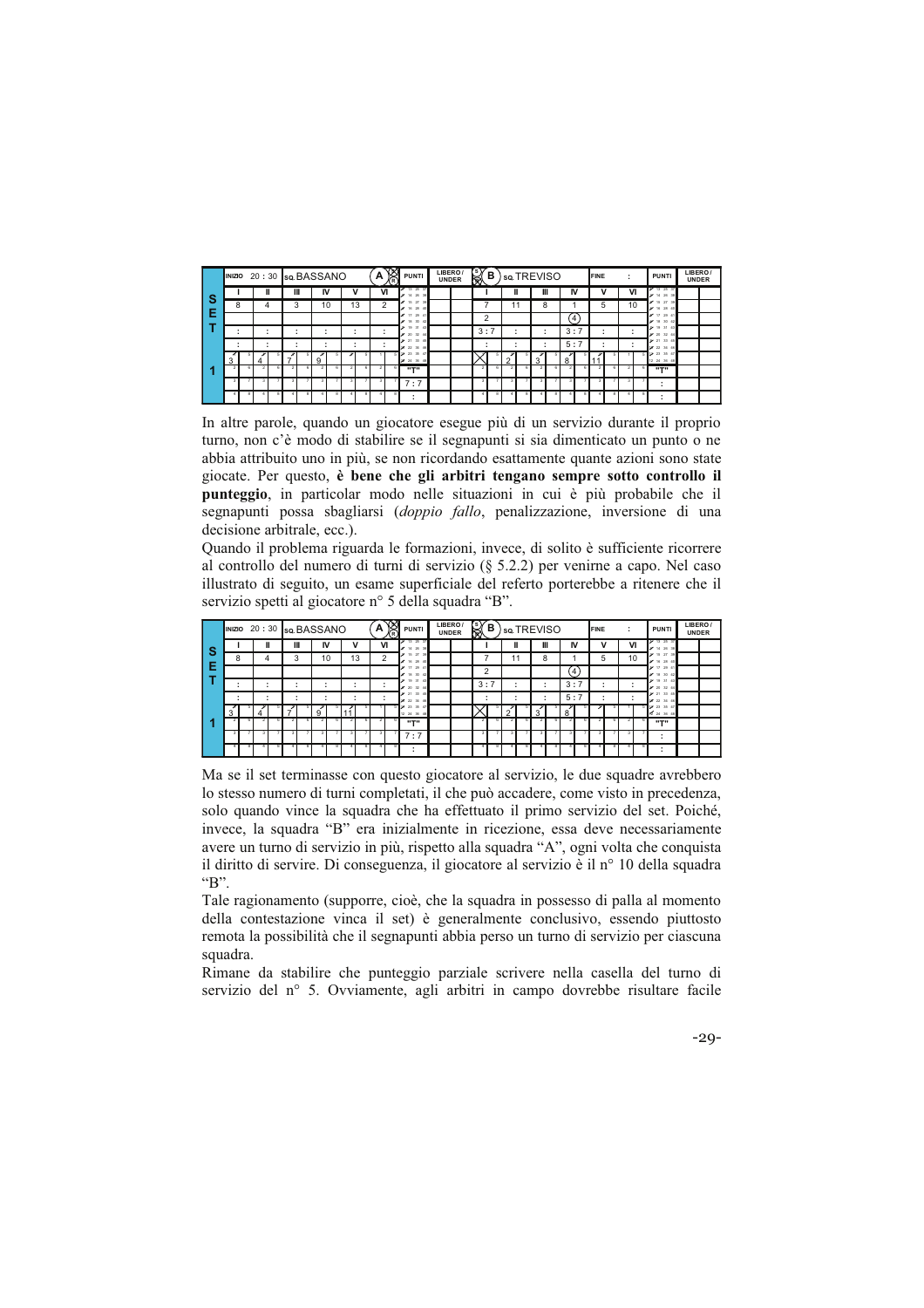ricordare quante azioni sono state giocate col nº 10 al servizio prima della contestazione, ma se per caso non lo fosse, qualsiasi punteggio tra 9 e 11 (compresi) andrebbe bene, perché soddisferebbe la regola sulla sequenza dei parziali.

Supponendo che, dopo essersi distratto e aver dimenticato di "chiudere" il turno di servizio del nº 5, il segnapunti abbia recuperato la concentrazione e segnali quello che ritiene essere un fallo di rotazione al primo servizio del nº 10, il parziale mancante sarebbe 11.

|   | INIZIO 20:30 so BASSANO |                          |                          |                          |    | A  | $\gg$ | <b>PUNTI</b>               | LIBERO/<br><b>UNDER</b> | $\mathbb{R}$            | в |             | so.TREVISO |                  | <b>FINE</b> | ٠<br>$\overline{\phantom{a}}$ | <b>PUNTI</b>                      | LIBERO/<br><b>UNDER</b> |  |
|---|-------------------------|--------------------------|--------------------------|--------------------------|----|----|-------|----------------------------|-------------------------|-------------------------|---|-------------|------------|------------------|-------------|-------------------------------|-----------------------------------|-------------------------|--|
| ၭ |                         | Ш                        | Ш                        | IV                       | v  | VI |       | $X$ 13 25 37<br># 14 26 38 |                         |                         |   | Ш           | Ш          | IV               | v           | VI                            | $\times$ 13 25 37<br>2 14 26 38   |                         |  |
|   | 8                       |                          | 3                        | 10                       | 13 |    | 2     | # 15 27 39<br>16, 28, 40   |                         |                         |   | 11          | 8          |                  | 5           | 10                            | 2 15 27 39<br>$16$ 28 40          |                         |  |
| Æ |                         |                          |                          |                          |    |    |       | # 17 29 41<br># 18 30 42   |                         | $\overline{2}$          |   |             |            | $\left(4\right)$ |             |                               | $9'$ 17 29 41<br># 18 30 42       |                         |  |
|   |                         | $\overline{\phantom{a}}$ | $\overline{\phantom{a}}$ | ۰.                       |    |    |       | 7 19 31 43<br># 20 32 44   |                         | 3:7                     |   |             |            | 3:7              |             | $\bullet$<br>۰.               | 19 31 43<br>22, 32, 44            |                         |  |
|   | ٠.                      |                          | $\overline{\phantom{a}}$ | $\overline{\phantom{a}}$ |    | ٠  |       | # 21 33 45<br>20 22 34 46  |                         |                         |   |             |            | 5:7              |             | ٠                             | # 21 33 45<br>18 22 34 46         |                         |  |
|   | 3                       | $\mathcal{X}$            |                          |                          |    |    |       | 5 23 35 47<br>12 24 36 48  |                         |                         |   | ×<br>$\sim$ | x<br>3     | ×<br>8           |             |                               | $5$ $x$ 23 35 47<br>$12$ 24 36 48 |                         |  |
|   |                         | ۰                        |                          |                          |    |    |       | $n + n$                    |                         | 7                       |   |             |            |                  |             |                               | $11 - 11$                         |                         |  |
|   | з                       |                          |                          |                          |    |    |       | 7:7                        |                         | $\overline{\mathbf{a}}$ |   |             |            |                  |             |                               | ٠                                 |                         |  |
|   |                         |                          |                          |                          |    |    |       | ٠                          |                         |                         |   |             |            |                  |             |                               | ٠                                 |                         |  |

## 7.2 Al termine della gara

Dalle considerazioni svolte in precedenza dovrebbe essere emersa chiaramente la relazione tra la correttezza del referto e il soddisfacimento dei due criteri di controllo descritti (sequenza dei punteggi parziali e corrispondenza dei turni di servizio): in un referto compilato correttamente entrambi i criteri sono necessariamente soddisfatti, il che equivale a dire che se anche uno solo dei criteri non è soddisfatto il referto contiene sicuramente un errore.

Proprio per questo è fondamentale controllare il referto con attenzione a fine gara, perché la presenza di un errore nel punteggio è motivo sufficiente per sospendere l'omologa del risultato da parte del Giudice Unico, anche in assenza di reclami di parte. Nel caso si trovi qualcosa che non quadra (e sempre che nessuno abbia preannunciato reclamo in merito), se possibile si deve cercare di correggere il referto in maniera opportuna, partendo dal presupposto che l'errore non abbia influito in maniera determinante sull'esito del set (non più di quanto possano averlo fatto eventuali valutazioni errate da parte degli arbitri, per lo meno).

|   |    |   |       | INIZIO 20:30 sq. BASSANO |    | $\gg$<br>A         | <b>PUNTI</b>             | LIBERO/<br><b>UNDER</b> | $\mathbb{R}$<br>в |    | so.TREVISO |     | <b>FINE</b> | 20:57  | <b>PUNTI</b>                            | LIBERO/<br><b>UNDER</b> |
|---|----|---|-------|--------------------------|----|--------------------|--------------------------|-------------------------|-------------------|----|------------|-----|-------------|--------|-----------------------------------------|-------------------------|
| S |    |   | Ш     | IV                       | v  | VI                 | æ                        |                         |                   | ш  | Ш          | IV  | v           | VI     | $x \times x$<br>$x \times \overline{x}$ |                         |
|   | 8  |   | 3     | 10                       | 13 | 2                  | źð<br>×                  |                         |                   | 11 | 8          |     | 5           | 10     | x x x<br>x x x                          |                         |
| Е |    |   | (15)  |                          |    | 14                 | ×<br><b>x</b> 1          |                         | $\overline{2}$    |    |            | 4   | (9)         |        | $x \times x$<br>$x \times x$            |                         |
|   |    |   | 12:12 |                          |    | 16:13 <sup>2</sup> | ×<br>×                   |                         | 3:7               |    |            | 3:7 | 14:16       | $\sim$ | z<br>×<br>$x \times x$                  |                         |
|   |    |   | 16:16 |                          |    |                    | ×<br>$\mathbf{z}$<br>l×. |                         |                   |    |            | 5:7 | 119:18      |        | $x \times s$<br>$x \times s$            |                         |
|   | 3  |   |       |                          |    | 15                 | Ť<br>, x                 |                         |                   |    |            |     |             |        | $5x \times 35$<br>µe prak               |                         |
| л | 16 |   | 19    | 19 <sub>0</sub>          | 21 | 23                 | rrn                      |                         | z<br>13           | 16 | 18         | 21  | $\sim$      | 24     | $n - n$                                 |                         |
|   |    |   | J     | $\sim$ 1.                |    |                    | 7:7                      |                         | ක්                |    |            |     |             |        | 24:23                                   |                         |
|   |    | 8 |       |                          |    |                    | 821:24                   |                         | Ñ<br>8            | R. |            |     |             |        | ٠                                       |                         |

 $-30-$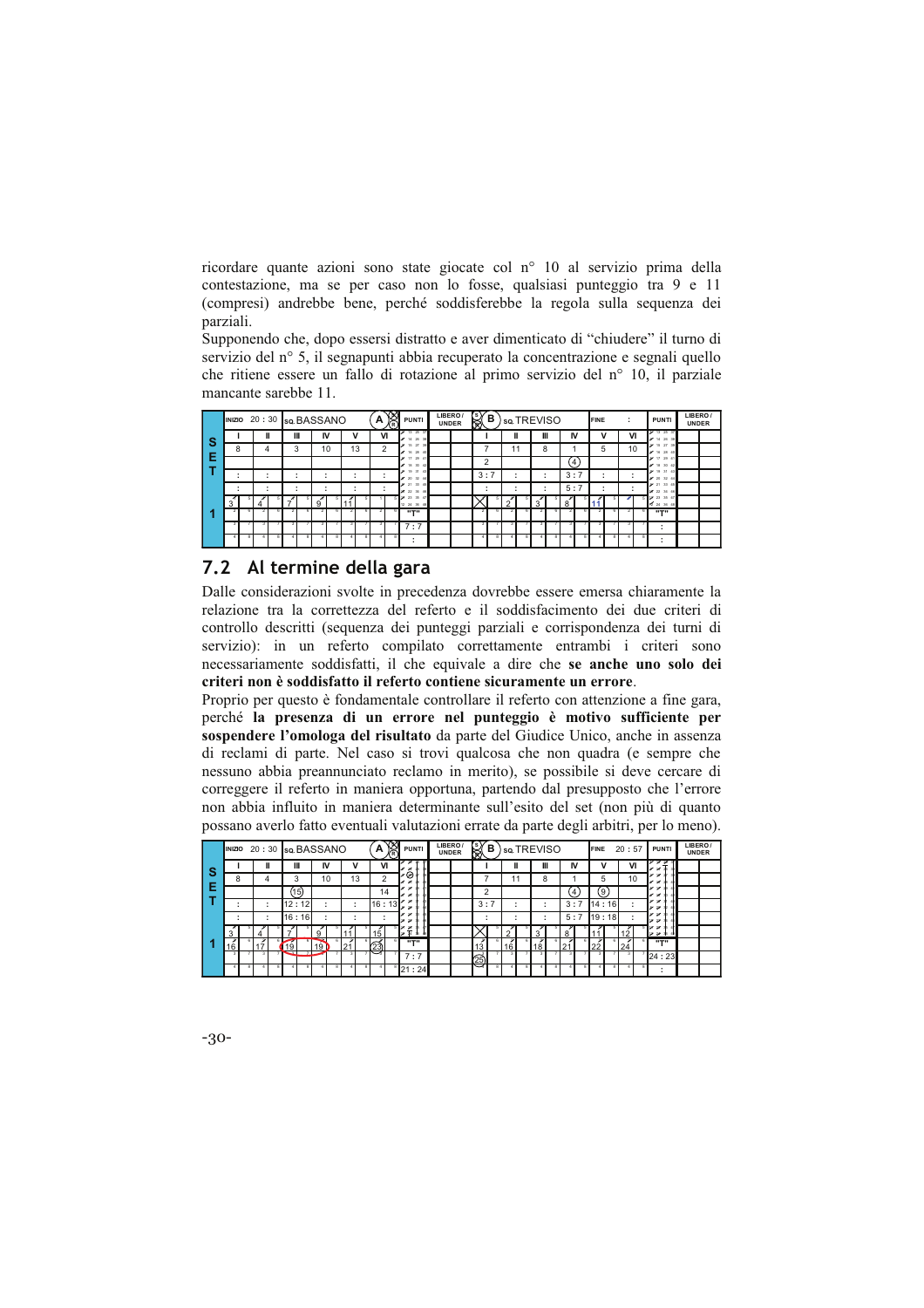Ad esempio, nel set riportato qui sopra ci sono due turni di servizio consecutivi con lo stesso punteggio. Essendo terminato con due soli punti di scarto, questo errore sembrerebbe un ottimo motivo per disporre la ripetizione della gara. Siccome il criterio del numero di turni di servizio è soddisfatto, l'unica possibilità per "regolarizzare" il set è quella di correggere uno dei due "19": ma quale?

A prima vista è indifferente trasformare il primo in "18" o il secondo in "20", ma c'è un elemento che permette di scegliere in maniera univoca ed è l'ultima sostituzione della squadra "B". Poiché è stata richiesta sul 19-18 (e dovendo presumere, in assenza di indizi contrari, che il resto del riquadro sia corretto), il giocatore al servizio in quel momento era il nº 1 della squadra "B"; per il criterio del numero di turni di servizio, l'ultimo a servire della squadra "A" deve essere stato il nº 3 (un turno in meno rispetto alla squadra "B"), che di conseguenza ha chiuso il proprio turno con 18 punti.

In questo esempio, quindi, sarebbe possibile trovare una soluzione per evitare problemi all'omologazione del risultato. In altre circostanze, però, questo potrebbe non essere vero: in questi casi il 1<sup>°</sup> arbitro si deve limitare a segnalare il fatto nel suo rapporto, lasciando al Giudice Unico il compito di decidere fino a che punto l'errore abbia influito sull'esito della gara.

### Sostituzioni del "LIBERO"33 8

L'annotazione delle sostituzioni riguardanti il LIBERO è differente a seconda che la squadra ne schieri uno oppure due.

Nel caso a referto sia iscritto un solo LIBERO, il segnapunti scrive semplicemente il numero del difensore che esce dal campo quando il LIBERO entra in gioco e lo barra quando il giocatore rientra, utilizzando una nuova casella ad ogni ingresso del LIBERO.

|   | <b>INIZIO</b> |   | $\cdot$<br>$\sim$ | so.BASSANO |         |    |    | А              | $\mathbb{S}$ | <b>PUNTI</b>                  | LIBERO/          | <b>UNDER</b> | $\mathbb{R}$             | в |     | so.TREVISO |    | <b>FINE</b> | ٠<br>$\cdot$         |    | <b>PUNTI</b>               | LIBERO/<br><b>UNDER</b> |  |
|---|---------------|---|-------------------|------------|---------|----|----|----------------|--------------|-------------------------------|------------------|--------------|--------------------------|---|-----|------------|----|-------------|----------------------|----|----------------------------|-------------------------|--|
| S |               |   | $\mathbf{I}$      | Ш          | IV      |    | v  | VI             |              | 13 25 37<br>14 26 38<br>2     | $\boldsymbol{z}$ |              |                          |   | Ш   | Ш          | IV | ν           |                      | VI | 13 25 37<br>2 14 26 38     |                         |  |
|   |               | 8 | 4                 | 3          |         | 10 | 13 | $\overline{2}$ |              | 15 27 39<br>16 28 40<br>۰.    | $\mathcal{X}$    |              |                          |   | 11  | 8          |    | 5           |                      | 10 | 15 27 39<br>16 28 40<br>4  |                         |  |
| Е |               |   |                   |            |         |    |    |                |              | 17 29 41<br>18 30 42          | 2                |              |                          |   |     |            |    |             |                      |    | 17 29 41<br>18 30 42       |                         |  |
|   |               |   |                   |            |         | ۰. | ٠. | ٠              |              | 19 31 43<br>20 32 44          |                  |              |                          |   |     |            | ٠  |             | $\bullet$<br>$\cdot$ |    | 19 31 43<br>20 32 44<br>۸  |                         |  |
|   |               | ٠ | $\bullet$         |            | $\cdot$ |    | ٠. | ٠              |              | 21 33 45<br>10 22 34 46       |                  |              |                          |   | . . | ٠<br>٠     | ٠  | ٠           | $\bullet$<br>$\cdot$ |    | 21 33 45<br>10 22 34 46    |                         |  |
|   |               |   |                   |            |         |    |    |                |              | 23 35 47<br>11<br>12 24 36 48 |                  |              |                          |   |     |            |    |             |                      |    | 11 23 35 47<br>12 24 36 48 |                         |  |
|   |               |   |                   |            |         |    |    |                |              | 11.711                        |                  |              | $\overline{\phantom{a}}$ | я |     |            |    |             |                      |    | rrn                        |                         |  |
|   |               |   |                   |            |         |    |    |                |              | $\cdot$                       |                  |              | з                        |   | я   |            |    |             | þ,                   |    | ٠                          |                         |  |
|   |               |   |                   |            |         |    |    |                | ×            | $\cdot$                       |                  |              |                          |   |     |            |    |             |                      |    |                            |                         |  |

Se la squadra iscrive a referto anche il 2<sup>°</sup> LIBERO, la notazione cambia perché vi è la necessità di individuare quale sia, di volta in volta, il LIBERO in campo. Perciò, quando un LIBERO entra in gioco, il segnapunti deve scrivere il suo numero accanto a quello del difensore che sostituisce.

33 Cas.: 19.9.

 $-31-$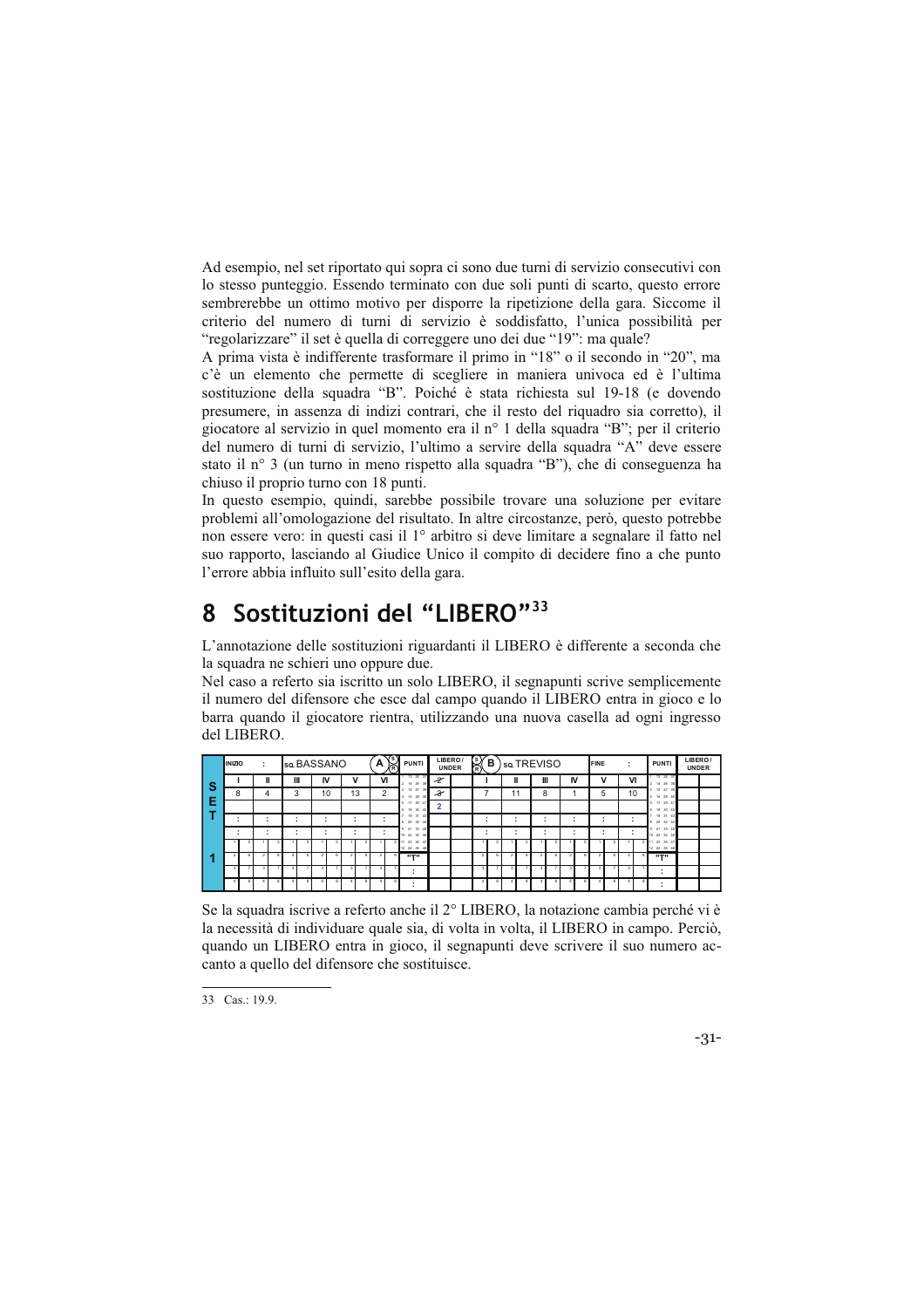|          | <b>INIZIO</b> |   |   |   |   | so.BASSANO |   |         |    | A | $\bigotimes^{\mathsf{S}}$ | <b>PUNTI</b>                         | LIBERO/<br><b>UNDER</b> | $\mathbb{R}$   | в |     |    | so.TREVISO |   |    | <b>FINE</b> | ٠<br>$\overline{\phantom{a}}$ |    | <b>PUNTI</b>                                                      | LIBERO/<br><b>UNDER</b> |  |
|----------|---------------|---|---|---|---|------------|---|---------|----|---|---------------------------|--------------------------------------|-------------------------|----------------|---|-----|----|------------|---|----|-------------|-------------------------------|----|-------------------------------------------------------------------|-------------------------|--|
| <b>S</b> |               |   | Ш |   | Ш | IV         |   |         | ٧  |   | VI                        | 13 25 37<br>2 14 26 38               |                         |                |   |     |    | Ш          |   | IV | ν           | VI                            |    | $\frac{1}{2}$ $\frac{1}{3}$ $\frac{1}{28}$ $\frac{37}{38}$ 10-3 1 |                         |  |
|          |               | 8 | 4 | 3 |   | 10         |   |         | 13 |   | 2                         | 15 27 39<br>s<br>4 16 28<br>40       |                         |                |   |     | 11 | 8          |   |    | 5           | 10                            |    | 15 27 39<br>16 28 40<br>4                                         |                         |  |
| Е        |               |   |   |   |   |            |   |         |    |   |                           | 17, 29, 4<br>Я.<br>6 18 30<br>42     |                         |                |   |     |    |            |   |    |             |                               |    | 17 29 41<br>6 18 30 42                                            |                         |  |
|          |               |   |   | ٠ |   | ٠          |   | $\cdot$ |    |   | ٠                         | 19 31<br>-49<br>$20 - 32$<br>Ŕ<br>A. |                         |                |   |     |    | ۰          |   |    |             | $\cdot$                       | ۰. | 19 31 43<br>20 32 44                                              |                         |  |
|          |               |   |   |   |   | $\cdot$    |   | $\cdot$ |    |   |                           | 21 33 45<br>10 22 34<br>48           |                         |                |   | - 1 |    |            |   | ٠  |             | $\cdot$                       | ۰. | 21 33 45<br>10 22 34 46                                           |                         |  |
|          |               |   |   |   |   |            |   |         |    |   |                           | 23 35 47<br>11<br>12 24 36 48        |                         |                |   |     |    |            |   |    |             |                               |    | 5 11 23 35 47<br>12 24 36 48                                      |                         |  |
|          |               |   |   |   |   |            |   |         |    |   |                           | 11.711                               |                         | $\overline{2}$ |   |     |    |            | А |    |             |                               |    | 11.711                                                            |                         |  |
|          |               |   | з |   |   |            |   |         |    |   |                           | ٠                                    |                         | з              |   |     |    |            |   |    |             | ٨                             |    | ٠                                                                 |                         |  |
|          |               |   |   |   |   |            | R |         |    |   |                           | ٠                                    |                         |                |   |     |    |            | × |    |             |                               |    |                                                                   |                         |  |

Quando in seguito il giocatore rientra in campo, il segnapunti barra l'intera sostituzione. Tuttavia, è anche possibile che il LIBERO in campo venga sostituito dal LI-BERO in panchina: in questo caso, il segnapunti aggiunge il numero di quest'ultimo accanto a quello del LIBERO che esce.

|     | <b>INIZIO</b> |        |                          |                |   |    | so.BASSANO |   |    | A | 's<br>扃        | <b>PUNTI</b>                  | LIBERO/ | <b>UNDER</b> | $\mathbb{R}$ | В  | so.TREVISO |   |   |    | <b>FINE</b> | ٠<br>$\cdot$   | <b>PUNTI</b>                                 | LIBERO/<br><b>UNDER</b> |  |
|-----|---------------|--------|--------------------------|----------------|---|----|------------|---|----|---|----------------|-------------------------------|---------|--------------|--------------|----|------------|---|---|----|-------------|----------------|----------------------------------------------|-------------------------|--|
| . S |               |        | I                        |                | Ш | IV |            |   | v  |   | VI             | 13 25 37<br>2 14 26 38        |         |              |              |    | Ш          |   | Ш | IV | ν           | VI             | $\frac{13.28 \times 10.37}{8}$<br>2 14 26 38 |                         |  |
|     |               | 8      | 4                        | 3              |   |    | 10         |   | 13 |   | $\overline{2}$ | 15 27 39<br>16 28 40<br>٠     |         |              |              |    | 11         |   | 8 |    | 5           | 10             | 15 27 39<br>4 16 28 40                       | $8 - 3 - 6$             |  |
| ιE  |               |        |                          |                |   |    |            |   |    |   |                | 17 29 41<br>к<br>6 18 30 42   |         |              |              |    |            |   |   |    |             |                | 17 29 41<br>5<br>6 18 30<br>$\overline{a}$   |                         |  |
|     |               |        | $\overline{\phantom{a}}$ | $\blacksquare$ |   |    |            |   |    |   | ٠              | 19 31 43<br>20 32 44<br>×     |         |              |              |    | $\cdot$    |   |   | ٠  | ٠           | $\bullet$      | 19 31 43<br>20 32 44<br>×                    |                         |  |
|     |               | ٠<br>٠ | ٠                        | $\blacksquare$ |   |    | $\cdot$    | ٠ |    | ٠ |                | 21 33 45<br>10 22 34 46       |         |              |              |    | $\cdot$    |   | ٠ | ٠  | ٠<br>٠      | $\blacksquare$ | 21 33 45<br>10 22 34 46                      |                         |  |
|     |               |        |                          |                |   |    |            |   |    |   |                | 23 35 47<br>11<br>12 24 36 48 |         |              |              | л  |            |   |   |    |             |                | 11 23 35 47<br>12 24 36 48                   |                         |  |
|     |               |        |                          |                |   |    |            |   |    |   |                | $n + n$                       |         |              |              | £, |            |   |   |    |             |                | $11 - 11$                                    |                         |  |
|     | з             |        |                          |                |   |    |            |   |    |   |                | ٠                             |         |              |              |    |            |   |   |    |             |                | ٠<br>$\cdot$                                 |                         |  |
|     |               |        |                          |                | × |    |            |   |    |   |                | ٠<br>٠                        |         |              |              | R  |            | ٠ |   |    |             |                | ٠<br>$\cdot$                                 |                         |  |

Questo procedimento può proseguire per un numero indefinito di volte, essendo tali sostituzioni illimitate: il segnapunti non deve far altro che aggiungere ogni volta, accanto a quelli già registrati, il numero del LIBERO che entra in campo, fino al rientro del giocatore che ha dato inizio alla sequenza di cambi. A quel punto barrerà l'intera riga, per indicare che entrambi i LIBERI sono tornati in panchina.

|   | <b>INIZIO</b> |   | $\mathbf{r}$ |   | so.BASSANO               |                           |    |   |    | А  | E | <b>PUNTI</b>                              | LIBERO/<br><b>UNDER</b> | 【s)<br>ਨ       | в |    | so.TREVISO |   |    | <b>FINE</b> |   | ٠<br>$\cdot$             |    | <b>PUNTI</b>                               | LIBERO/<br><b>UNDER</b> |  |
|---|---------------|---|--------------|---|--------------------------|---------------------------|----|---|----|----|---|-------------------------------------------|-------------------------|----------------|---|----|------------|---|----|-------------|---|--------------------------|----|--------------------------------------------|-------------------------|--|
| S |               |   |              | Ш | Ш                        | IV                        |    |   | ٧  | VI |   | 13 25 37<br>14 26 38                      |                         |                |   | Ш  | Ш          |   | IV |             | v |                          | VI | $\frac{13.8 \times 10.3}{2}$<br>2 14 26 38 |                         |  |
|   |               | 8 |              | 4 | 3                        |                           | 10 |   | 13 |    | 2 | 15 27<br>-39<br>16 28<br>A                |                         |                |   | 11 | 8          |   |    | 5           |   | 10                       |    | 27<br>15<br>30<br>16 28 40                 | 8-2-f                   |  |
| Е |               |   |              |   |                          |                           |    |   |    |    |   | 17 29 41<br>п.<br>18 30 42<br>Ř.          |                         |                |   |    |            |   |    |             |   |                          |    | 29 41<br>17<br>×<br>18 30<br>ĸ             | $10 - 6 - 3 - 6$        |  |
|   |               |   |              |   | ٠<br>٠                   | $\blacksquare$<br>$\cdot$ |    | ٠ |    | ٠  |   | 19 31<br>49<br>20 32<br>44                |                         |                |   |    |            |   | ٠  | ٠           |   | ٠<br>٠                   |    | $12 -$<br>31<br>48<br>20 32 44<br>8        |                         |  |
|   |               |   |              |   | $\overline{\phantom{a}}$ | $\blacksquare$<br>٠       |    |   |    | ۰  |   | 21 33 45<br>22 34<br>10<br>$\overline{a}$ |                         |                |   |    | ۰          |   | ٠  | ٠           |   | $\overline{\phantom{a}}$ |    | 21 33 45<br>10 22 34 46                    |                         |  |
|   |               |   |              |   |                          |                           |    |   |    |    |   | 23 35 47<br>12 24 36 48                   |                         |                |   |    |            |   |    |             |   |                          |    | 23 35 47<br>12 24 36 48                    |                         |  |
|   |               |   |              |   |                          |                           |    |   |    |    |   | 11.711                                    |                         | $\overline{2}$ |   |    |            | А |    |             |   |                          |    | $11 - 11$                                  |                         |  |
|   | з             |   |              |   |                          | 5                         |    |   |    |    |   | ٠                                         |                         | 3              |   |    |            | ٠ |    |             |   |                          |    | $\cdot$                                    |                         |  |
|   |               |   |              |   |                          |                           |    |   |    |    | × |                                           |                         |                |   |    |            |   |    |             |   |                          |    | $\bullet$                                  |                         |  |

Questa notazione "estesa" va utilizzata anche quando la squadra è rimasta con un solo LIBERO disponibile (ad esempio, in seguito ad infortuni o squalifiche). La notazione "tradizionale", invece, si usa per le squadre che iscrivono un solo LIBE-RO a referto, anche se la squadra avversa ne iscrive due.

Sebbene illimitate, le sostituzioni che coinvolgono il LIBERO (indipendentemente da quanti ne vengano impiegati) sono comunque soggette a vincoli ed è compito

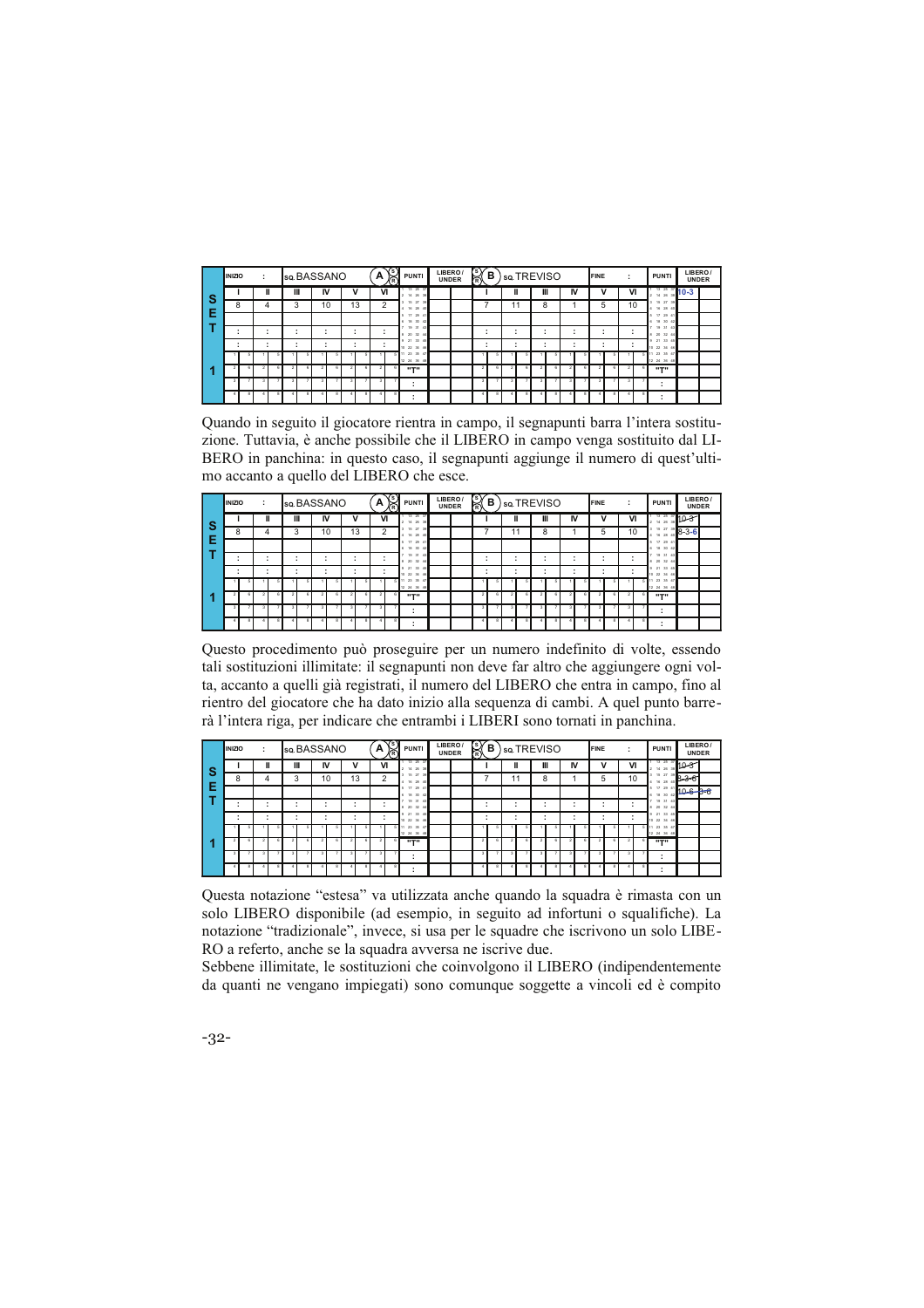del segnapunti controllare che questi siano rispettati. In particolare, se il numero del giocatore che rientra in campo è diverso da quello segnato al momento dell'ingresso del LIBERO, il segnapunti deve avvisare immediatamente il 2<sup>°</sup> arbitro dell'irregolarità, perché la sostituzione va corretta e la squadra sanzionata con un ri*tardo di gioco.* Analogamente, il segnapunti deve avvertire l'arbitro quando non trascorre un'azione di gioco effettiva tra due sostituzioni consecutive del LIBERO, o quando la sostituzione avviene durante un tempo di riposo: in entrambi i casi, la sostituzione va rigettata e la squadra comunque sanzionata per ritardo di gioco.

# 9 Sostituzioni degli atleti "UNDER 23/21" in serie "A"34

Negli esempi che seguono, supponiamo che la squadra di TREVISO abbia iscritto a referto due giocatori UNDER 23, rispettivamente con i numeri 17 e 18 (nota 3 a pag. 2).

Quando uno di essi comincia un set come titolare, ad entrambi è concesso di sostituirsi a vicenda un numero illimitato di volte durante quel set. Le sostituzioni avvengono, come per quelle del LIBERO, senza richiesta agli arbitri, a gioco fermo, tra la linea d'attacco e quella di fondo campo.

Il segnapunti le registra sulla parte destra della colonna riservata ai cambi del LI-BERO: quando entra la riserva, indica il suo numero accanto a quello del titolare che esce; quando torna in campo il titolare, barra l'intera sostituzione, secondo lo stesso criterio usato in presenza di due LIBERI.

|               | <b>INIZIO</b> | $\overline{\phantom{a}}$ |         | so.BASSANO |         |    |    | А      | (s`<br>扃 | <b>PUNTI</b>                  | LIBERO/<br><b>UNDER</b> | $\mathbb{R}$   | в |    |   | so.TREVISO |    | <b>FINE</b> |   |                      | <b>PUNT</b>                          | LIBERO/<br><b>UNDER</b> |           |
|---------------|---------------|--------------------------|---------|------------|---------|----|----|--------|----------|-------------------------------|-------------------------|----------------|---|----|---|------------|----|-------------|---|----------------------|--------------------------------------|-------------------------|-----------|
|               |               | Ш                        |         | Ш          | IV      |    | ٧  |        | VI       | 13 25 37<br>2 14 26 38        |                         |                |   | ш  |   | Ш          | IV |             | v | VI                   | 13 25 37<br>14 26 38<br>$\mathbf{z}$ |                         | $17 - 18$ |
| $\frac{1}{2}$ | 8             |                          | 3       |            |         | 10 | 13 |        | 2        | 15 27 39<br>4 16 28 40        |                         | 17             |   | 11 |   | 8          |    | 5           |   | 10                   | 15 27 39<br>16 28 40                 |                         |           |
|               |               |                          |         |            |         |    |    |        |          | 5 17 29 41<br>6 18 30 42      |                         |                |   |    |   |            |    |             |   |                      | 17 29 41<br>5<br>6 18 30 42          |                         |           |
|               |               |                          |         |            |         |    |    | ٠<br>٠ |          | 19 31 43<br>$20 \, 32 \, 44$  |                         |                |   |    |   | ۰          | ٠  | ٠           |   | $\bullet$<br>$\cdot$ | 19 31 43<br>20 32 44                 |                         |           |
|               |               | ٠                        | $\cdot$ |            | $\cdot$ |    |    | ٠      |          | 21 33 45<br>10 22 34<br>48    |                         |                |   |    | ۰ | ٠          | ٠  | ٠<br>٠      |   | $\bullet$<br>$\cdot$ | 33 45<br>21<br>10 22 34 46           |                         |           |
|               |               |                          |         |            |         |    |    |        |          | 23 35 47<br>11<br>12 24 36 48 |                         |                |   |    |   |            |    |             |   |                      | 11 23 35 47<br>12 24 36 48           |                         |           |
|               |               |                          |         |            |         |    |    |        |          | rrn                           |                         | $\overline{2}$ |   |    |   |            |    |             |   |                      | 11.711                               |                         |           |
|               |               |                          |         |            |         |    |    |        |          | ٠                             |                         | þ,             |   |    |   |            |    |             |   |                      | $\cdot$<br>۰.                        |                         |           |
|               |               |                          |         |            |         |    |    |        |          | ٠                             |                         |                |   |    |   |            |    |             |   |                      | $\cdot$                              |                         |           |

La facoltà dei cambi illimitati viene meno nel momento in cui uno dei due UNDER è utilizzato in una sostituzione regolamentare con uno qualunque degli altri giocatori della squadra (quello in campo con una riserva o quello in panchina con un titolare). Quando ciò si verifica, il segnapunti registra la sostituzione richiesta, dopodiché cerchia l'ultima sostituzione degli UNDER, per ricordare che per quel set non ne saranno possibili altre. Se non ne fossero state ancora effettuate, farà un cerchio vuoto nella prima casella della colonna.

34 Agg. 2008: pagg. 11-15.

 $-33-$